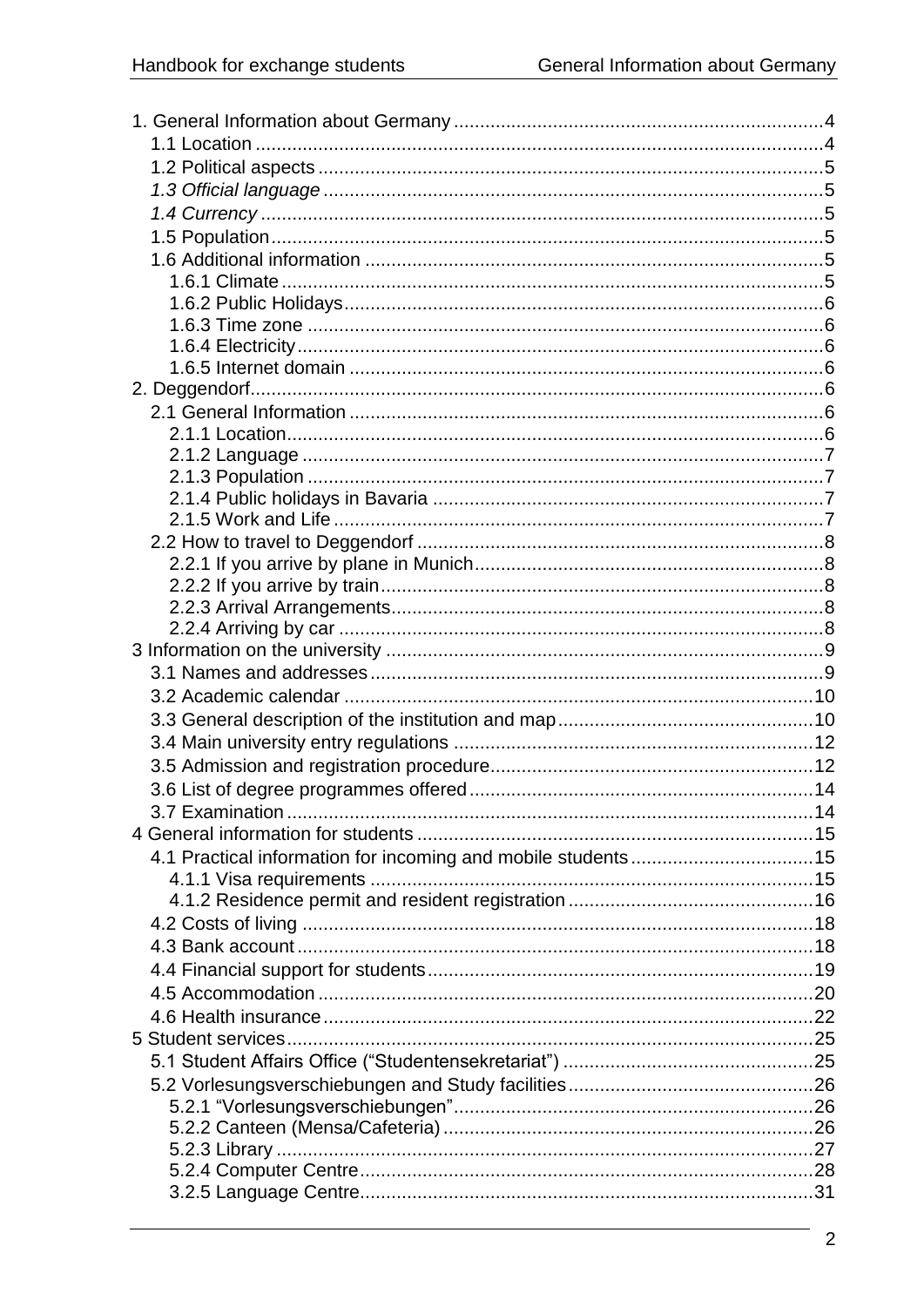| 32 |
|----|
|    |
|    |
|    |
|    |
|    |
|    |
|    |
|    |
|    |
|    |
|    |
|    |
|    |
|    |
|    |
|    |
|    |
|    |
|    |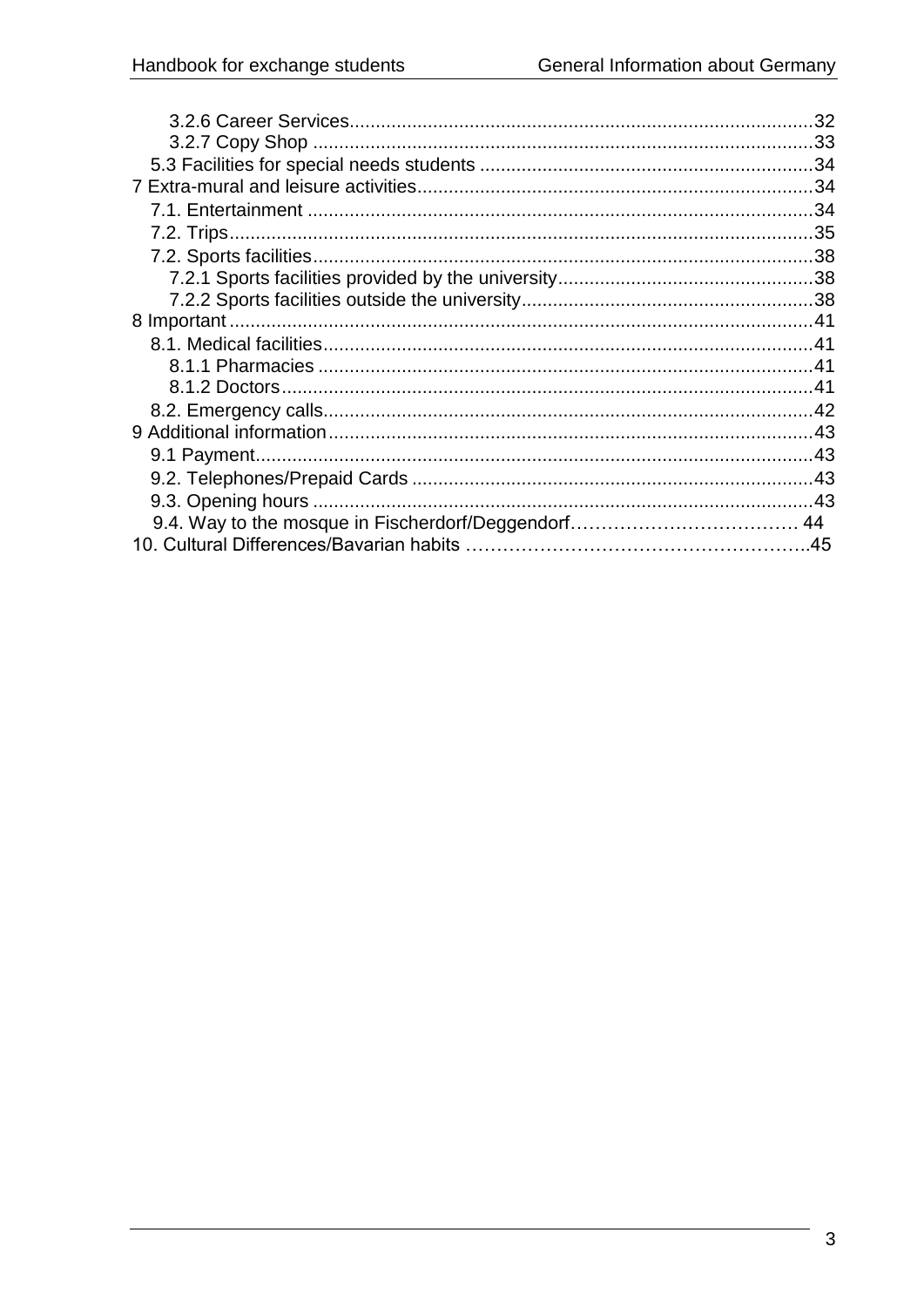<span id="page-3-0"></span>

# **1. General Information about Germany**

#### <span id="page-3-1"></span>**1.1 Location**

Germany is located in Central Europe and it borders Poland, the Czech Republic, Austria, Switzerland, France, Luxemburg, Belgium, the Netherlands and Denmark as well as the North Sea and Baltic Sea. In terms of population, it is the largest country in the European Union, in terms of area, the third largest. From North to South the distance is 876 km, from East to West more than 640 km.

The German landscape is extremely varied. The North is characterised by lakes, heath and moorland; the coast by chains of islands, estuaries and dunes. In the South is the Swabian-Bavarian plateau with its hills and large lakes as well as the German part of the Alps. The area in between consists of deciduous and coniferous forests, slate hills and a green landscape of river valleys and plains.

There are 86 larger towns and cities with more than 100,000 inhabitants spread throughout the country.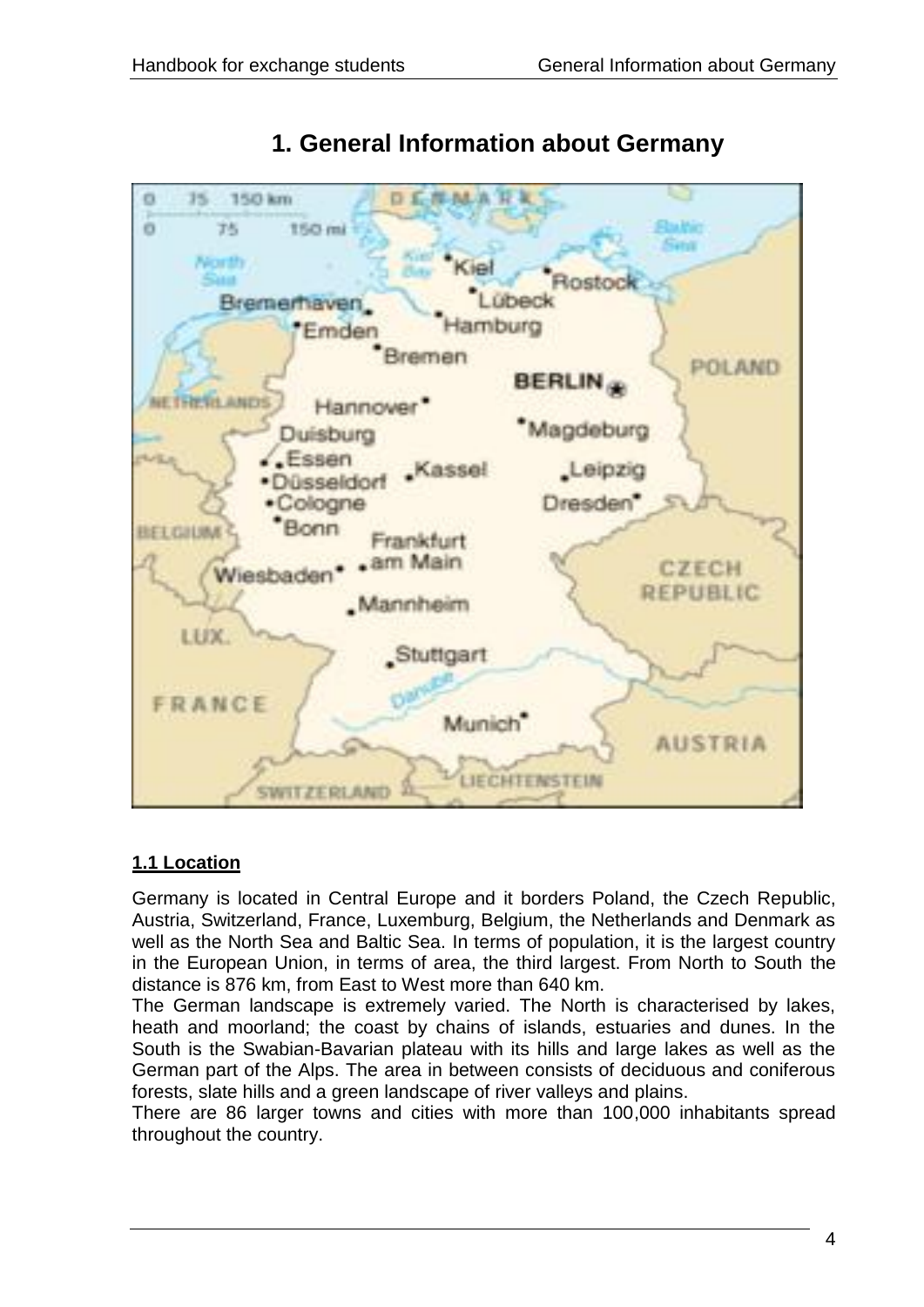# <span id="page-4-0"></span>**1.2 Political aspects**

Germany is a democratic parliamentary federal republic made up of 16 states called "Bundesländer" with Bavaria being the largest and Lower Saxony the most populated. Since re-unification, the capital is once again Berlin, with a current population of 3.5 million.

The current German chancellor is Angelika Merkel who is the first woman ever to be chancellor.

Due to its central position, Germany functions within the EU and NATO as a bridge to the Central and Eastern European states and is an important location for European and global relations.

Germany"s liberal-democratic constitution, the Basic Law, dates back to 1949. Since the Unification Treaty on October 3, 1990, between the former German Democratic Republic and the Federal Republic, the constitution governs all of Germany. The constitutional bodies comprise the Federal President, the Bundestag (Federal German Parliament), the "*Bundesrat*" (Council of Constituent States), the Federal Government, and the Federal Constitutional Court. The federal structure of Germany is reflected by the 16 "*Bundesländer*" (Federal States), which have state authority and pass their own state constitutions in accordance with the principles of a republican, democratic and social constitutional state.

## <span id="page-4-1"></span>*1.3 Official language*

The official language is **German**; however, several different dialects are spoken all over the country.

#### <span id="page-4-2"></span>*1.4 Currency*

As of January 1<sup>st</sup> 2002, the official currency in Germany is the Euro ( $\epsilon$ ) as in other European Union member nations.

#### <span id="page-4-3"></span>**1.5 Population**

With 82 million inhabitants, Germany is the most populated country in Europe next to Russia and the 12th largest in the world. Germany has a multi-cultural population with Turks compromising the largest foreign community followed by Italians, Greeks, Spaniards, Russians, Poles, Serbian-Croatians and several others.

The average life expectancy is 79 years of age (76 years for men/82 years for women).

The main religions are Roman-Catholic and Protestant, the rest Muslim or other confessions.

# <span id="page-4-4"></span>**1.6 Additional information**

# <span id="page-4-5"></span>**1.6.1 Climate**

The climate in Germany is rather temperate although during the winter temperatures of -15°C can be reached as well as temperatures of+32°C in summer. Rain falls year round, especially in autumn.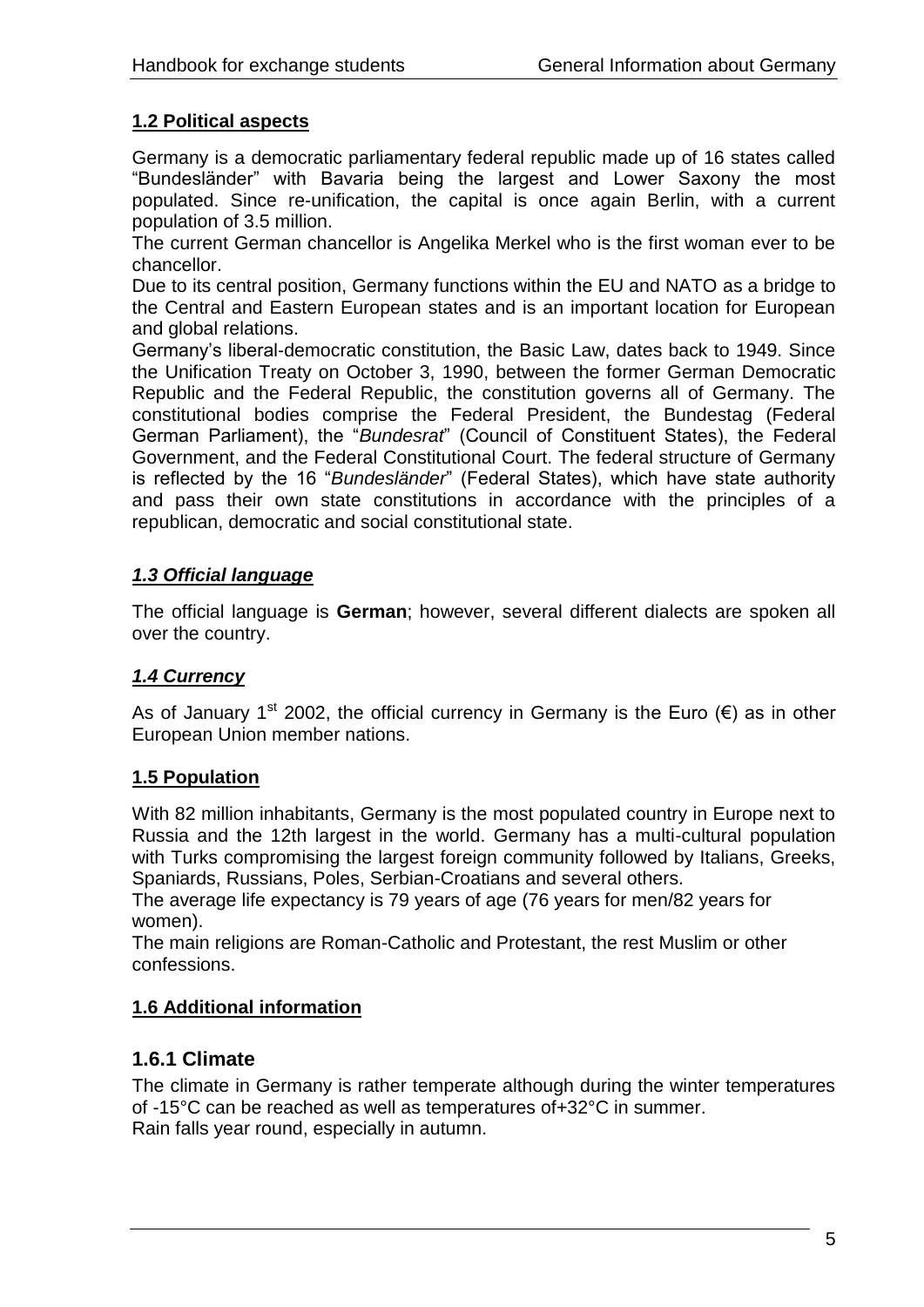# **1.6.2 Public Holidays**

<span id="page-5-0"></span>There are public holidays which are the same in every Bundesland; however, there are some which are only celebrated in certain Bundesländer.

National public holidays: January 1<sup>st</sup> (New Year) Good Friday and Easter Monday May  $1<sup>st</sup>$  (Labor Day) Thursday after the 5th Sunday after Easter (Ascension Day) Whit Monday October 3rd (National Public Holiday) December 25<sup>th</sup> and 26<sup>th</sup> (Christmas) Every Bundesland has some additional public holidays mainly of religious origin.

# <span id="page-5-1"></span>**1.6.3 Time zone**

Time zone is UTC +1 and UTC +2 from March until October.

# <span id="page-5-2"></span>**1.6.4 Electricity**

Electricity is 230 V with 50 Hz.

# <span id="page-5-3"></span>**1.6.5 Internet Domain**

The internet domain in Germany is **.de**

<span id="page-5-4"></span>

# **2. Deggendorf**



# <span id="page-5-5"></span>**2.1 General Information**

# <span id="page-5-6"></span>**2.1.1 Location**

Deggendorf is located in the East of Lower Bavaria and is also called "Gateway to the Bavarian Forest". Cities like Regensburg, Passau or Munich are only a train ride away. The wooded hills rise up from the town square with its wide market streets, the Old Townhall and its imposing Gothic tower. Cartographers have measured an altitude of 305 meters above sea level at the town houses and medieval battlement.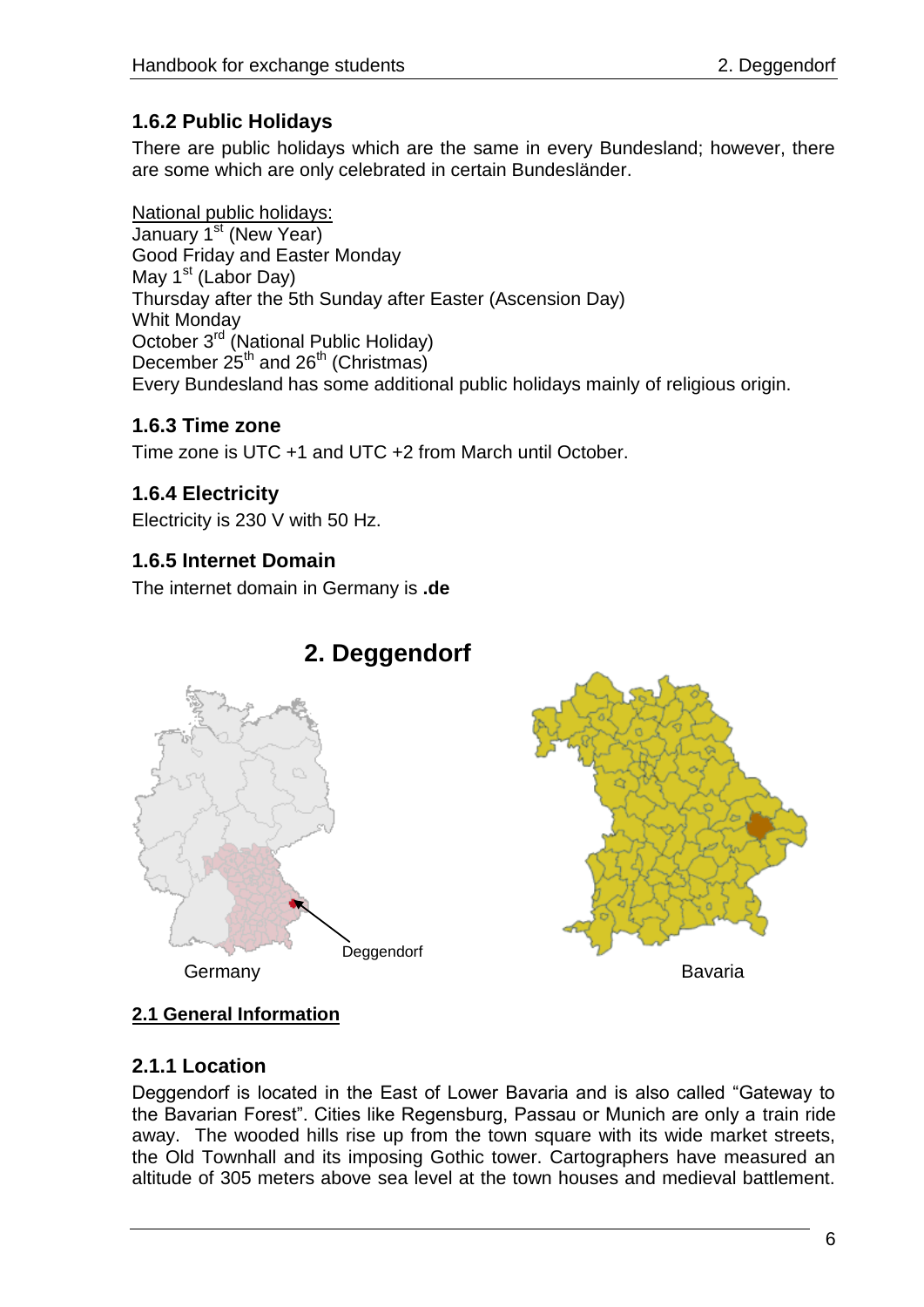The elevation at the peak of Breitenauer Riegel Mountain is 1,114 meters above sea level.

The Danube crosses town and you can even go to e.g. Passau by boat.

# <span id="page-6-0"></span>**2.1.2 Language**

Even though German is official language in Bavaria, you may sometimes think you are no longer in Germany. Due to the size of the town and closeness to the Bavarian Forest, most people speak Bavarian rather than German. Do not panic, people understand standard German and are also able to speak it!

# <span id="page-6-1"></span>**2.1.3 Population**

Deggendorf has about 33,000 inhabitants which makes it a rather small "gemütliche" town. You can reach everything by foot which is especially an advantage for students without a car. Even though Deggendorf is small, it is never boring thanks to the 2,700 students in town.

# <span id="page-6-2"></span>**2.1.4 Public holidays in Bavaria**

January  $1<sup>st</sup>$  (New Year) January  $6^{th}$  (Epiphany) Good Friday and Easter Monday May  $1<sup>st</sup>$  (Labor Day) Thursday after the 5th Sunday after Easter (Ascension Day) Whit Monday 2<sup>nd</sup> Thursday after Whit sun (Corpus Christi) August  $15^{th}$  (Assumption Day) October 3<sup>rd</sup> (National Public Holiday) November 1<sup>st</sup> (All Saints) 11 days before the 1st Advent (Penance Day) *no lectures, however shops are open* December  $25<sup>th</sup>$  and  $26<sup>th</sup>$  (Christmas)

# <span id="page-6-3"></span>**2.1.5 Work and Life**

Whether it be theatre, concerts, cabaret or exhibitions: much attention is given to the cultural life which occurs between the river Danube and the Bavarian Forest. When the city sends out invitations to a city festival, 100,000 visitors come to celebrate. The traditional Deggendorf Volksfest and Spring Festival attract many visitors from near and far.

The Deggendorf City Convention Center offers excellent facilities, along with an extraordinary cultural program. Events range from theatre, musicals, classical music, operettas, from folk music to jazz, rock and pop and cabaret.

Deggendorf is an economic centre in southeast Bavaria. The city is the site for companies who have contacts with the rest of the world. High-tech "made in Deggendorf" is a special trademark and not merely a slogan, but rather a reality. The inland free port is a special factor adding to the city's attractive location. Along with Duisburg, it is unique part of Germany. Since 1994, the city has also housed the University of Applied Sciences whose positive impact will continually be felt in many areas in the future.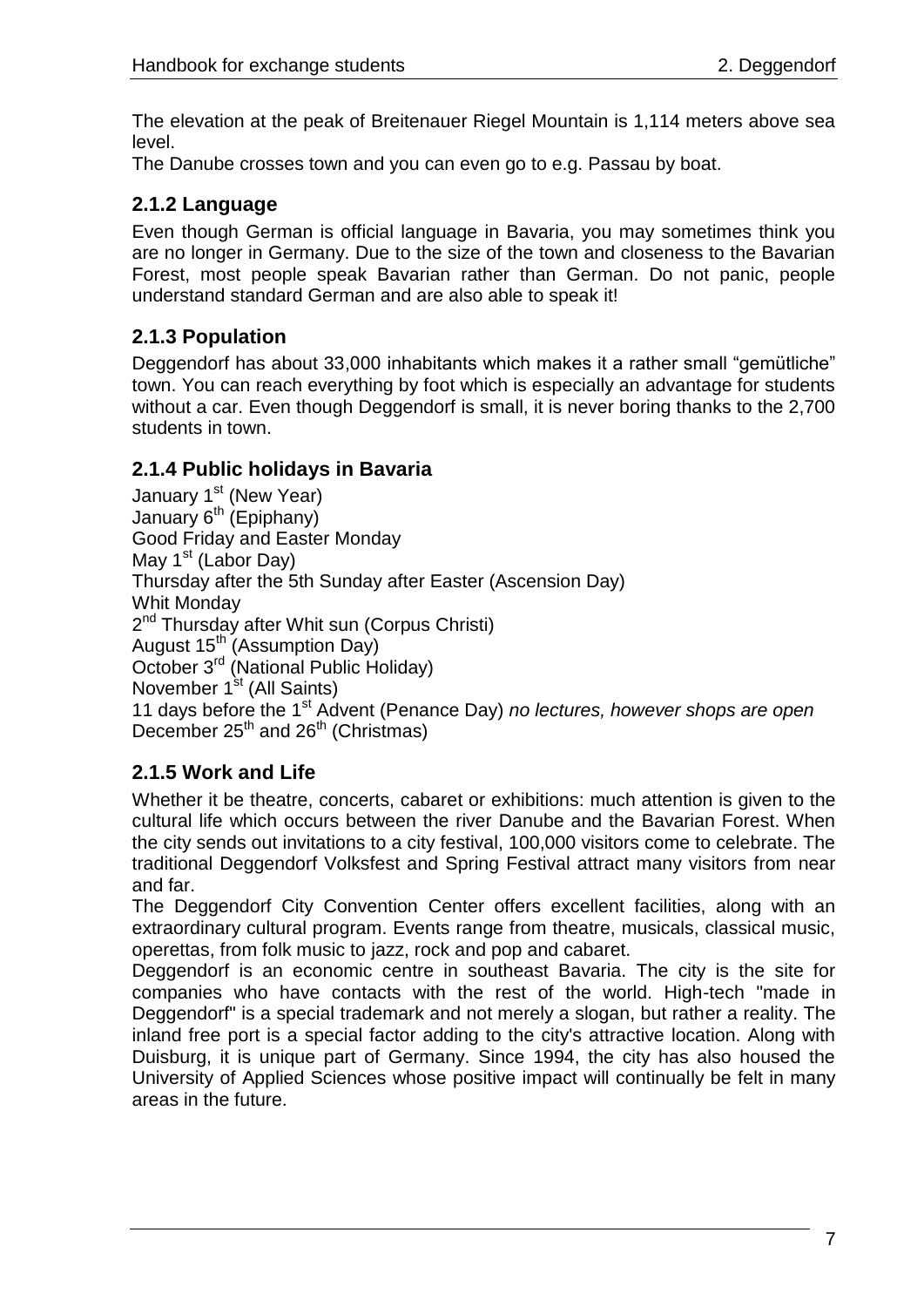# <span id="page-7-0"></span>**2.2 How to travel to Deggendorf**

## <span id="page-7-1"></span>**2.2.1 If you arrive by plane in Munich**

The Munich (Franz-Josef Strauss) airport is the closest one to Deggendorf. If you arrive in Munich, you only have to travel a distance of 70 km northeast to come to Deggendorf. The easiest way to travel here is by train. If you arrive in Munich, please ask the information desk for the bus connection to Freising (Bus Nr. 635). There, you should ask for a train to Deggendorf. You always need to change trains in Plattling, a town near Deggendorf. All in all, it will take you approximately 2 hours to get to the Deggendorf train station. The one-way ticket will cost you roughly 20 Euro ( $2^{nd}$  class).

# <span id="page-7-2"></span>**2.2.2 If you arrive by train**

The Deggendorf University of Applied Sciences is about 10 to 15 minutes walking distance away from the Deggendorf train station. For those of you who want to walk from the station to the university, we would like to describe the way briefly:

If you exit the train station and walk in the direction of "*Zentrum*" you will soon come to a street crossing. There you will find a street, called "*Hans-Krämer-Straße*". Please turn right and walk along this street in the direction of "*Stadthalle*". Soon you will arrive at another large street crossing. Please walk straight over this crossing to "*Edlmairstraße*". After about 300 meters you should be standing in front of the Deggendorf University of Applied Sciences.

You could also go by taxi. It will cost you roughly 5 Euro to get to the campus.

#### <span id="page-7-3"></span>**2.2.3 Arrival Arrangements**

If you arrive from Monday to Friday between 8 a.m. and 8 p.m., a German student will pick you up at the Deggendorf train station. Please contact the AKI [\(http://www.aki-deggendorf.de\)](http://www.aki.deg.net/) or the International Office at DUAS for arrangements.

If you arrive at another time, our suggestion is:

- Take a taxi to your apartment or
- Rent a room for one or two days at a boarding house, e.g. Pension Gaim Bahnhofstr. 98, 94469 Deggendorf Telephone +49 (0)991 6892

# <span id="page-7-4"></span>**2.2.4 Arriving by car**

If you want to come to Deggendorf by car, you can take A92 coming from Munich, or A3 coming from Passau or Nuremberg.

Deggendorf lies at the junction of these two highways. Take the exit Deggendorf – Mitte and then turn right in order to get to the city center or Fachhochschule.

Be aware that you are not allowed to park your car on the street in front of the FH. The student's parking lot is located on the left after exiting the highway, turn left and then turn left again.

<span id="page-7-5"></span>If you have an apartment in the city center it might be hard sometimes to find a parking lot since space is limited and sometimes you have to pay and sometimes you are only allowed to park for a certain time (watch out for the traffic signs!!)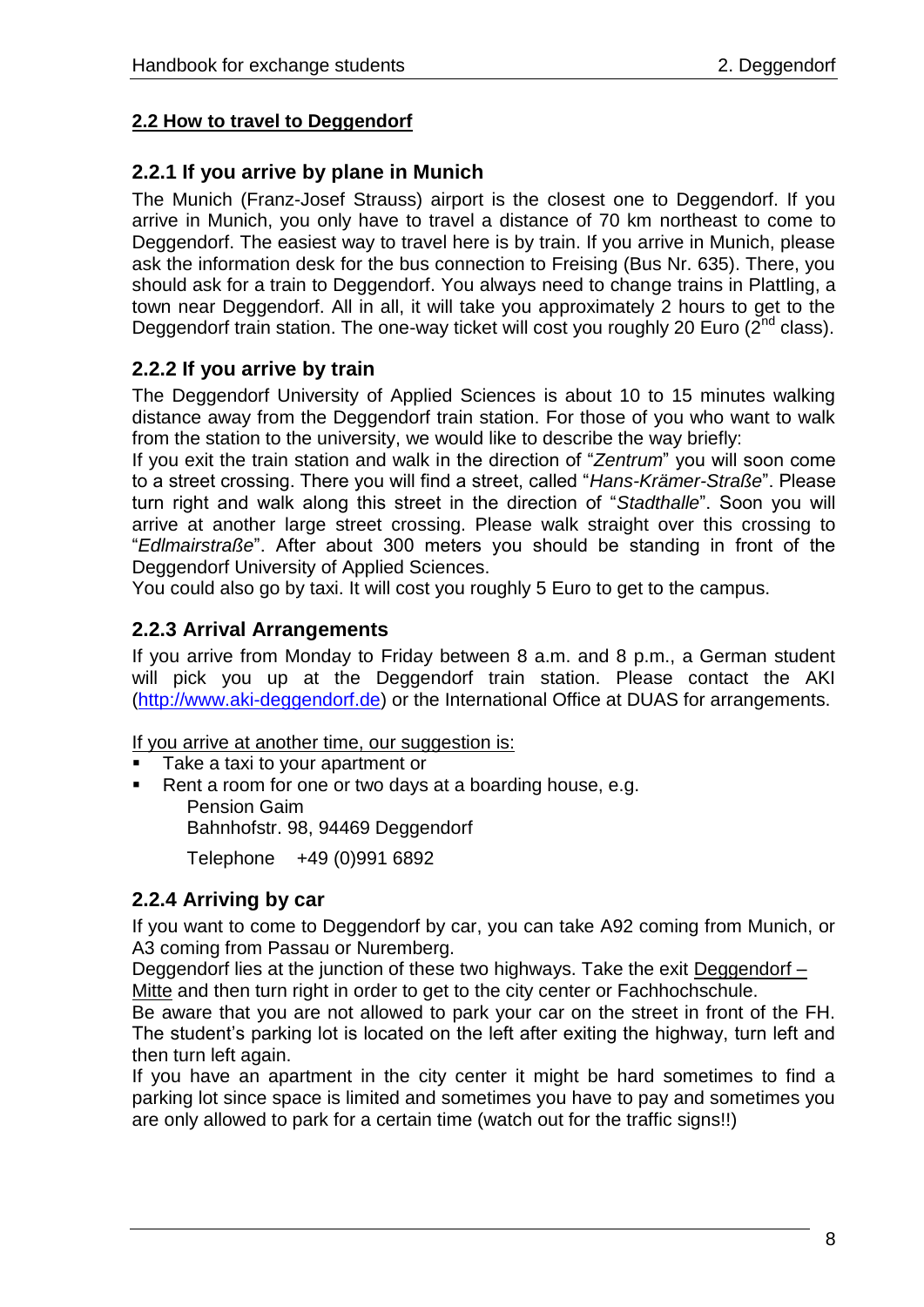# **3 Information on the university**

#### <span id="page-8-0"></span>**3.1 Names and addresses**

Deggendorf University of Applied Sciences (DUAS)

+49 (0)991 3615-0 +49 (0)991 3615-297 [info@fh-deggendorf.de](mailto:info@fh-deggendorf.de)

Wissenschaften – Fachhochschule Sciences Deggendorf **Edlmairstr. 6 und 8** 94469 Deggendorf, Germany Postbox 1320

Hochschule für angewandte OR Deggendorf University of Applied 94453 Deggendorf, Germany

International Office ("Akademisches Auslandsamt"), Room B210

[http://www.fh-deggendorf.de](http://www.fh-deggendorf.de/)

Dr. Elise von Randow, M.A. Renate Krönninger Director Dipl.-Bankbetriebswirtin (BA) Hochschule Deggendorf Hochschule Deggendorf Akademisches Auslandsamt Akademisches Auslandsamt Edlmairstr. 6 und 8 Edlmairstr. 6 und 8 94469 Deggendorf, Germany 94469 Deggendorf, Germany

↖ 퇃 X

↖ a X

> +49 (0)991 3615-202 +49 (0)991 3615-217 +49 (0)991 3615-292 +49 (0)991 3615-292

[auslandsamt@fh-deggendorf.de](mailto:auslandsamt@fh-deggendorf.de)

Accommodation Incoming Students Dipl.-Betriebswirtin (FH) Hochschule Deggendorf Coordinator Incoming Students Akademisches Auslandsamt Hochschule Deggendorf Edlmairstr. 6 und 8 and 1 and 1 and 1 and 2 Akademisches Auslandsamt

94469 Deggendorf, Germany 94469 Deggendorf, Germany

╰

X

AKI – Club International e.V. c/o Akademisches Auslandsamt Hochschule Deggendorf Edlmairstr. 6 und 8 94469 Deggendorf + 49 (0)991 3615-217 [http://www.aki-deggendorf.de](http://www.aki.deg.net/)

[evr@fh-deggendorf.de](mailto:evr@fh-deggendorf.de) [renate.kroenninger@fh-deggendorf.de](mailto:renate.kroenninger@fh-deggendorf.de)

**Iris Reul Lisa Hirtreiter** Edlmairstr. 6 und 8

 $+49(0)9913615-209$   $+49(0)9913615-242$ 

[Iris.Reul@fh-deggendorf.de](mailto:Iris.Reul@fh-deggendorf.de) <br>
■ [lisa.hirtreiter@fh-deggendorf.de](mailto:lisa.hirtreiter@fh-deggendorf.de)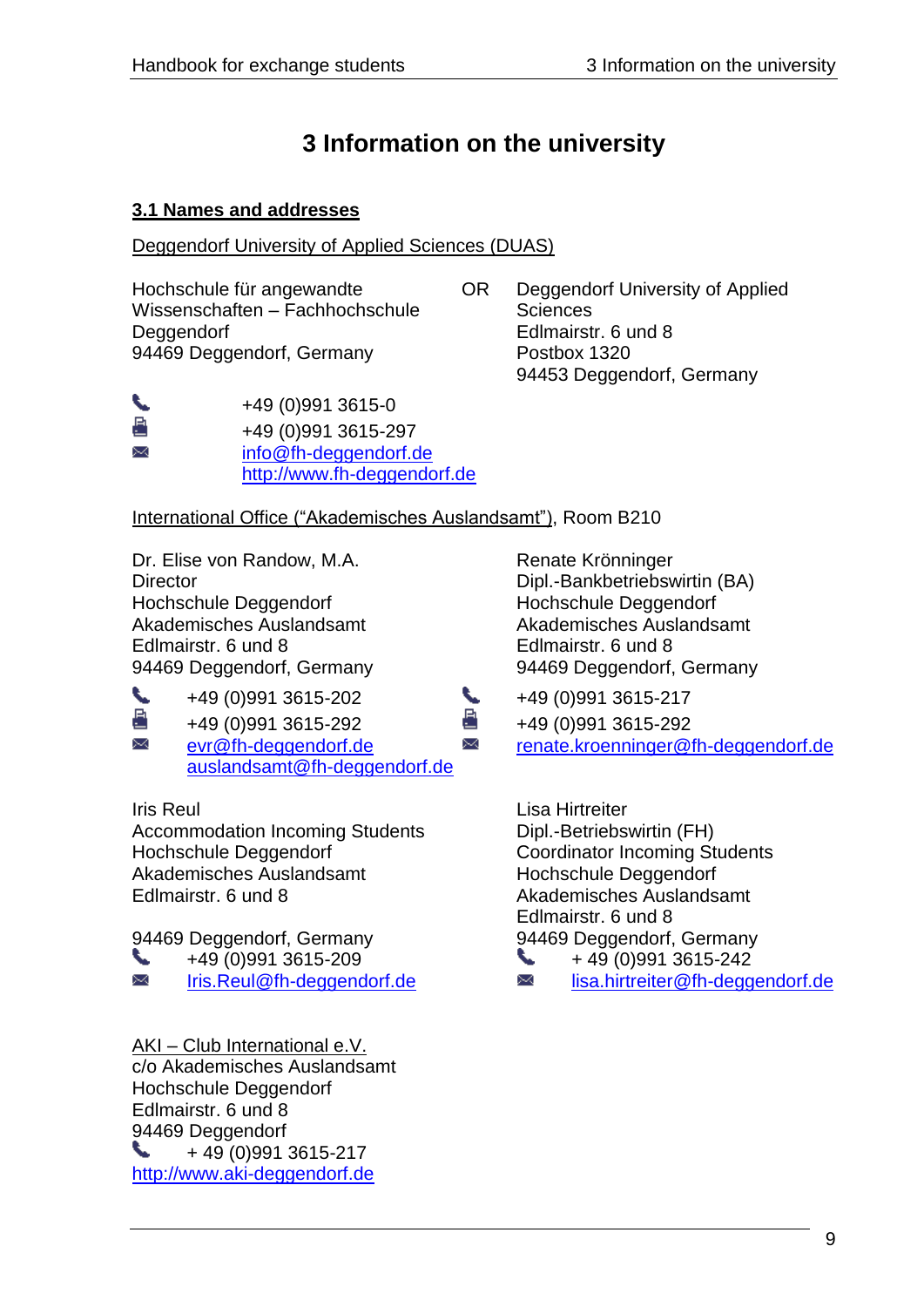The so-called "AKI" is a group of students of the Deggendorf University of Applied Sciences (DUAS), whose main objective is to help to integrate the incoming foreign students. The group provides valuable assistance from going through the registration and visa procedures to organizing international parties and trips. It is highly recommended that you register for the orientation week with the AKI, as they help you to find your way around Deggendorf and on campus. The fee is between 25 and 80 Euro, depending on whether or not you decide to take a German language course before the semester starts.

| Date of orientation week: | Winter semester:                    | end of September |
|---------------------------|-------------------------------------|------------------|
|                           | Summer semester: beginning of March |                  |

ECTS co-ordinator at DUAS, Room A005

Prof. Dr. Johann Nagengast Hochschule Deggendorf Edlmairstr. 6 und 8 94469 Deggendorf, Germany

| ╰ | +49 (0) 991 3615-140              |
|---|-----------------------------------|
| 重 | +49 (0)991 3615-199               |
| ⋈ | johann.nagengast@fh-deggendorf.de |

#### <span id="page-9-0"></span>**3.2 Academic calendar**

The academic year consists of two semesters, each with fifteen weeks of classes followed by three weeks of examinations.

| <b>Winter semester:</b> | October 1 | until February 14 |
|-------------------------|-----------|-------------------|
| <b>Summer semester:</b> | March 15  | until July 31     |

**The first** or **winter semester** starts in the beginning of October. About eleven weeks of classes before Christmas and about three weeks after Christmas vacation are followed by three weeks of assessment, i.e. final examinations take place during the last week of January and the first two weeks of February.

**The second** or **summer semester** begins in mid-March with fifteen weeks of classes, followed by three weeks of assessment, i.e. final examinations take place during the last three weeks of July.

Christmas break: December  $24<sup>th</sup>$  until January  $6<sup>th</sup>$  (two weeks).

#### <span id="page-9-1"></span>**3.3 General description of the institution and map**

The Deggendorf University of Applied Sciences is a newly founded, modern university situated in Lower Bavaria, the south-eastern part of Germany. The university first opened in 1994. All of the buildings of the university are constructed around a central atrium, joined together in a parkland site just outside the city centre, right next to the Danube River.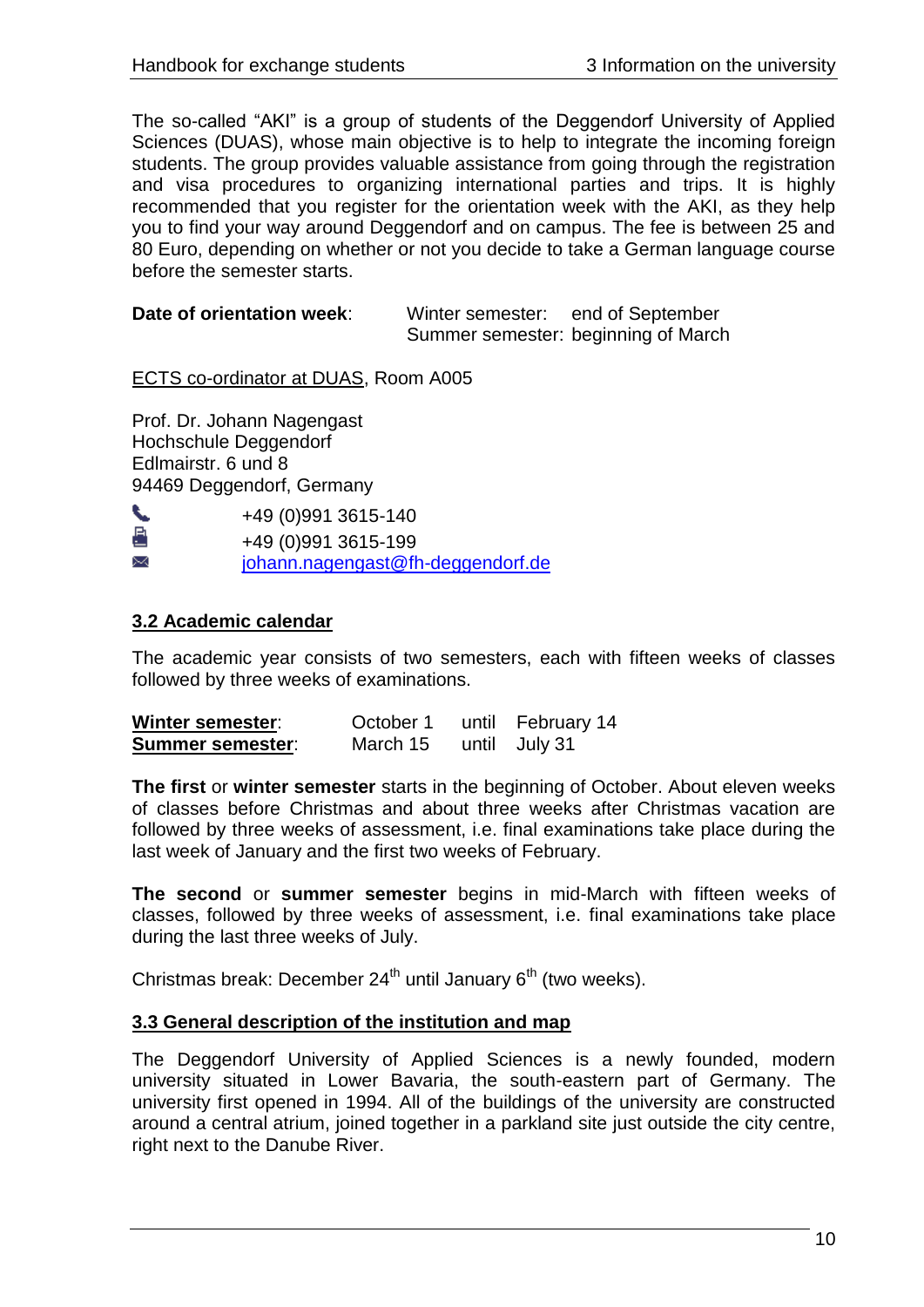The mission of the Deggendorf University of Applied Sciences is to offer

- high quality education of practical relevance to the present and future needs of our changing society
- specialist short courses to meet the particular needs of industry and regional companies and special services to facilitate the technology transfer from research environment into industrial practice
- an excellent student-to-teacher ratio to intensify direct contact and communication
- international liaison to schools and individuals in countries all over the world and to facilitate international exchange and cooperation

The Deggendorf university departments are committed to equal opportunities, and particularly welcome female applicants. The University of Applied Sciences Deggendorf is a practice-oriented university. This means that the study programs are based on modern science, but emphasize how these principles are actually applied in industry.

#### Some Key Aspects:

- You are required to work as a student intern in a business of your choice during one or two semesters.
- Your professors and instructors are well-qualified academics, who have worked in industry and maintain close contacts with business leaders. They help you to bridge the gap between theory and practice.
- Case studies and practical problems are emphasised in class.
- **Teamwork is encouraged in the classroom and in the internships, and group** projects are supported.
- Guest speakers from various industries are invited regularly to make presentations.
- Students are encouraged to write a diploma thesis on a topic of interest to potential employers.

#### **Map of the university**



**A** Faculty Business Studies (Betriebswirtschaft)

**B** Administration / Large Lecture Hall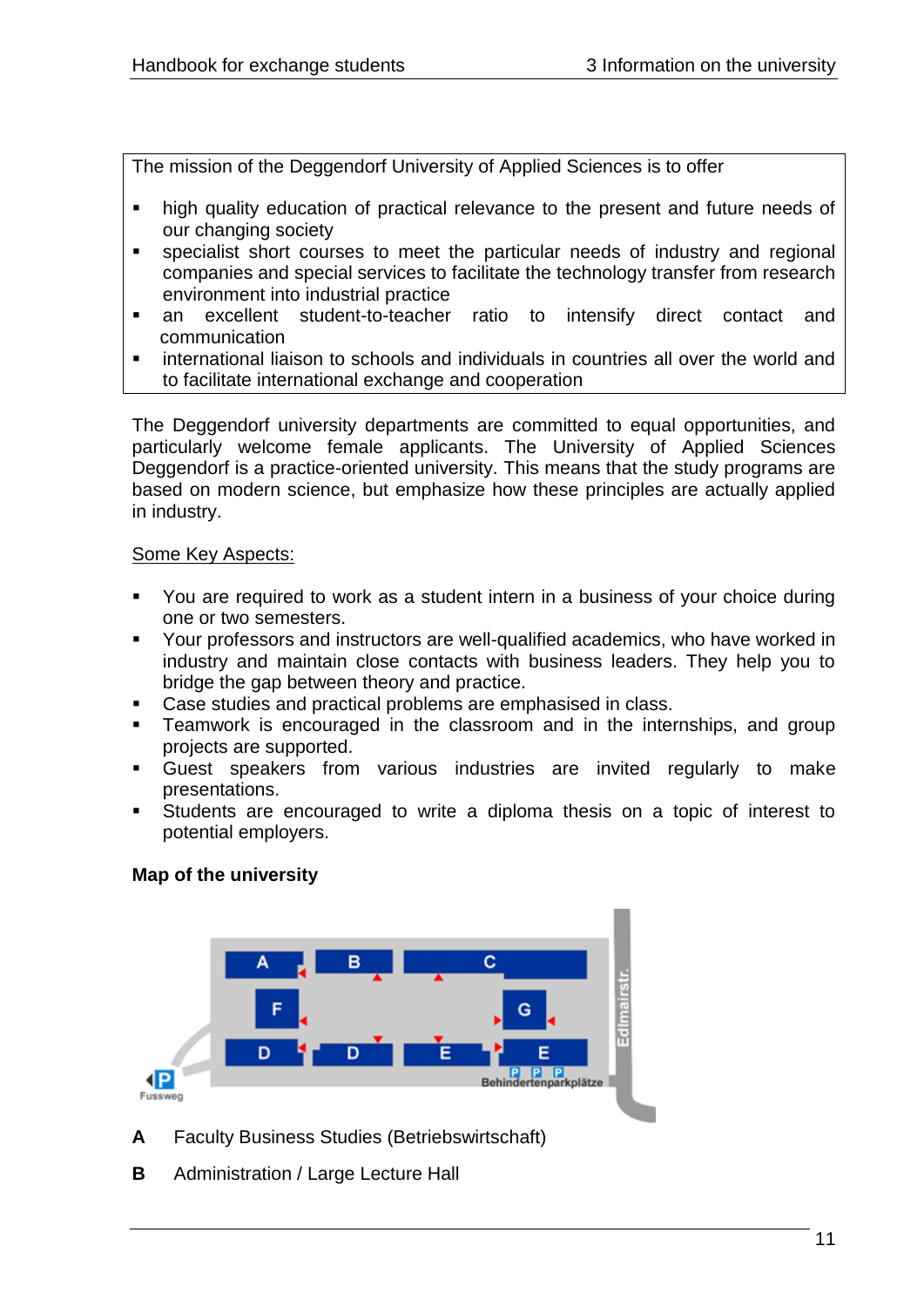- **C** Faculty Mechanical Engineering (Maschinenbau)
- **D** Faculty Civil Engineering (Bauingenieurwesen)
- **E** Faculty Electronic Engineering (Elektrotechnik)
- **F** Refectory / Cafeteria (Mensa)
- **G** Computer Center / Library

#### <span id="page-11-0"></span>**3.4 Main university entry regulations**

The prerequisite for studying at Deggendorf University of Applied Sciences is the general qualification for university entrance or the advanced technical college entrance qualification. For North American applicants this requirement can usually be met with three to four semesters of college credits plus six weeks of business-related work experience.

School reports issued abroad need to be approved by the school report approval center. This does not apply for students studying only for one or two semesters in Deggendorf.

| Pündterplatz 5<br>80803 München | Addresses: Zeugnisanerkennungsstelle für den Freistaat Bayern (ZAST) | Postfach 402040<br>80720 München                       |
|---------------------------------|----------------------------------------------------------------------|--------------------------------------------------------|
| Fax<br>zastby@web.de            | Telephone +49 (0)89-383849-0<br>+49 (0)89-383849-49                  |                                                        |
| Office hours:                   | Monday thru Friday<br>Telephone hotline: Monday thru Friday          | 10:00 a.m. $-$ 12:00 p.m.<br>$9:00$ a.m. $-10:30$ a.m. |

Every applicant who did not complete an apprenticeship related to the course of study he or she wishes to start, or students who did not continue with the direction of study they chose in technical school, need to complete an internship lasting at least six weeks in a business sector related to their course of study before they can start studying.

Monday thru Thursday 2:00 p.m. – 3:30 p.m.

**Please note:** Exchange students coming from partner universities have to contact the International Office at their home university for a nomination. They follow a special admission procedure and cannot apply themselves directly to DUAS.

#### <span id="page-11-1"></span>**3.5 Admission process for exchange students**

#### **How to apply if you are not an Erasmus student**

Please send your application form to the Deggendorf University of Applied Sciences at least 6 months before your departure. It is recommended to inquire at German embassies and councils for the valid regulations for entry, stay, possibilities of study and study regulations. More general information about living and studying in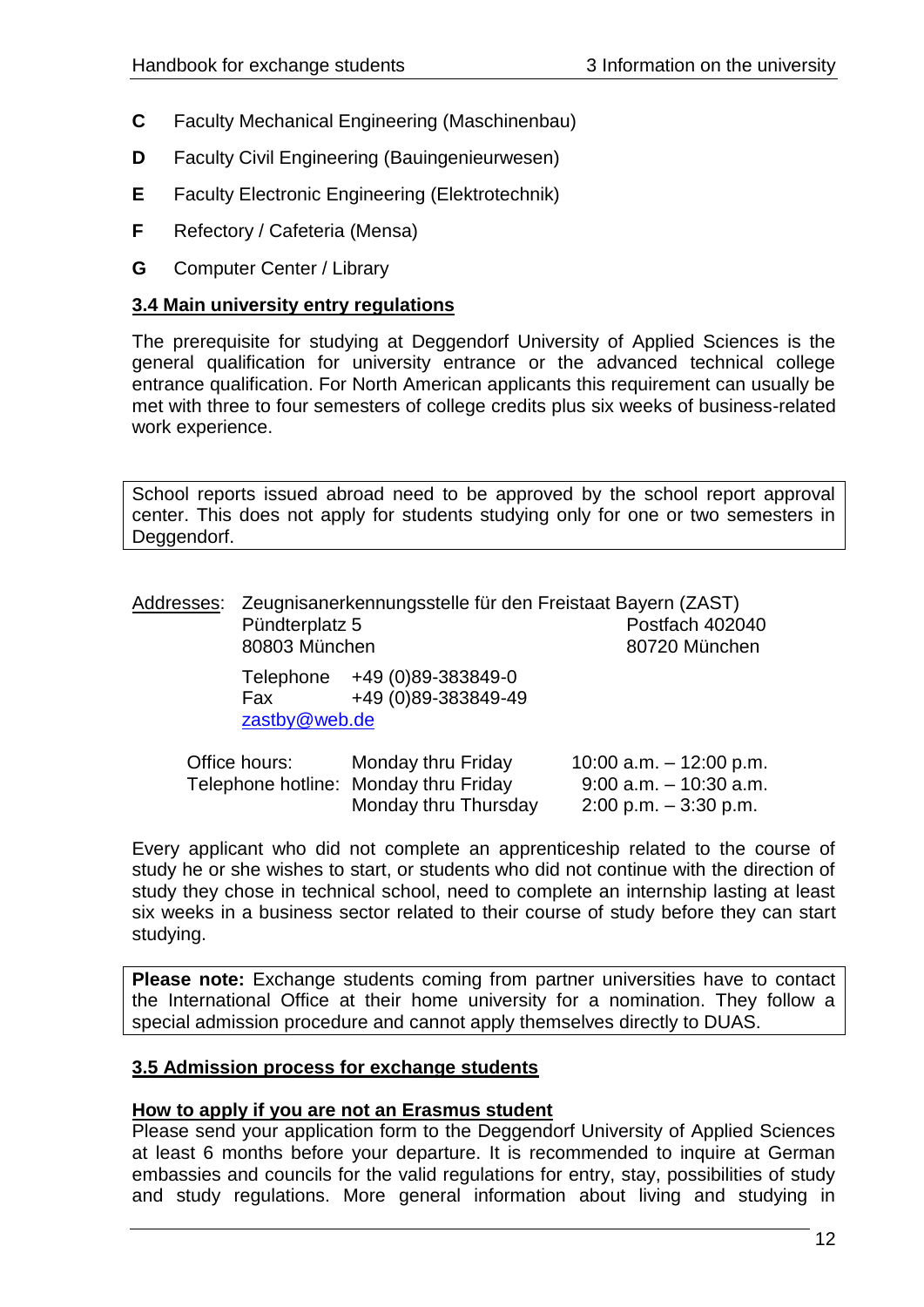Germany can also be found on the Internet, see for example: [www.daad.de,](http://www.daad.de/) or for more specific information about the University of Applied Sciences Deggendorf see [www.fh-deggendorf.de.](http://www.fh-deggendorf.de/)

For entry in October, it is important to return your form to the university in Deggendorf before June 15. For entry in March, the application has to be sent to the university by January 15. Students who have earned academic qualifications at another university may be considered for advanced placement into the second or third year of a degree program or may even be allowed for entry in March (for the summer semester). Advice concerning advanced placement is available by contacting the Admissions and Enrollment Office.

Address: Studentensekretariat Hochschule Deggendorf Postfach 1320 94453 Deggendorf Telephone +49 (0)991 3615-0 Fax +49 (0)991 3615-297 Sabine.Festner@fh-deggendorf.de

International applicants can find information and the application forms on the website of the university under [http://www.fh-deggendorf.de/auslandsamt/bewerbung/](http://www.fh-deggendorf.de/auslandsamt/bewerbung/index.en.html) [index.en.html.](http://www.fh-deggendorf.de/auslandsamt/bewerbung/index.en.html) After printing and signing it, please send the application together with all necessary documents to the university. There are certain admission restrictions for several of the course studies.

#### **Enrollment at the Deggendorf University of Applied Sciences**

The registration process will begin after you arrive in Deggendorf. Before you start your studies at the Deggendorf University of Applied Sciences, you will have to register formally for the course of study for which you have been accepted. Registration of new students will take place the week before the start of the semester. This is especially binding for those who want to enroll for the full-time study program. You will find the exact date, time and place on the confirmation letter that you receive from the university. The Admissions and Enrollment Office ("*Studentensekretariat*") is situated in Building B on the ground floor, offices B009 and B010.

To enrol at DUAS, you will need the following:

- the confirmation letter of your application
- passport
- 2 passport size photographs
- confirmation of health insurance (see "2.6 Health insurance")
- confirmation about the payment to the "*Studentenwerk*" (92 EUR at present)

When you are registered you will get your **matriculation number** ("*Immatrikulationsbescheinigung*") and a valid student ID card. This student ID card is very useful, because it provides you discounts at several German museums or even the German railway system ("*Deutsche Bahn*"). The matriculation number is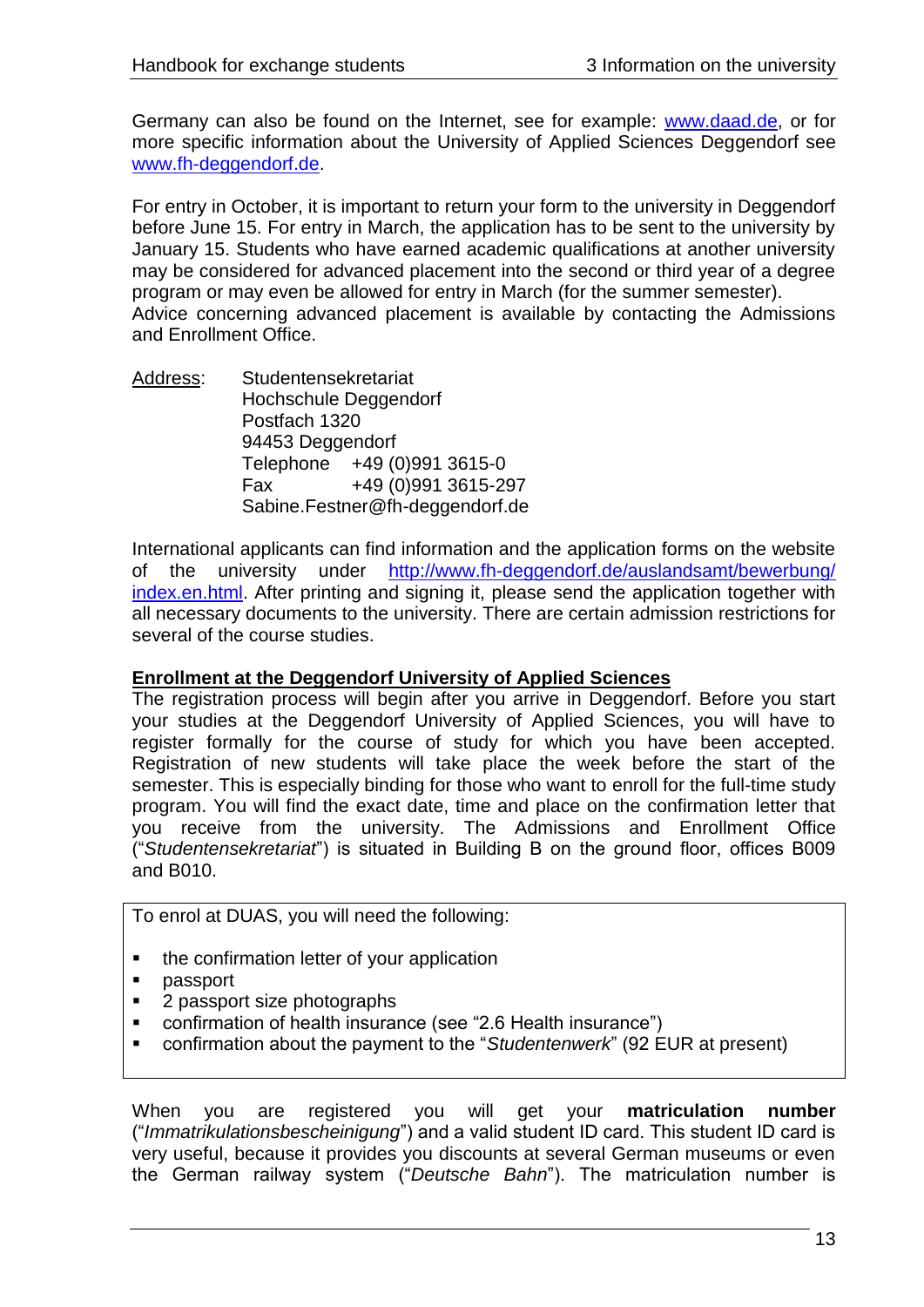requested in some situations like for instance if you apply for German health insurance, or a German bank account.

**Your registration is valid for only one semester**. It must be renewed prior to the beginning of the following semester. The appropriate forms will be mailed to you in time.

In general, German universities do not charge tuition or course fees. However, all students are required to contribute to the upkeep for student facilities such as the mensa, sports grounds etc. At present, this student activity fee (which cannot be waived) is 92 Euro (composed of the fee for the student union of 42 Euro and the administrative fee of 50 Euro).

#### <span id="page-13-0"></span>**3.6 List of degree programmes offered**

- **Civil and Construction Engineering (B.Eng.)**
- Business Administration (B.A.)
- Business Informatics (B.Sc. and M.Sc.)
- International Management (B.A.)
- **Electrical Engineering (B.A. and M.Eng.)**
- **Mechanical Engineering (B.A.)**
- **Industrial Engineering (B. Eng.)**
- **Media Technology (B.Eng.)**
- **Mechatronics (B.Eng.)**
- **Tourism-Management (B.A.)**
- **Strategic and International Management (M.A.)**

For a complete list of courses and course contents please see: <http://www.fh-deggendorf.de/auslandsamt/ects/index.en.html>

#### <span id="page-13-1"></span>**3.7 Examination**

#### **Registration procedure for the exams**

There are different ways of registering for exams at DUAS. The most common option for the exam sign-up is through the internet application forms.

#### **Application period**

It is usually announced via e-mail and lasts one week. When the time for the registration of exams comes, there is a special page that is created for online applications: http://www.fh-deggendorf.de/service/stud/pranm\_form.htm

#### **Cancellation period**

Electives can be cancelled up to 3 days before the exam takes place. The cancellation period for all other exams is announced via email.

Note:

- If you are sick on the day of the exam, you need to inform the university immediately and before the examination starts.
- You also need a doctor's certificate, dated on the same day.
- **If you fail to fulfil these requirements, you automatically fail the exam.**

#### **Duration of study and awarding of the Bachelor degree**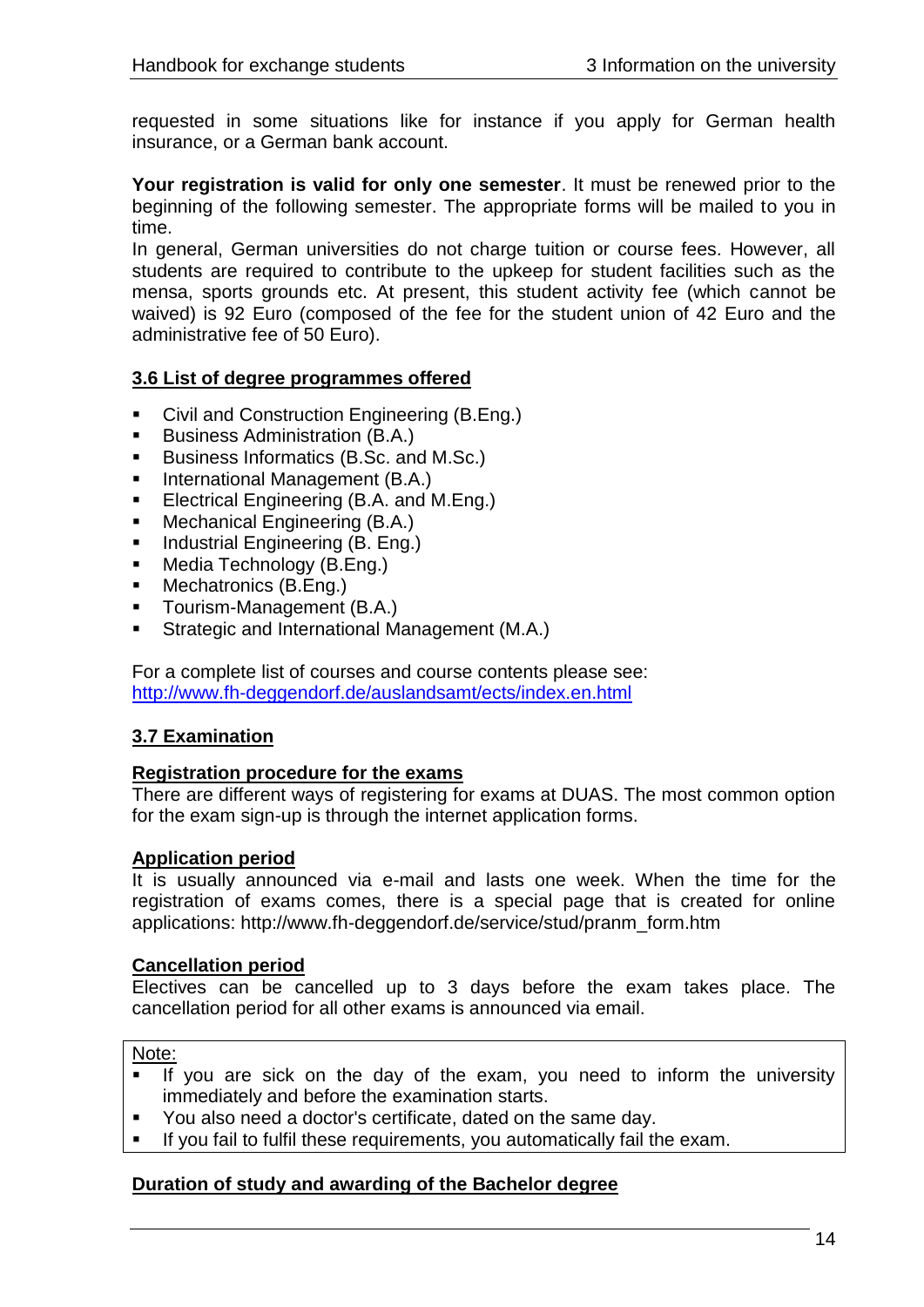The standard period of study is 7 semesters, made up of five theoretical semesters and one practical semester. After passing the final examination, the Deggendorf University of Applied Sciences will award an academic degree.

# <span id="page-14-0"></span>**4 General information for students**

#### <span id="page-14-1"></span>**4.1 Practical information for incoming and mobile students**

## <span id="page-14-2"></span>**4.1.1 Visa requirements**

**No visa is necessary** for inhabitants from member states of the EU, the European Economic Area (EEA) and Switzerland.

| Austria               | France        | Lithuania          | Slovakia    |
|-----------------------|---------------|--------------------|-------------|
| Belgium               | Greece        | Luxemburg          | Slovenia    |
| <b>Bulgaria</b>       | Hungary       | Malta              | Spain       |
| Cyprus                | Iceland       | <b>Netherlands</b> | Sweden      |
| <b>Czech Republic</b> | Ireland       | Norway             | Switzerland |
| <b>Denmark</b>        | Italy         | Poland             |             |
| Estonia               | Latvia        | Portugal           |             |
| Finland               | Liechtenstein | Rumania            |             |

If you stay longer than 3 months, you must register at the Resident Registration Office located in the City Hall.

**A visa is necessary for all other countries***.* Inhabitants from the following countries do not need to have a visa to enter Germany, but they can only stay 3 months out of 6 months in Germany without a visa. Furthermore they are not allowed to have gainful employment which requires a work permit.

| Chile       | Guatemala | Nicaragua | Uruguay             |
|-------------|-----------|-----------|---------------------|
| Costa Rica  | Macao     | Panama    | <b>Vatican City</b> |
| Croatia     | Malaysia  | Paraguay  | Venezuela           |
| El Salvador | Mexico    | Singapore |                     |

Inhabitants from the following countries can get their residence permit after entering Germany. These are

| Australia | <b>Israel</b> | Korea               | <b>USA</b> |
|-----------|---------------|---------------------|------------|
|           |               | (Republic of Korea, |            |
|           |               | South Korea)        |            |
| Canada    | Japan         | New Zealand         |            |

Inhabitants from the following countries can get their residence permit after entering Germany only, if they do not intend to be gainfully employed.

| Andorra | Honduras | Monaco | San<br>Marino |
|---------|----------|--------|---------------|
|---------|----------|--------|---------------|

Inhabitants of Hong Kong do not need a visa to enter Germany if they can provide a SAR passport.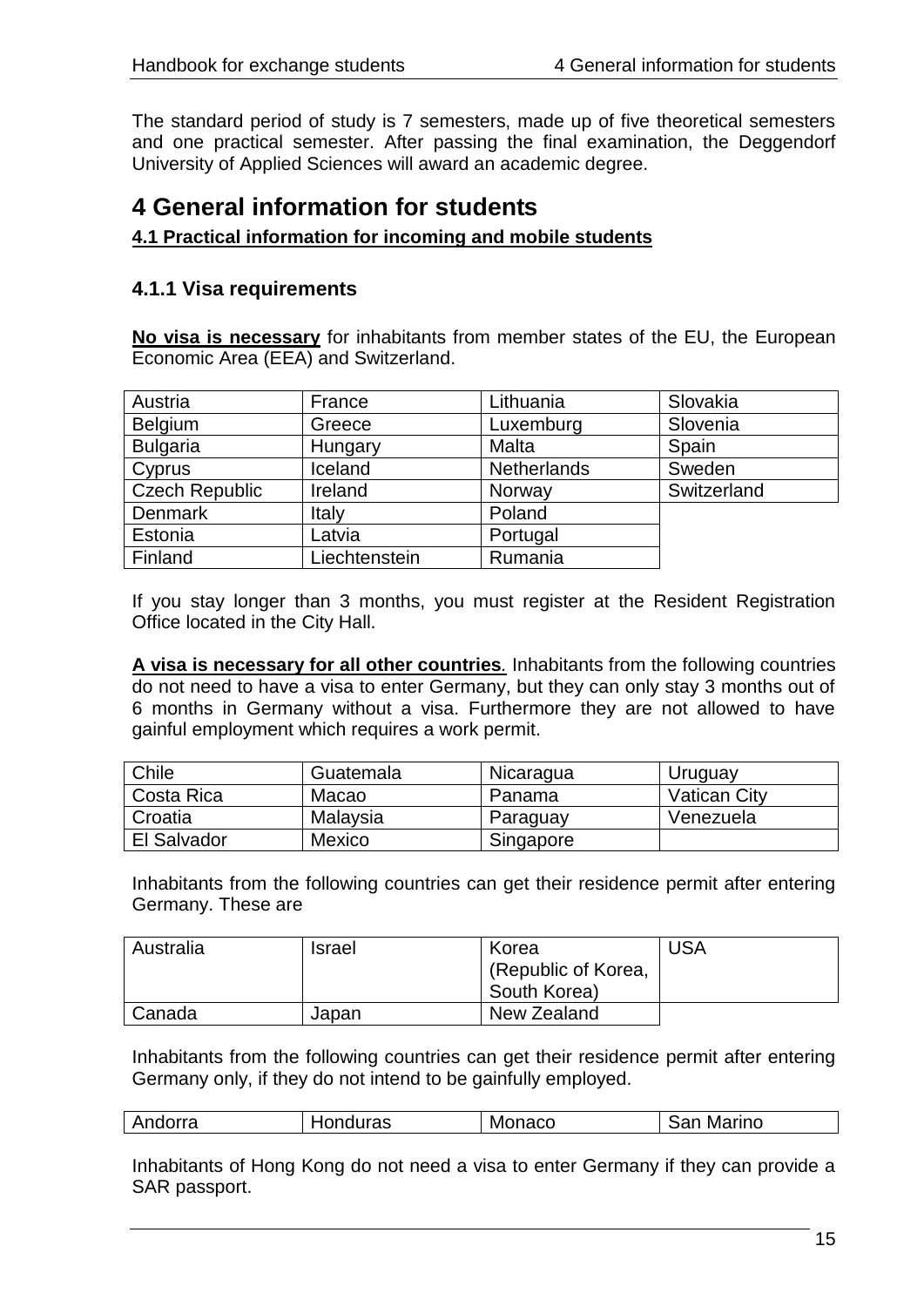Students from all other countries need a visa in any case also if you have a green passport.

#### **How to apply for a student visa in Germany?**

You need to apply for a student visa before you enter Germany. When applying for a visa, among other things you need to show documents that certify that you have been accepted by a university in Germany as well as documents that proof that you have sufficient funds to finance your studies in Germany.

Note: You may need anywhere between one and two months to complete the required procedures.

For more information please see http://www.auswaertiges-amt.de/www/de/ willkommen/einreisebestimmungen/liste\_html

#### <span id="page-15-0"></span>**4.1.2 Residence permit and resident registration**

#### **Foreigners registration**

The Foreigners Registration Office in Deggendorf requires every foreign student and scholarship holder to give a so-called financial statement (whether they can afford to live in Germany). If your scholarship does not amount to at least 585 Euro per month, you should obtain such a declaration before coming to Deggendorf (samples can be provided by the International Office).

#### **Residence permit: for students not coming from an EU member country**

Students not coming from an EU member country need to apply for a residence permit ("*Aufenthaltsgenehmigung*"). To obtain it you need to go to the Foreign Office ("*Ausländeramt*"). It is situated in the District Office ("*Landratsamt*").

You are required to bring along the following documents:

- **passport or ID card**
- 3 passport-size photographs
- **Proof of health insurance**
- enrolment certificate ("*Immatrikulationsbescheinigung*")
- **•** proof of financial support or enough funds

The last point is the most difficult part. Officially, every student must have about 500 Euro per month available for living costs. If you are for example planning to stay for 5 months in Germany, you should be able to show the Foreign Office that you or your parents have 585 Euro  $x$  5 = 2,925 Euro in your bank account.

But that is only the official rule, so do not worry, this law is not so strictly observed. If you can show the Foreigner"s Office that you receive enough money every month from your parents (e.g. copy of transaction from your bank account), that would also be fine. Try as much as you can to be friendly and honest with the people working there, then you will not have many problems.

For registration you will have to pay about 50 Euros. You will have to leave your passport there and will be notified as to when to come and pick it up.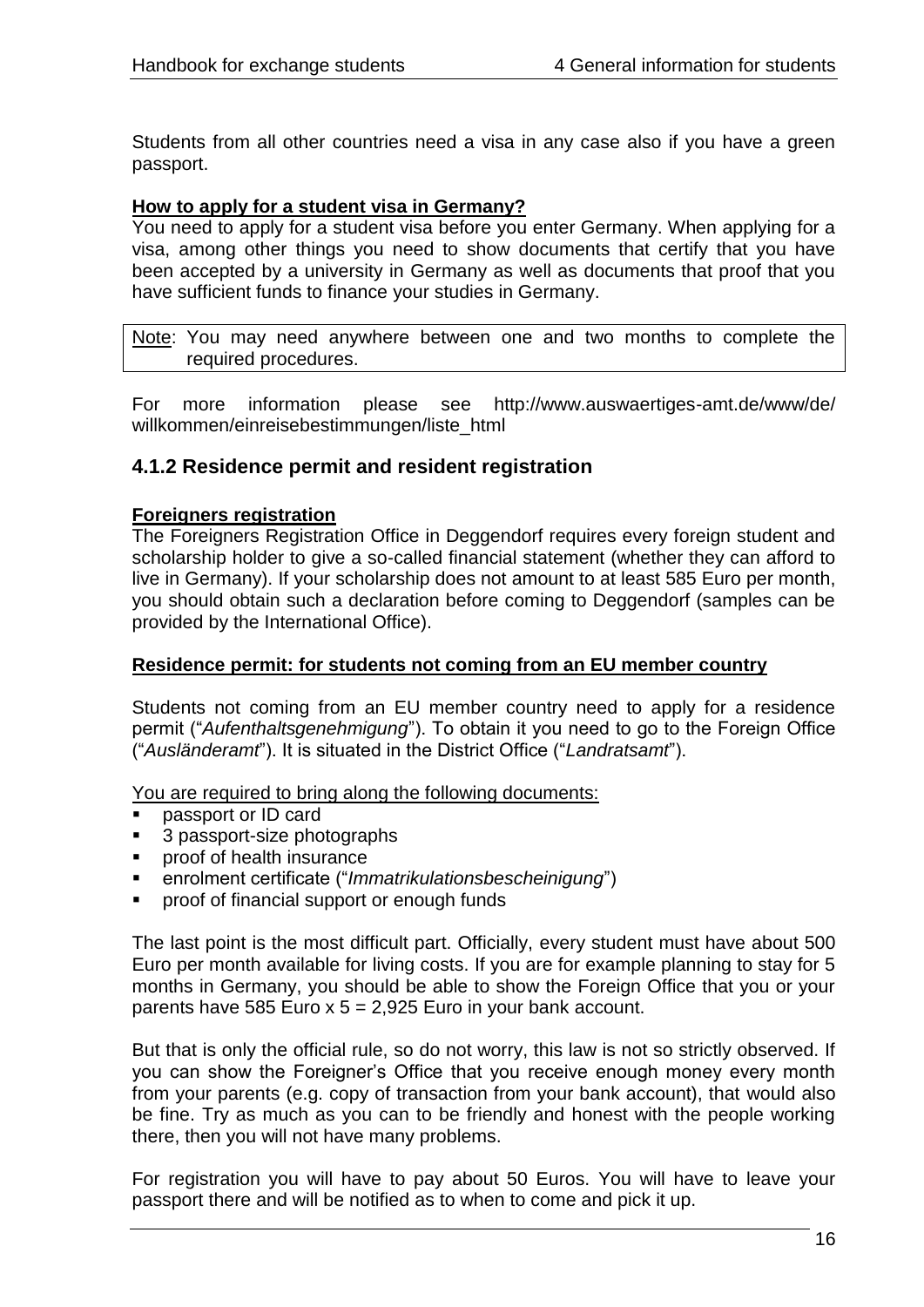#### **Please apply for a residence permit at**

Landratsamt Deggendorf Ausländeramt or Foreigners" Office - Herrenstraße 18 94469 Deggendorf

Telephone +49 (0)991 3100-228 Fax +49 (0)991 3100-146 [auslaenderwesen@lra-deg.bayern.de](mailto:auslaenderwesen@lra-deg.bayern.de)

Office hours: Monday and Wednesday: 7:30 a.m. – 12:30 p.m. Tuesday: 1:30 p.m. – 4:00 p.m. Thursday: 7:30 a.m. – 5:00 p.m. Friday: 7:30 a.m. – 12:00 p.m.

#### **Resident registration: for students coming from an EU member country**

Germany has compulsory registration for everybody who is living here. If you stay here longer than three months, the registration should be done within the first two weeks after moving to Germany. The Resident Registration Office is located in the city hall of Deggendorf.

Address: Rathaus Deggendorf Bürgeramt Franz-Josef-Strauss-Straße 3 94469 Deggendorf Telephone +49 (0)991-2960-333

For the registration, you will need the following:

- Your passport
- Your lease or confirmation from your landlord

You will fill in the so-called "*Meldebestätigung*". Registering is 5 Euro and takes no more than 15 minutes.

The **office hours** are as follows:

| Monday and Friday:    | $8.00$ a.m. $-11.45$ a.m. |
|-----------------------|---------------------------|
| Tuesday and Thursday: | $8.00$ a.m. $-4.00$ p.m.  |

If you do not speak German, it is advisable to go there together with a German student who will assist you with the translation. The best way to do this is to be here during the orientation week. Another alternative could be to contact the AKI, a circle of students at the university who assist the international students in Deggendorf.

Before you leave the country, it is very important to go back to the city hall to "un-register". You have to go back there to let the authorities know that you are leaving and are no longer residing at that address.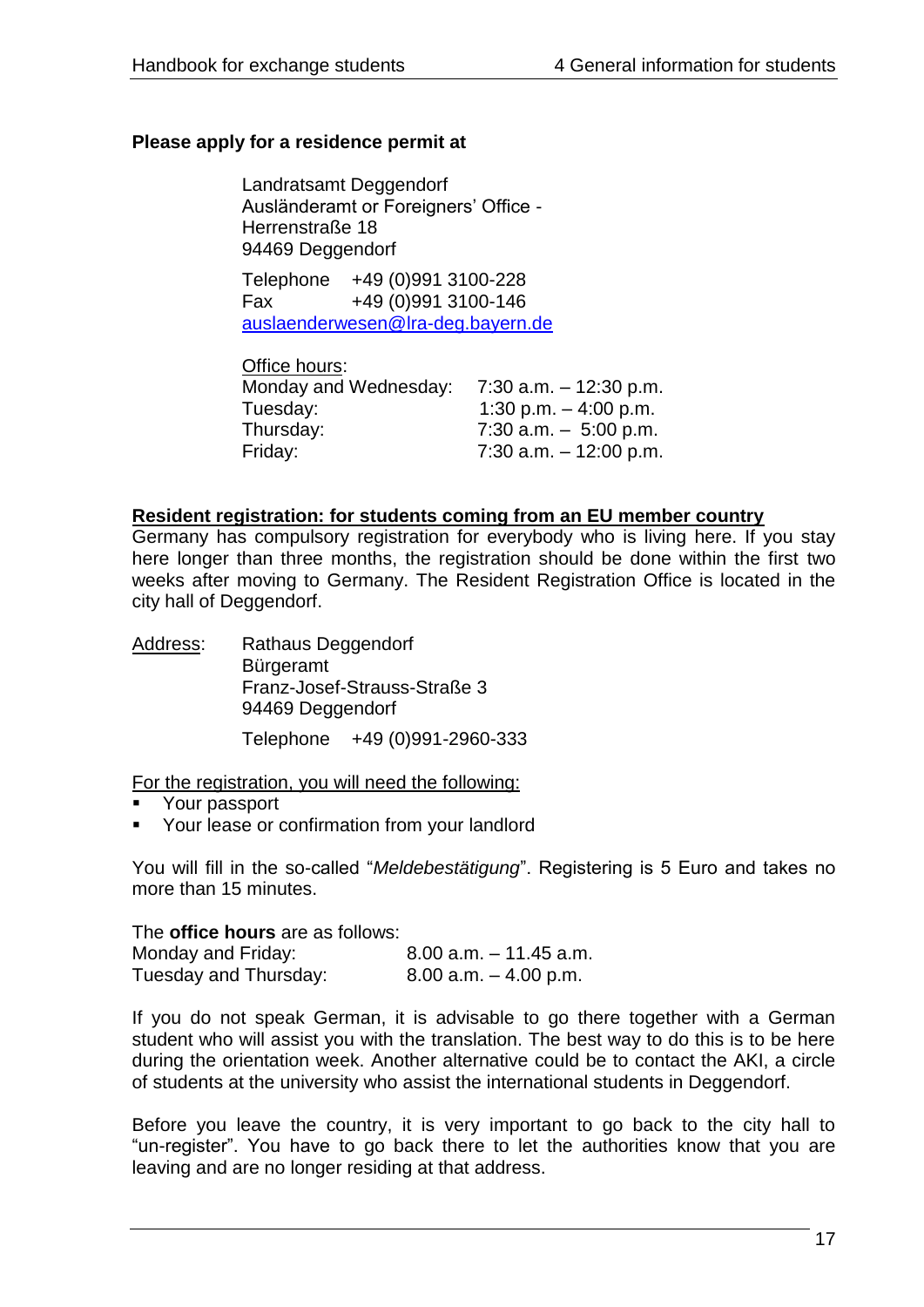# <span id="page-17-0"></span>**4.2 Costs of living**

Most students can live on a budget of 500-600 Euro, covering all basic living expenses, including accommodation. This will not allow for luxuries, very many social activities, or the costs of maintaining a car.

Rooms or apartments cost between 200 and 400 Euro per month per person, including utilities. The Housing Office provides the service of assisting individual students to find accommodation, either in one of the student dormitories or private lodgings, varying from a furnished single room with facilities for self catering to a shared flat or an unfurnished flat with kitchen and bathroom. Some accommodation is within walking distance of the university, but others must be reached by public transportation.

Subsidised lunches are served in the student cafeteria. Meals and grocery costs are reasonable (somewhat cheaper than in America). Most books that you need for your courses can be borrowed from the library, but still you should budget 150 Euro per year for books and other course materials.

#### <span id="page-17-1"></span>**4.3 Bank account**

Usually, official payments in Germany are made through transfers, e.g. rent to your landlord or the monthly contribution to your health insurance company etc. Therefore it is advisable to open a bank account. For students, opening an account and making transactions is free of charge.

Take about 30 minutes when you are going to open an account and do not forget the following items:

- passport or ID-card including visa
- proof of enrolment at Deggendorf University of Applied Sciences (if you do not have it yet, you can submit it later)

And do not forget to mention that you are a student, if not, the account will not be free of charge.

Usually exchange students go to Deutsche Bank.

 $\rightarrow$  There you'll automatically get an Info-card with your account number, bank code, phone number and contact person. You also get a cash card which you can use abroad.

 $\rightarrow$  You can withdraw money for free as long as you are within Germany and go to the following banks (cash-group): Postbank, Dresdner Bank, HypoVereinsbank Abroad: Deutsche Bank (in France also at BNP)

 $\rightarrow$  You can use Online Banking; please do not transfer money within Germany over the counter.

 $\rightarrow$  You'll receive your card and PIN for your cash card and the PIN and TAN's for Online Banking come separately in the mail (after about one week you´ll get the cash card and about 2-3 days later your PIN, the same for Online Banking).

 $\rightarrow$  You only can transfer money in foreign countries if you have a SWIFT-Code and an IBAN number of the addressed bank (you need to go to the counter)

 $\rightarrow$  You'll get the Swift code and the IBAN Nr. of your German account if you open one.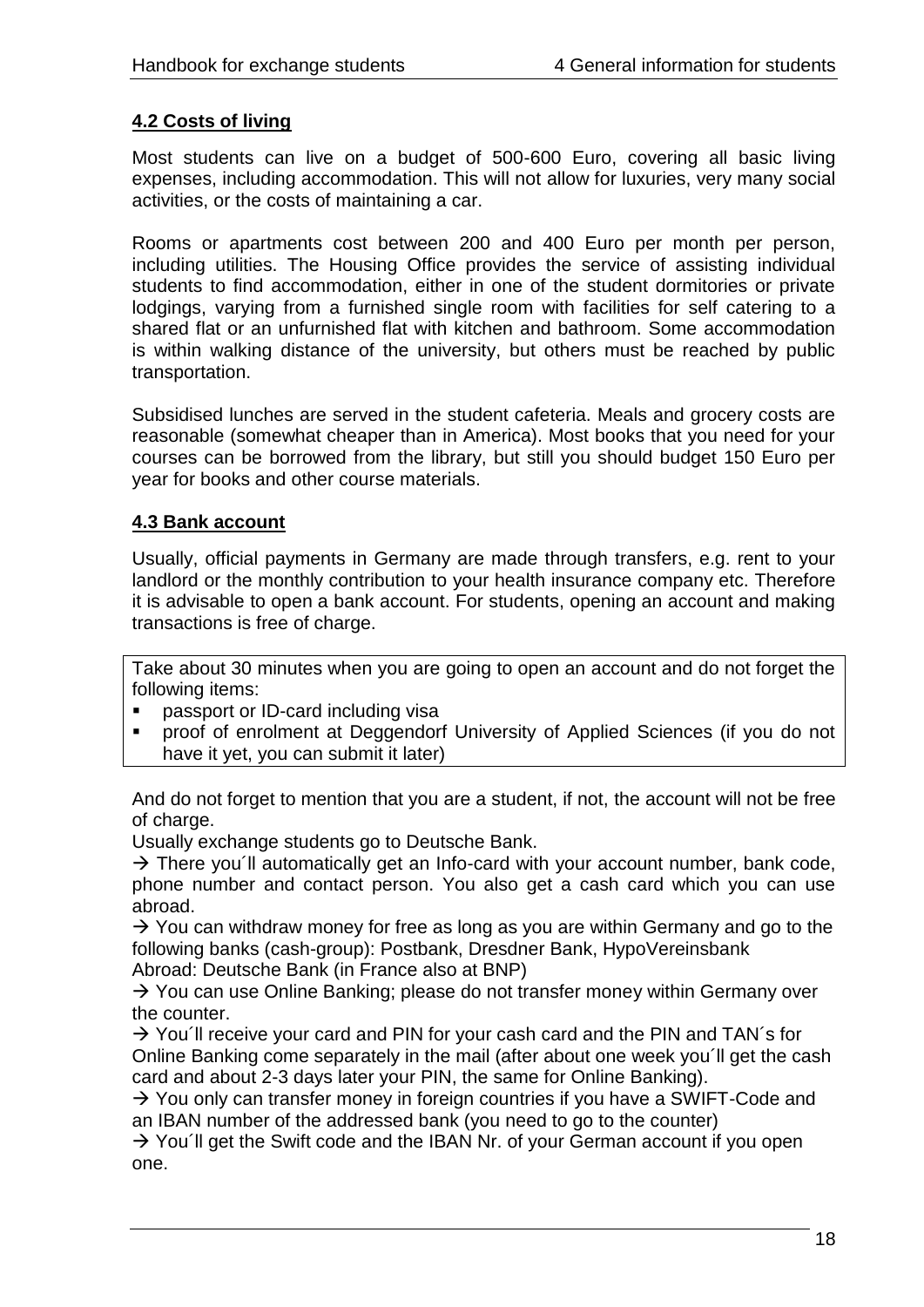All banks, including privately owned ones, are subject to state control. The major banks in Germany are Commerzbank, Deutsche Bank and Dresdner Bank, as well as Sparkasse and Postbank. The terms and conditions of business in Germany vary from one bank to another. It is worthwhile to compare charges and other offers carefully. As a general rule, banks open from 9 a.m. to 4 p.m. Monday to Thursday and on Friday from 9 a.m. to 12 p.m.

#### **Transferring money**

In Germany, by contrast to many other countries, it is not usual to send checks to people by post (e.g. the rent to your landlord). There are various ways of conducting monetary transactions:

**Direct transfer** ("*Überweisung*") is used to transfer money from one account to the other. Please do this with Online Banking.

It is recommendable to arrange for a **standing order** ("*Dauerauftrag*") if you have regularly recurring payments of a set sum, such as rent. The sum can be deducted automatically from your account on an agreed date and transferred to the account of the recipient. The bank will provide you with the necessary form.

#### **Cheques and credit cards**

With **Eurocheques** you can pay anywhere in Europe in the currency of the country. Eurocheques must be accompanied by a **Eurocheque card**. You have to apply for the card and it usually takes about a week before you get it. On the application form you will have to prove that money will be arriving on your account on a regular basis. You can draw a maximum of 200 Euro on the Eurocheque or the equivalent in foreign currency. The Eurocheque card should not be confused with the **Eurocard**. The Eurocard is a credit card, allied to the Master-Card system and valid all over the world. In shops and hotels, you can often pay by credit card (Visa, Mastercard, Eurocard, Diners´ Club) but it is not so common in smaller restaurants and pubs.

You will be given a secret pin number together with your cheque card. However, this will not necessarily protect you from abuse of your card as the user is not required to quote the pin-number at the cash desk, but only to provide a signature. If you lose your check card or any other bank cards, ring your bank immediately so that your card can be frozen.

It's very important to remember to withdraw the money you have in your German bank account before you leave.

#### <span id="page-18-0"></span>**4.4 Financial support for students**

If students come to Deggendorf through the **ERASMUS** program, they receive a certain amount of money every month from their home university. Students can also apply at several charitable foundations for financial support, but please note that only a few students will be selected.

For more information on scholarships and financial grants please see: [http://www.stiftungsindex.de](http://www.stiftungsindex.de/) [http://www.daad.de](http://www.daad.de/)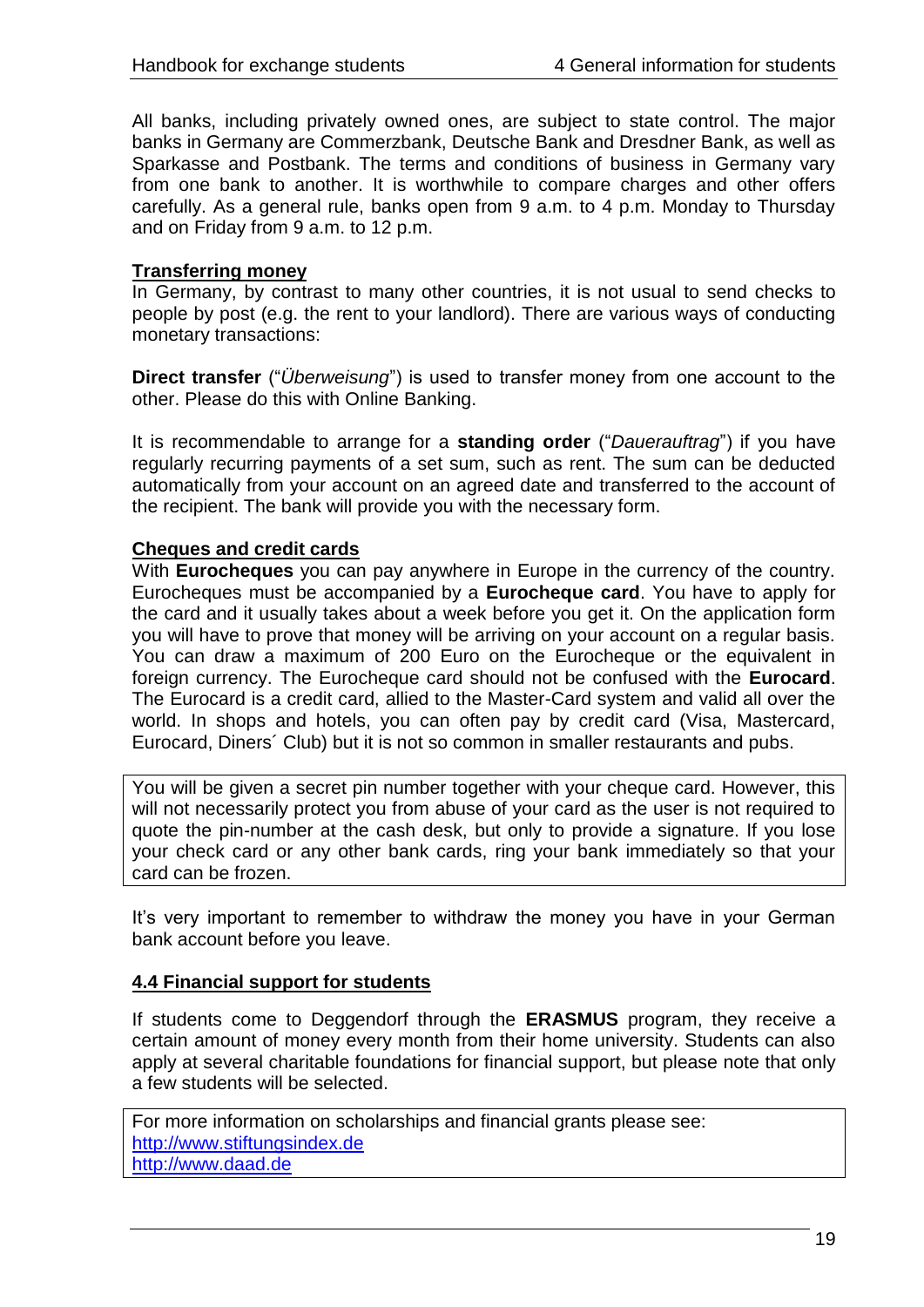# <span id="page-19-0"></span>**4.5 Accommodation**

| <b>STUDENT DORMITORY</b><br>PRIVATE ACCOMMODATION                                                                                                                                                                                                                                                                                                                                                                                                                                                                          |                                                                                                                                                                                                                                                                                                                                                                                                                                                                    |  |                                                                                                                                                                                                                                                                                                                                                                                                                                                                                                                                |  |
|----------------------------------------------------------------------------------------------------------------------------------------------------------------------------------------------------------------------------------------------------------------------------------------------------------------------------------------------------------------------------------------------------------------------------------------------------------------------------------------------------------------------------|--------------------------------------------------------------------------------------------------------------------------------------------------------------------------------------------------------------------------------------------------------------------------------------------------------------------------------------------------------------------------------------------------------------------------------------------------------------------|--|--------------------------------------------------------------------------------------------------------------------------------------------------------------------------------------------------------------------------------------------------------------------------------------------------------------------------------------------------------------------------------------------------------------------------------------------------------------------------------------------------------------------------------|--|
| Overview of rooms and accommodation possibilities                                                                                                                                                                                                                                                                                                                                                                                                                                                                          |                                                                                                                                                                                                                                                                                                                                                                                                                                                                    |  |                                                                                                                                                                                                                                                                                                                                                                                                                                                                                                                                |  |
| 5-7 minutes on foot to the<br>university. Acquiring one<br>of the 200 rooms there<br>can be difficult given the<br>limited number of rooms<br>and if you get one, you<br>are required to stay there<br>for a minimum of 6<br>months. If you have<br>applied and failed to<br>acquire a room, you<br>should contact the<br>International Office at the<br>FH for help.                                                                                                                                                      | 10 - 15 minutes on foot<br>to the university.<br>Acquiring one of the 51<br>rooms there can be<br>difficult given the limited<br>number of rooms if you<br>get one, you are<br>required to stay there for<br>a minimum of 6 month.<br>If you have applied and<br>failed to acquire a room,<br>contacting the<br>International Office may<br>help.                                                                                                                  |  | In different parts of the town.<br>You must stay in the private<br>apartment for the whole<br>period of your stay once you<br>have accepted it (especially<br>for exchange students).<br>Please be aware that you are<br>not able to change your mind<br>after your arrival in<br>Deggendorf! The earliest date<br>to move or change the<br>accommodation arranged for<br>you will be after 6 months.<br>For more information please<br>go to:<br>http://www.fhd.edu/auslandsa<br>$mt\text{/}im\text{/}$<br>accommodation.html |  |
|                                                                                                                                                                                                                                                                                                                                                                                                                                                                                                                            | <b>Details concerning accommodation</b>                                                                                                                                                                                                                                                                                                                                                                                                                            |  |                                                                                                                                                                                                                                                                                                                                                                                                                                                                                                                                |  |
| All rooms are furnished<br>(bathroom and kitchen,<br>single bed, wardrobe,<br>cupboards, a desk and a<br>chair).<br>NOTE: Bedding and<br>kitchen utensils are not<br>provided. At the moment,<br>the student dormitory<br>provides free access to<br>the Internet if you bring<br>your own PC or laptop.<br>There have been<br>discussions about a fee<br>for the students, which<br>might be introduced soon.<br>There is a laundry with 4<br>washing and 4 drying<br>machines. Rooms and<br>apartments can be<br>shared. | All rooms are furnished<br>(kitchen, single bed,<br>wardrobe, cupboards, a<br>desk and a chair). For<br>those rooms without a<br>shower there are<br>modern showers,<br>washrooms and toilets<br>on every floor.<br>NOTE: Bedding and<br>kitchen utensils are not<br>provided. At the<br>moment, the student<br>dormitory provides free<br>access to the Internet if<br>you bring your own PC<br>or laptop. Every room is<br>ready to receive TV and<br>telephone. |  | The International office will try<br>to ensure that all rooms are<br>up to good standard of<br>comfort and cleanliness,<br>furnished and provide<br>facilities for self-catering<br>(cooking and washing).<br>Telephone and Internet are<br>not always available. Rooms<br>and apartments can be<br>shared.                                                                                                                                                                                                                    |  |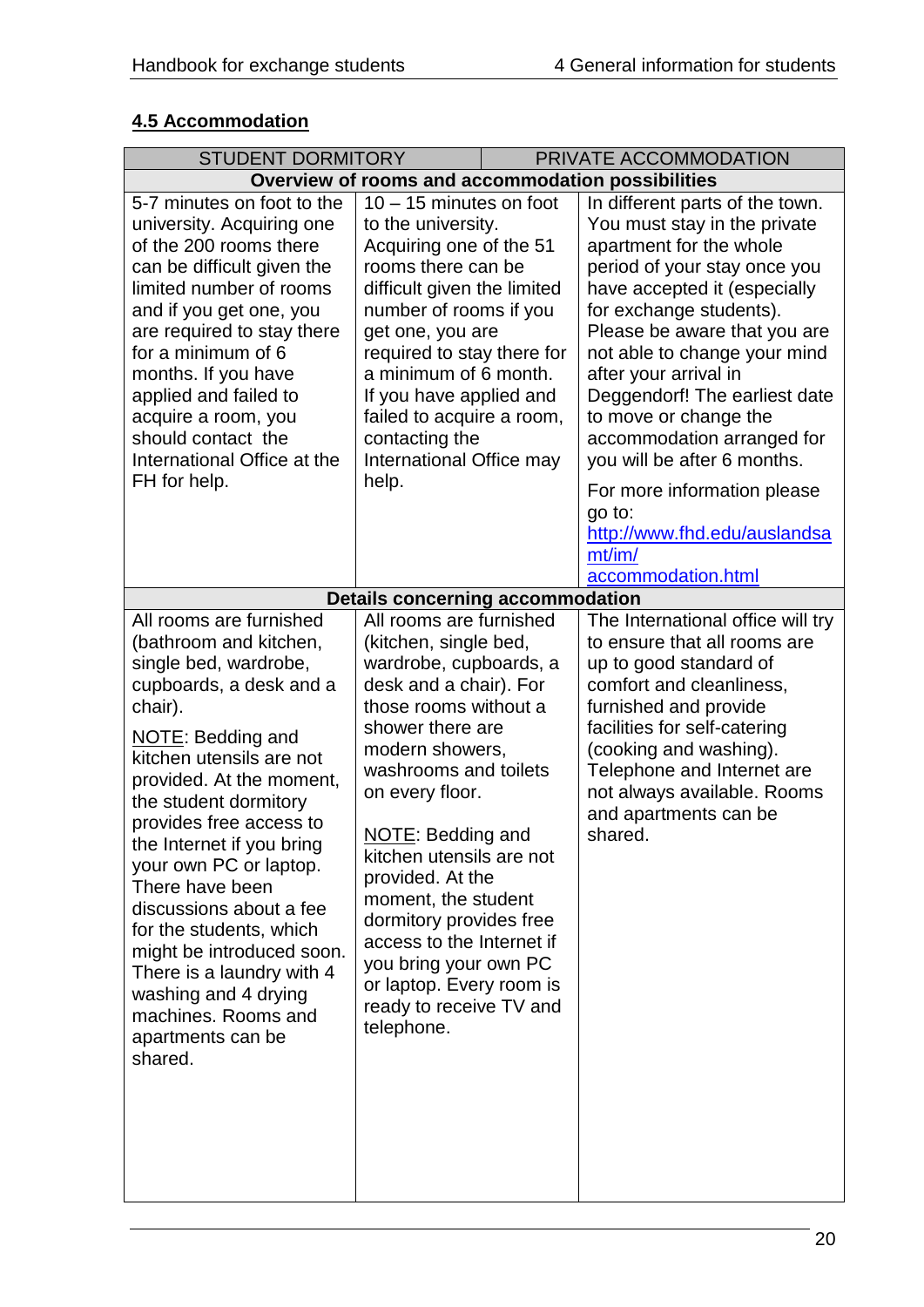| <b>STUDENT DORMITORY</b>                                                                                                                                                                                                                                                                                     |                                                                                                                                                                                                     | <b>PRIVATE</b><br><b>ACCOMMODATION</b>                                                                                                                                                                                                                                                                                                      |  |
|--------------------------------------------------------------------------------------------------------------------------------------------------------------------------------------------------------------------------------------------------------------------------------------------------------------|-----------------------------------------------------------------------------------------------------------------------------------------------------------------------------------------------------|---------------------------------------------------------------------------------------------------------------------------------------------------------------------------------------------------------------------------------------------------------------------------------------------------------------------------------------------|--|
| <b>Responsible for accommodation</b>                                                                                                                                                                                                                                                                         |                                                                                                                                                                                                     |                                                                                                                                                                                                                                                                                                                                             |  |
|                                                                                                                                                                                                                                                                                                              | at the University of Applied Sciences Deggendorf                                                                                                                                                    |                                                                                                                                                                                                                                                                                                                                             |  |
| Deggendorfer<br><b>Studentenviertel GmbH</b><br>& Co.KG<br>Schachinger Weg 12<br>94469 Deggendorf                                                                                                                                                                                                            | <b>Studentenhaus</b><br><b>Finkenhof</b><br>Detterstr. 21<br>94469 Deggendorf                                                                                                                       | <b>Studentenpark Deggendorf</b><br>Friedrich-Kurz-Str.1<br>94577 Winzer<br>Mobile:                                                                                                                                                                                                                                                          |  |
| Telephone<br>+49 (0)991-32090-421<br>Fax<br>+49 (0)991-32090-422<br>verwaltung@deggendorfe<br>r-studentenviertel.de                                                                                                                                                                                          | Telephone<br>+49 (0)991-9912127<br>Fax<br>+49 (0)991-9912128<br>Mobile<br>+49 (0) 174-4753811<br>Anfrage@studentenhaus                                                                              | +49 (0) 171 / 3476689<br>Fax:<br>+49 (0)991 / 2909819                                                                                                                                                                                                                                                                                       |  |
| <b>Office hours:</b><br>Monday:<br>$2:00 - 6:00$ p.m.<br>Wednesday:<br>$3:00 - 6:00$ p.m.<br>Friday:                                                                                                                                                                                                         | -deggendorf.de<br><b>Office hours:</b><br>Monday and Friday<br>$8:30 - 11:30$ a.m.<br>Wednesday<br>$4:00 - 7:00$ p.m.                                                                               | <b>Hochschule Deggendorf</b><br><b>International Office</b><br>Edlmairstr. 6 und 8<br>94469 Deggendorf<br>Telephone<br>+49 (0) 991-<br>3615-209                                                                                                                                                                                             |  |
| $8.00 - 11.00$ a.m.<br>For more details please<br>go to: www.deggendorfer-<br>studentenviertel.de                                                                                                                                                                                                            | For more details please<br>go to:<br>www.studentenhaus-<br>deggendorf.de                                                                                                                            | +49 (0) 991 -<br>Fax<br>3615-297<br>Iris.Reul@fh-deggendorf.de                                                                                                                                                                                                                                                                              |  |
|                                                                                                                                                                                                                                                                                                              | <b>Application procedure</b>                                                                                                                                                                        |                                                                                                                                                                                                                                                                                                                                             |  |
| You can find an<br>application form under<br>www.deggendorfer-<br>studentenviertel.de<br>$\rightarrow$ "Anmeldeformular"                                                                                                                                                                                     | You can find an<br>application form under<br>www.studentenhaus-<br>deggendorf.de<br>$\rightarrow$ "to the contact form"                                                                             | Please contact the<br>International Office.                                                                                                                                                                                                                                                                                                 |  |
| <b>Prices</b>                                                                                                                                                                                                                                                                                                |                                                                                                                                                                                                     |                                                                                                                                                                                                                                                                                                                                             |  |
| Prices range from 200<br>EUR to 210 Euro, utility<br>costs included. A deposit<br>of two months rent is<br>required. The cheapest<br>rooms available are the<br>shared apartments, (3)<br>bedrooms, a shower, a<br>toilet, a kitchen and a<br>washroom). The others<br>are single rooms, self-<br>contained. | Prices range from 200<br>EUR to 270 Euro, utility<br>costs included. A deposit<br>of two months rent is<br>required. The cheapest<br>rooms available are with<br>shower and toilet on the<br>floor. | Prices for private furnished<br>rooms or apartments range<br>from 180 to 350 Euro<br>excluding meals and utility<br>costs (35-80 Euro per month).<br>Rent must be paid in advance<br>even when you are away e.g.<br>for holidays for several days<br>or weeks. Most landlords ask<br>for a deposit of between one<br>and three months rent. |  |

The type of **electronic plug** used in Deggendorf is the Continental European Style.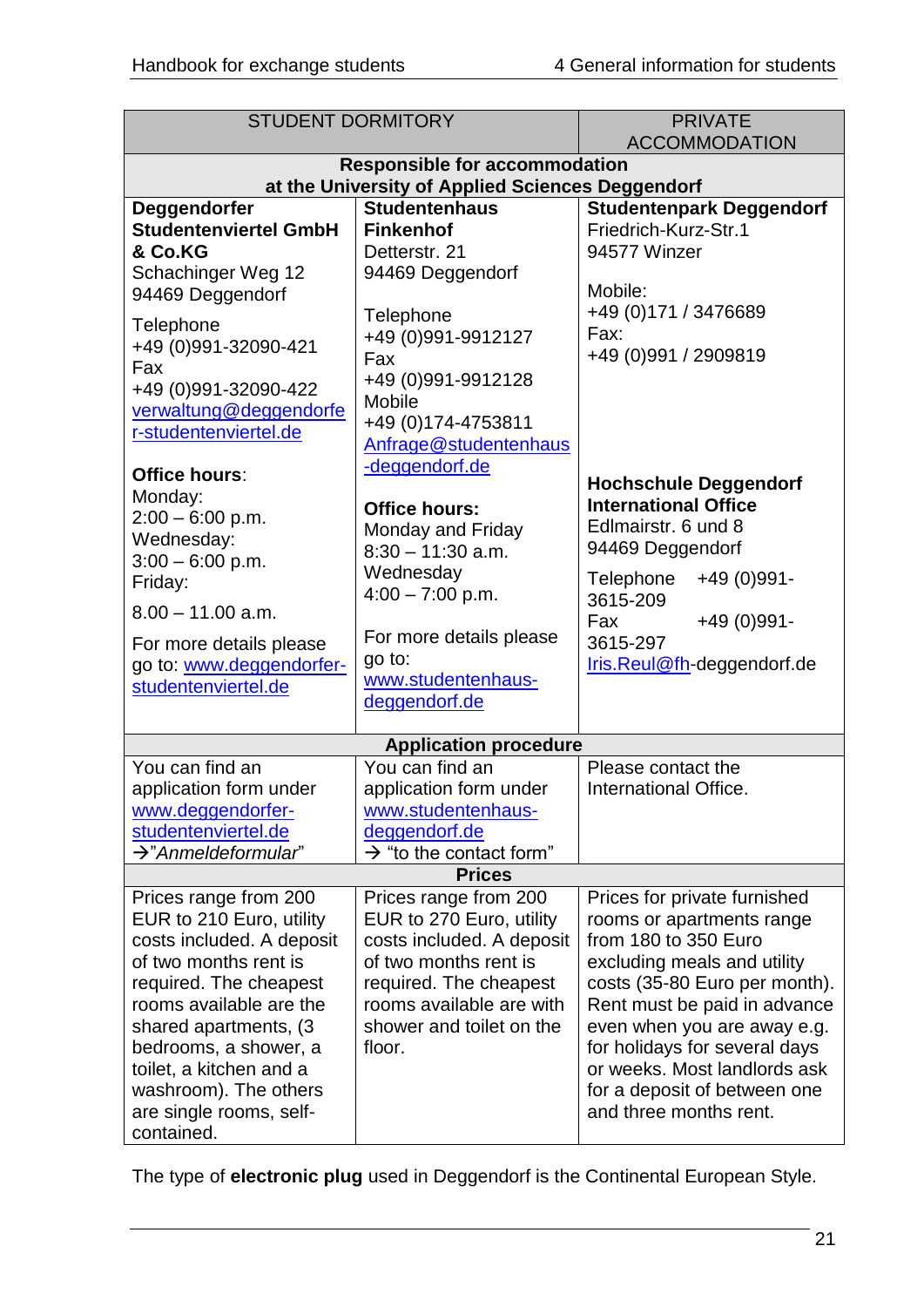Please note: In Germany you have to inform your landlord three months in advance about your plans for leaving. Only if you do this in time can you be sure that you will receive the bond deposit back.

It is also recommended to arrange a date when the landlord can check the room and when you can return the keys of the apartment.

#### <span id="page-21-0"></span>**4.6 Health insurance**

Under German law, everybody studying at a state-recognised college or university is required to take out personal health insurance. Therefore you will need to submit an insurance certificate when you enrol at college or university. If you do not have private insurance, it is recommended to get a German health insurance card.

We highly recommend a German health insurance company, they offer a student health insurance policy at attractive rates, please see: [www.fhd.edu/auslandsamt/index.html.](http://www.fhd.edu/auslandsamt/index.html)

Please bring with you:

- enrolement certificate ("*Immatrikulationsbescheinigung*")
- **passport**
- student ID Card
- number of German bank account

#### **If you are a European Union citizen**

If you come from an EU-country and are **publicly health insured**, you are entitled to use the public medical care, which means that your health insurance will cover all the occurring costs for medical treatment. Therefore you have to present a form (E111 or E128 or the new European health insurance card) to a governmental health insurance organisation (DAK, AOK, Techniker-Krankenkasse or Barmer) in Germany and apply for an exemption there.

#### How to apply?

- 1. Go to a German health insurance company with one of the above mentioned forms, E111, E128 or the European health insurance card.
- 2. Leave your address and a copy of your form.
- 3. Receive the card one week later by mail.

If you come from an EU country and are **privately health insured**, you need a certificate from your health insurance company, which shows that your health insurance 22ulfils the requirements from §7 Abs. 2 of the *"Freizügigkeitsverordnung/EG".*

#### These requirements are:

- The insurance has to cover costs for medical care for all possible treatment (dentist, hospital, rehabilitation treatment), medicine, drugs, bandages, other medical aid, pregnancy and birth.
- It is required that your insurance agrees to the fact that there is no limitation on the occurring costs.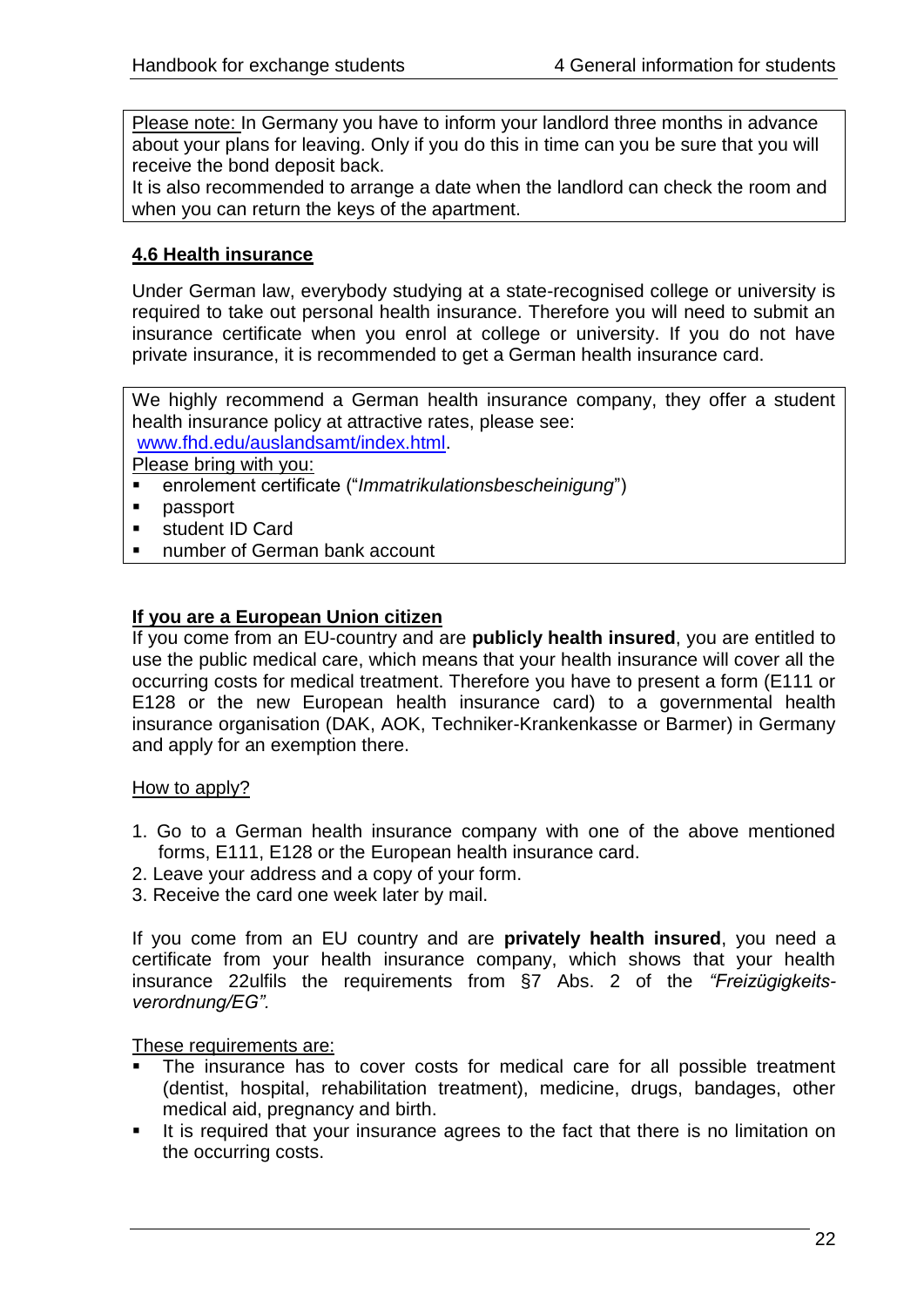Of course, initially, you have to cover the occurring costs yourself. Due to the fact that these costs can increase very fast, we would like to recommend you to arrange for a contract with a German health insurance company. This would cost you around 55 Euro per month. Then the occurring costs are fully paid by the German health insurance company.

#### **If you are not a European Union citizen**

You need to take out health insurance in Germany. If you are under 30 years old, the monthly price is around 55 Euro. Otherwise, it can cost up to 100 Euro as the price is age dependant. The below link can supply you with useful information about the health insurance: [http://www.](http://www/)aok-by.de/service\_eng/foreignstudents/index.html

If you have health insurance in your home country, you have to bring a certificate from your company, which shows that your health insurance will fulfil the requirements from §7 Abs.2 of the "*Freizügigkeitsverordnung/EG*".

These requirements are:

- The insurance has to cover costs for medical care for all possible treatment (dentist, hospital, rehabilitation treatment), medicine, drugs, bandages, other medical aid, pregnancy and birth.
- It is required that your insurance agrees to the fact that there is no limitation on the occurring costs.

You have the possibility to go to a german health insurance company during your stay in Deggendorf.

#### **It is not enough to have just a travel insurance!**

#### **The health insurance companies closest to DUAS are:**

#### **TK (Technikerkasse)** Herr Michael Reinhold Im Gewerbepark A 14

93059 Regensburg

Telephone +49 (0)941-4096203 Fax +49 (0)1802-00112351313 Mobile +49(0)175-7225184 [Michael.reinhold@tk-](mailto:Michael.reinhold@tk)online.de

He will be at the university during the orientation week and has fix appointments when he comes directly to the university.

About 14 days before you leave, you need to go to your insurance company in order to terminate your insurance and return the insurance card. Paperwork will be done at the TK.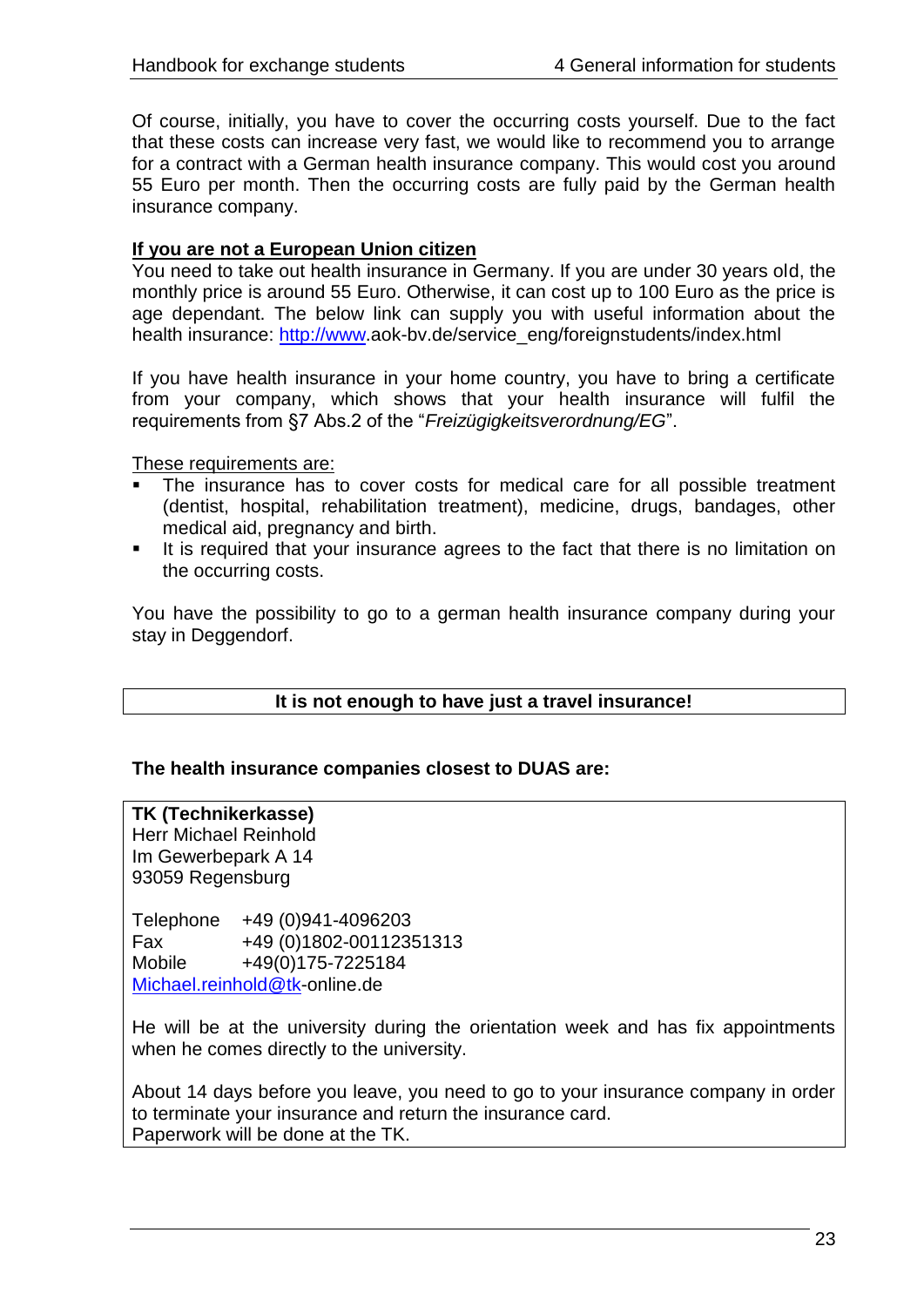#### **AOK**

Frau Claudia Metzger and Herr Uwe Eisenhut Bahnhofstr. 94, 94469 Deggendorf

Telephone +49 (0)991 3881-199 or 170 Fax +49 (0)991 3881-127

Contributions will be booked automatically every month. If no German bank account is provided, then the full amount has to be paid in advance.

About 14 days before you leave, you need to go to your insurance company in order to terminate your insurance and return the insurance card. All paperwork will be done at the AOK.

#### **DAK**

Herr Dull Veilchengasse 19 94469 Deggendorf Telephone +49 (0)991 37132-0 Fax +49 (0)991 37132-19 [DAK120500@dak.de](mailto:DAK120500@dak.de)

Contributions have to be paid for six month in advance.

About 14 days before you leave, you need to go to your insurance company in order to terminate your insurance and return the insurance card. Paperwork will be done at the DAK.

#### *Of course you could also apply at any other insurance company.*

# *4.7. Student Associations*

| <b>AKI CLUB</b>       | <b>AKI Club International e.V.</b>   |
|-----------------------|--------------------------------------|
| <b>INTERNATIONAL</b>  | C/o Akademisches Auslandsamt         |
| e.V.                  | Fachhochschule Deggendorf            |
|                       | Edlmairstr, 6 und 8                  |
|                       | 94469 Deggendorf                     |
|                       | http://www.aki.deg.net               |
| <b>ALUMNI NET e.V</b> | Alumni Net e.V.                      |
|                       | Fachhochschule Deggendorf            |
|                       | Edlmairstr, 6 und 8                  |
|                       | 94469 Deggendorf                     |
| <b>MULTIMEDIA AND</b> | Arbeitskreis Multimedia und Internet |
| <b>INTERNET</b>       | c/o Fachhochschule Deggendorf        |
|                       | Edlmairstr, 6 und 8                  |
|                       | 94469 Deggendorf                     |
|                       | Telephone +49 (0)991 3615 100        |
|                       | +49 (0)991 3615 199<br>Fax           |
|                       | heribert.popp@fh-deggendorf.de       |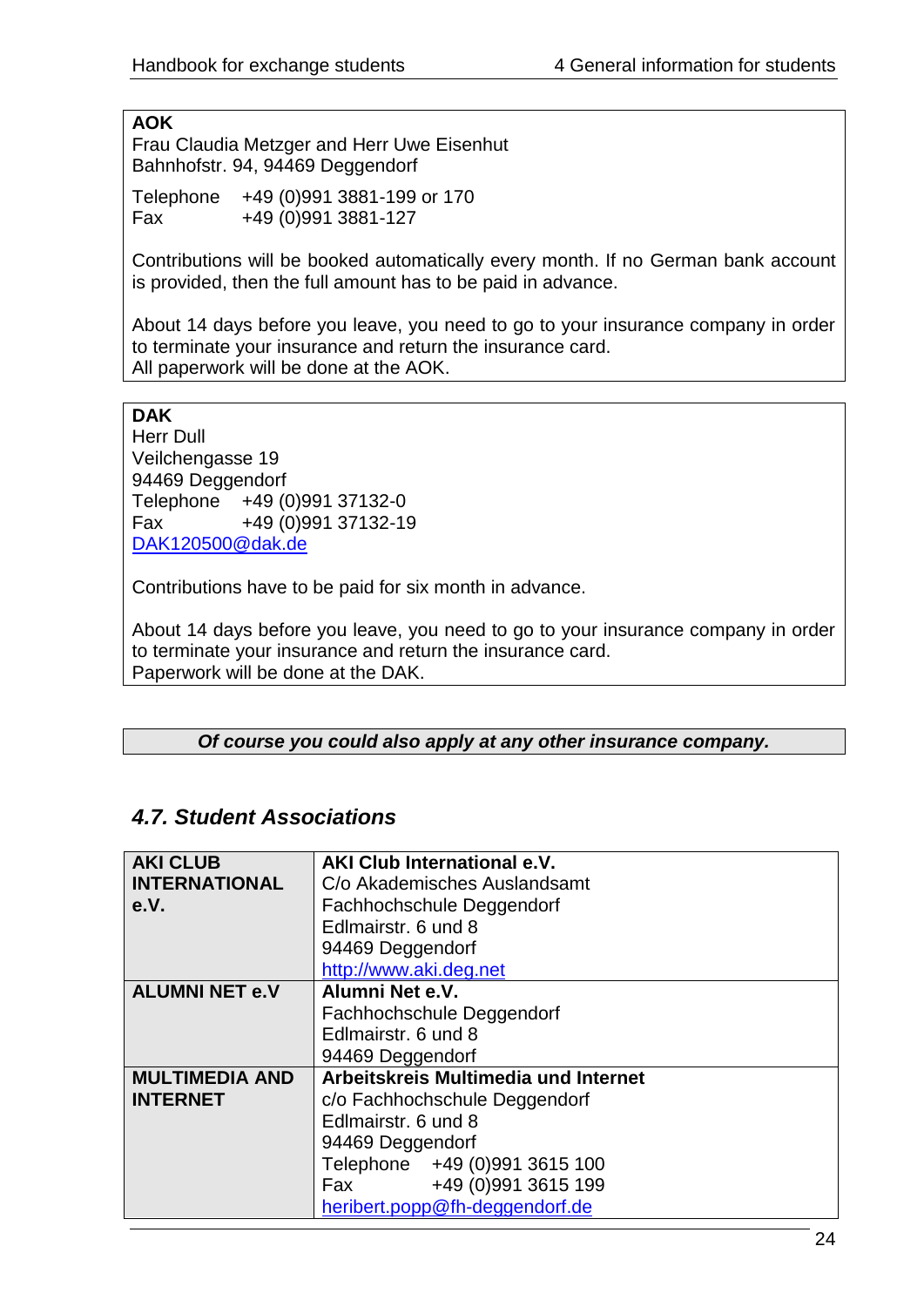| <b>CONSULT IT!</b>      | <b>Consult it!</b>                                              |
|-------------------------|-----------------------------------------------------------------|
|                         | Studentische Unternehmensberatung e.V.                          |
|                         | c/o Fachhochschule Deggendorf                                   |
|                         | Edlmairstr. 6 und 8                                             |
|                         | 94469 Deggendorf                                                |
|                         | kontakt@consult-it-online.de                                    |
|                         | www.consult-it-online.de                                        |
| <b>FIRST CONTACT</b>    | <b>First Contact e.V.</b>                                       |
|                         | c/o Fachhochschule Deggendorf                                   |
|                         | Edlmairstr, 6 und 8                                             |
|                         | 94469 Deggendorf                                                |
|                         | www.firstcontact-ev.de                                          |
|                         |                                                                 |
| <b>PROJECT GROUP</b>    | S@N - Studenten ans Netz                                        |
| "STUDENTS TO            | The S@N project group was founded in 2002 to enable             |
| <b>THE NET"</b>         | students, professors and the staff of the university to use the |
|                         | university network with their own computers.                    |
|                         | san@fh-deggendorf.de                                            |
|                         |                                                                 |
| "ASSOCIATION OF         | VDBau - Verein Deggendorfer Bauingenieure e.V.                  |
| <b>DEGGENDORF</b>       | c/o Fachhochschule Deggendorf                                   |
| <b>CIVIL ENGINEERS"</b> | Edlmairstr. 6 und 8                                             |
|                         | 94469 Deggendorf                                                |
|                         | vdbau@fh-deggendorf.de                                          |
|                         | www.vdbau.de                                                    |
| "ASSOCIATION OF         | WI Project e.V.                                                 |
| <b>DEGGENDORF</b>       | Verein der Deggendorfer Wirtschaftsinformatiker                 |
| <b>COMPUTER</b>         | c/o Fachhochschule Deggendorf                                   |
| <b>ENGINEERS"</b>       | Edlmairstr, 6 und 8                                             |
|                         | 94469 Deggendorf                                                |
|                         | wi-project@fh-deggendorf.de                                     |
|                         | www.wi-project.de                                               |
| "COME"                  | Verein der Maschinenbauer                                       |
|                         | c/o Fachhochschule Deggendorf                                   |
|                         | Edlmairstr, 6 und 8                                             |
|                         | 94469 Deggendorf<br>come@fh-deggendorf.de                       |

# **5 Student services**

# <span id="page-24-1"></span><span id="page-24-0"></span>**5.1 Student Affairs Office ("Studentensekretariat")**

Here you can ask for information concerning your student data, registration for exams, transcripts etc.:

# **Business Administration**

|     | Responsible person: Ms. Herde   |
|-----|---------------------------------|
|     | Telephone +49 (0)991 3615-234   |
| Fax | +49 (0) 991 3615-297            |
|     | Angelika.Herde@fh-deggendorf.de |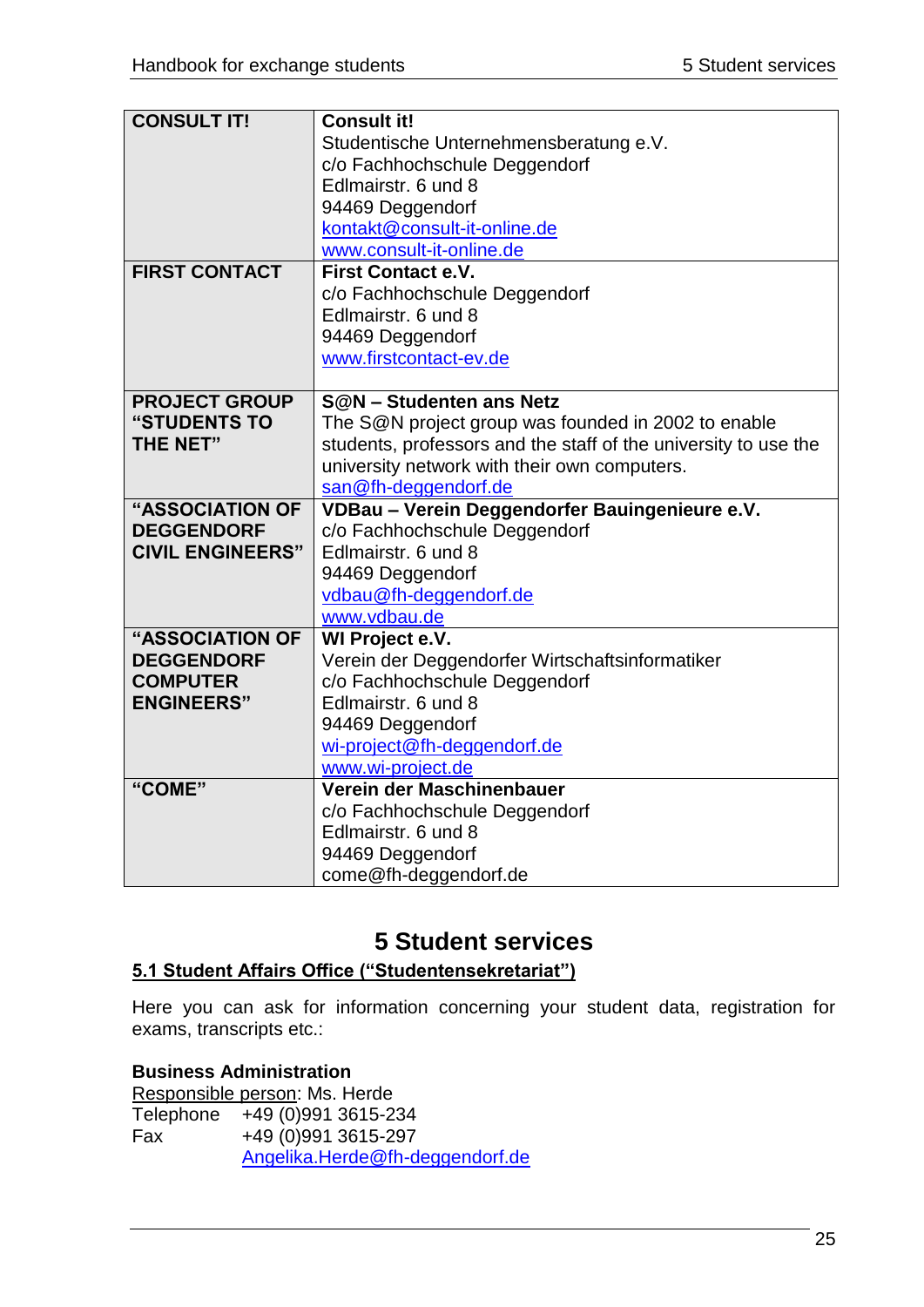#### **Civil Engineering, Ressource and Environment Management**

Responsible person: Ms. Schlederer Telephone +49(0)991 3615-235 Fax +49(0)991 3615-297 [Julia.Schlederer@fh-](mailto:Julia.Schlederer@fh)deggendorf.de

#### **Computer Science for Business, International Management, International Students Registration**

Responsible person: Ms. Wagner Telephone +49 (0)991 3615-232 Fax +49 (0)991 3615-297 [Melanie.Wagner@fh-](mailto:Melanie.Wagner@fh)deggendorf.de

#### **Electrical Engineering and Media Technology**

Responsible person : Ms. Festner Telephone +49 (0)991 3615-231 Fax +49 (0)991 3615-297 [Sabine.Festner@fh-](mailto:Sabine.Festner@fh)deggendorf.de

#### **Mechanical Engineering**

Responsible person: Mrs. Wiederer Telephone +49 (0)991 3615-233 Fax +49 (0)991 3615-297 [Claudia.Wiederer@fh-](mailto:Claudia.Wiederer@fh)deggendorf.de

#### **Tourism Management, Industrial Engineering and Management**

Responsible person: Mr. Achatz Telephone +49 (0)991 3615-240 Fax +49 (0)991 3615-297 [Anton.Achatz@fh-deggendorf.de](mailto:Anton.Achatz@fh-deggendorf.de)

#### <span id="page-25-0"></span>**5.2 Vorlesungsverschiebungen and Study facilities**

#### <span id="page-25-1"></span>**5.2.1 "Vorlesungsverschiebungen"**

Sometimes lectures are postponed or cancelled. You can look it up on the homepage of the FH Deggendorf [www.fh-deggendorf.de](http://www.fh-deggendorf.de/)

Go to Degree courses/Studiengänge on the left-hand side,

choose your course of study, e.g. Business Studies/Betriebswirtschaft (**also for International Management students!**) and go to "Topaktuell"

click on "Vorlesungsverschiebungen" and choose your semester or just click here <http://www.fh-deggendorf.de/bwl/topaktuell/verschiebungen/index.html>

# <span id="page-25-2"></span>**5.2.2 Canteen (Mensa/Cafeteria)**

The canteen ("Mensa") is the place on campus, where you can go and have lunch.

#### **Location:**

It is located on the second floor of building F and sells food which is subsidised by the Bavarian government and therefore extremely cheap. The cafeteria is on the ground floor.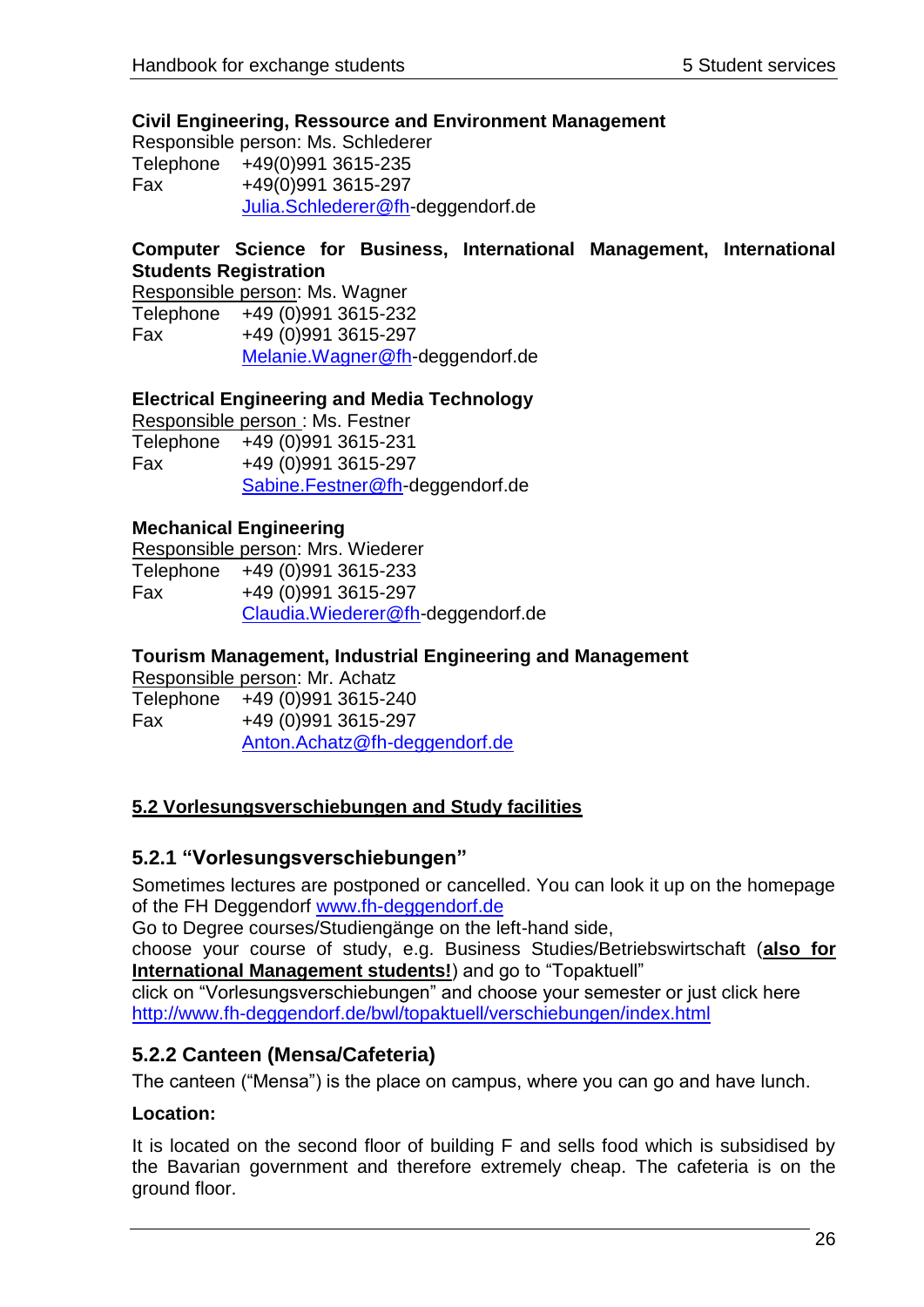#### **Procedures:**

Payment in the canteen is without cash. Here you will pay with your Student Identity Card (Studententausweis). In the hall in front of the cafeteria you will find 2 machines on the wall where you can recharge your card. You can only do this with banknotes, no coins are accepted. Or you can get a mensa card from the *Studentenwerk* in F101 upon making a down payment.

You have the possibility to arrange your own meal out of a few offered dishes. The canteen offers two different main dishes including daily vegetarian meals, various side dishes and salads, different dressings, and a large range of drinks. There should be something available that suits your individual taste.

The cafeteria offers, sandwiches, various rolls, cakes and other sweets and also a large variety of cold and hot drinks. Here you also pay without cash.

#### **Prices:**

You can find the prices of the meals of the day on a sheet next to the door of the cafeteria. Keep in mind that you always have to look for the student prices, for staff and visitors there are different ones.

Usually the prices range from 1,80 € to 3 € for a normal meal. Usually there is a "daily meal" (Tagesgericht = TG) for around 1,60 €. For soups you have to pay 0.40 €, for complimentary food and desserts  $0.50 \in$ .

#### **Opening hours:**

The canteen is open daily from Monday to Friday between 11 a.m. and 1.30 p.m.

#### Opening hours of the Cafeteria:

| Monday until Thursday: | 7.30 a.m. $-$ 4.00 p.m.  |
|------------------------|--------------------------|
| Friday:                | $7.30$ a.m. $-3.00$ p.m. |
| Saturday:              | $9.30$ a.m. $-1.30$ p.m. |

# <span id="page-26-0"></span>**5.2.3 Library**

The library is one of the most important places on campus for students searching for theoretical knowledge. The library offers the latest publications in both the theoretical and practical fields of applied sciences. In addition, the library provides a copy of the daily newspapers of the region as well as a couple of international newspapers and magazines. Studying by way of multimedia resources is possible through several well equipped single computer rooms. For group meetings in the library, there are several group meeting rooms.

To borrow books from the library, you need to become a member and you will receive your personal membership card free of charge. The registration form is available in the library itself. It will take a couple of days to get the **ID card**. To apply for this card, you are required to:

- Fill out the application form. This can be done in the library in building G.
- Then make an appointment to take part in a compulsory guided tour.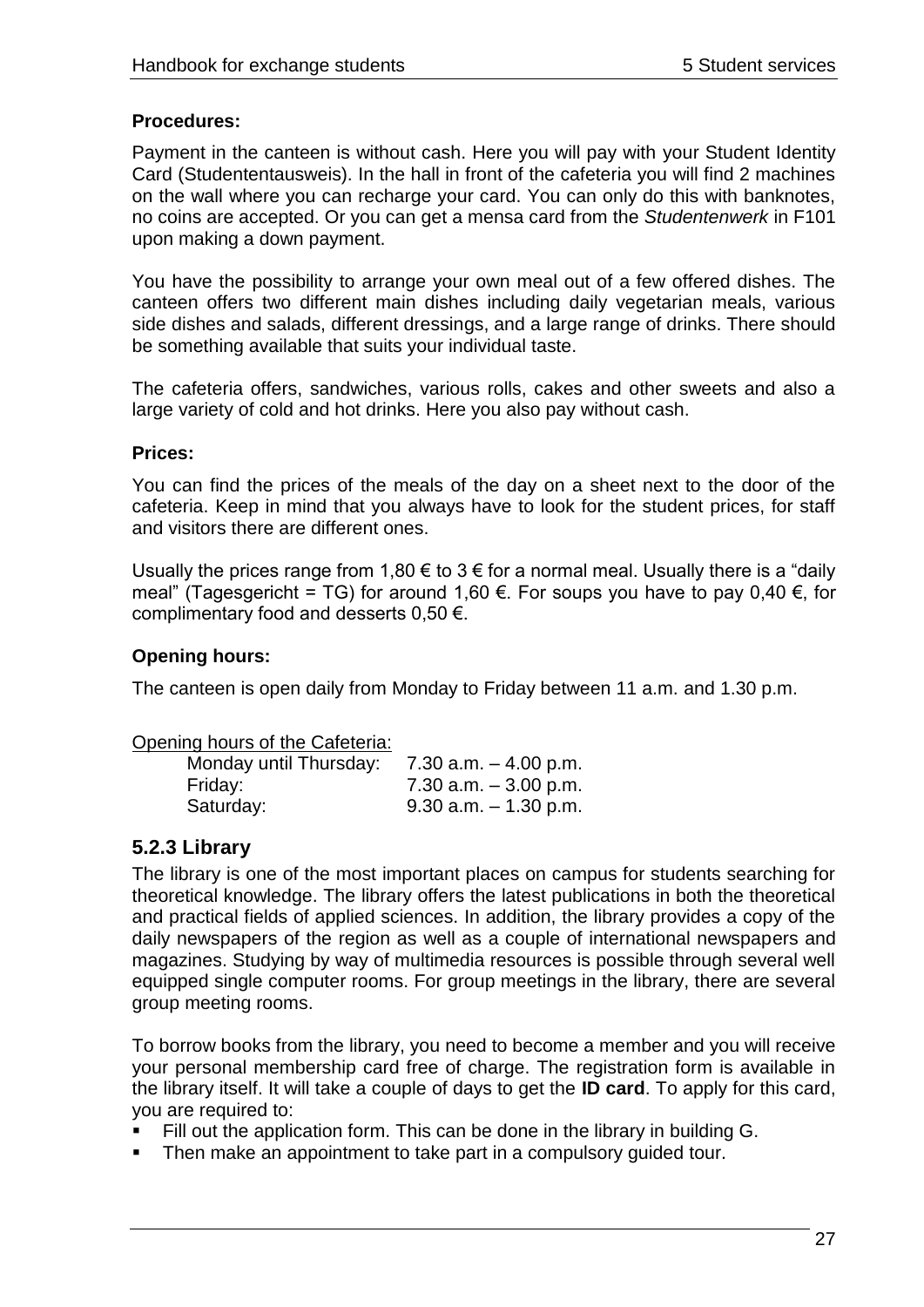The loaning of books, magazines and newspapers is offered for free. Loaning time differs between one day and four weeks.

Whenever books are needed that are not owned by the university library, they will be sent from libraries all over Germany to Deggendorf (inter-library loan). The staff in the library speaks English, so please feel free to ask for their assistance.

# <span id="page-27-0"></span>**5.2.4 Computer Center**

Students have free access to computers and internet connection at the Deggendorf University of Applied Sciences. There are several computers available for students where you can check your e-mails, do some research, etc.

#### A-building:

On the ground floor at the very end there are two computer rooms A008 and A009. As there are also lectures taking place there will be signs outside the rooms telling you if there is a lecture right now ("Vorlesung, bitte nicht stören" in red) or not ("Keine Vorlesung" in blue). Please do not disturb the lectures.

#### D-building:

On the second floor room D224 is another computer room which can be used if there are no lectures taking place.

#### G-building:

Large computer room on the second floor.

Computers in the library for research only.

Log-in:

Before using the computer you have to log-in by pressing Strg+Alt+Entf simultaneously. Then you have to type in your name and your password. You will get your name and password during the Orientation week.

To get your password on your own:

- go to the computer center, Room 207 in Building G
- fill in a form that will be given to you there

You must wait a maximum of one week until you will be able to log on to the computer system of the university. Generally, your **login name** will be the first letter of your first name plus your full last name. You will be entitled to 2 MB space for this account. If you apply for an account you will be also agreeing to the following **terms of use**:

- You are not allowed to install programs on any of the computers at the university
- It is forbidden to download video or music files (mp3, mpeg, or avi)
- You are not allowed to give your password or login name to other people

#### Note:

You have to pay for every sheet of paper you print. The price range is 5-10 cents, depending on what kind of printer is used for printing (laser printers are cheaper than ink printers).

When it is time to leave, please make sure you go to the Computer Center so that your e-mail and log-in account can be deleted from the university"s virtual space.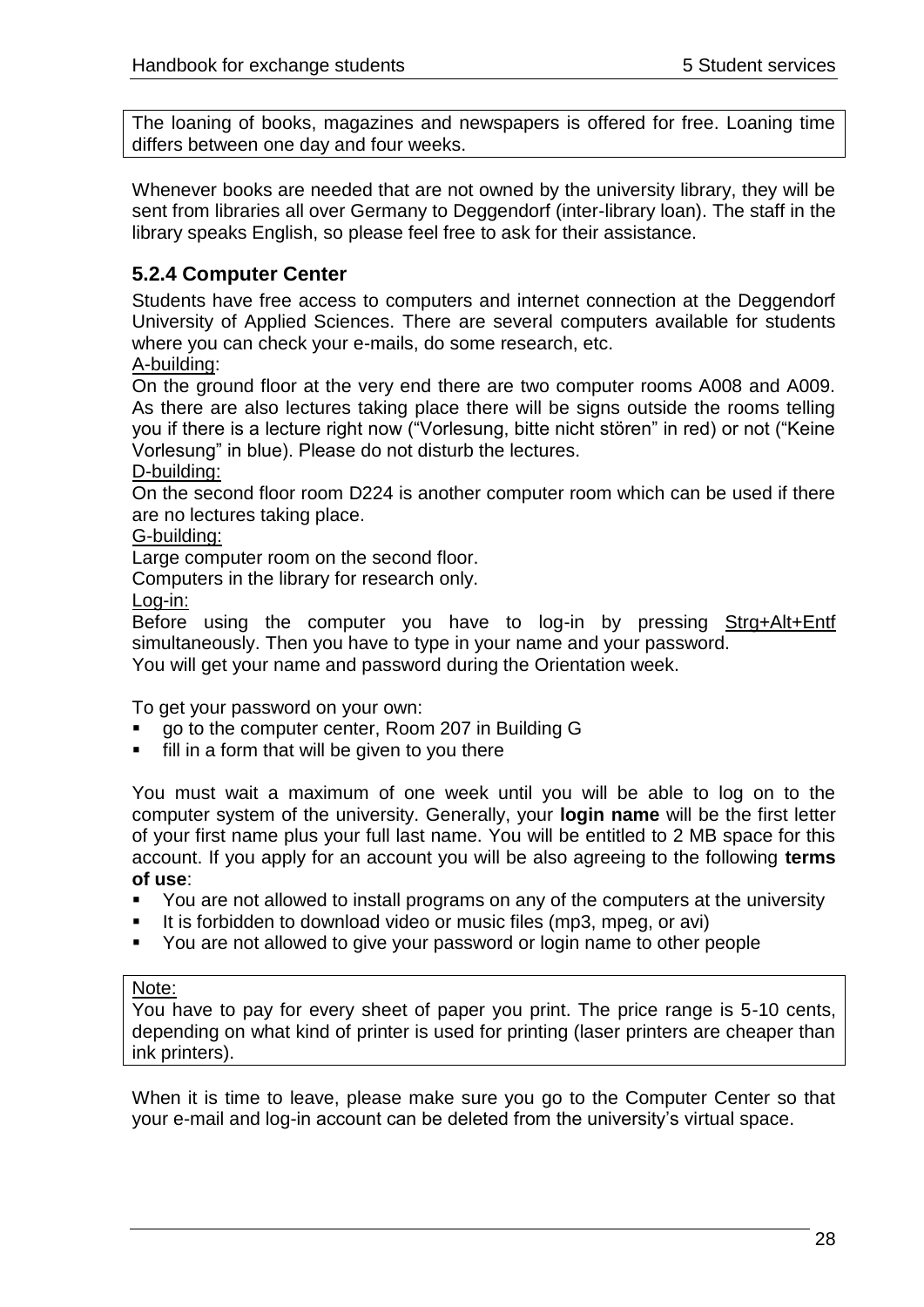#### **5.2.4.1 Install a printer**

Before you print for the first time you have to install a printer on your account. After having logged-in click on Start (down left) Drucker und Faxgeräte (German version)

Drucker hinzufügen (left-hand side) -> the assistant will open up Press "Weiter"

The right option is already chosen -> click on "Weiter" Now choose "Verbindung mit folgendem Drucker herstellen"

| <b>Druckerinstallations Assistent</b>                                                                                                                                                                                                                                                                                                                                 |
|-----------------------------------------------------------------------------------------------------------------------------------------------------------------------------------------------------------------------------------------------------------------------------------------------------------------------------------------------------------------------|
| Drucker angeben<br>Sie können nach einem Drucker suchen, der den Anforderungen entspricht, wenn<br>Ihnen der Name oder die Adresse des Druckers nicht bekannt ist                                                                                                                                                                                                     |
| Mit welchem Drucker soll eine Verbindung hergestellt werden?<br>O Drucker suchen<br>○ Verbindung mit folgendem Drucker herstellen (Klicken Sie zum Suchen auf "Weiter" ):<br>Name:<br>Beispiel: \\Server\Drucker<br>) Verbindung mit einem Drucker im Internet oder Heim-/Firmennetzwerk herstellen:<br>URL:<br>Beispiel: http://Server/printers/MeinDrucker/.printer |
| < Zurück<br>Weiter ><br>Abbrechen                                                                                                                                                                                                                                                                                                                                     |

Now you can enter the printer"s name (you can see it on the printer) Press "Alt Gr and ß (next to 0)" simultaneously twice so you get \\. Then "svr-print" and the room number where the printer is located The printer outside in the floor in the A-building is A000p01 e.g.

| <b>Druckerinstallations-Assistent</b>                                                                                                                                                                                                 |  |  |
|---------------------------------------------------------------------------------------------------------------------------------------------------------------------------------------------------------------------------------------|--|--|
| Drucker angeben<br>Sie können nach einem Drucker suchen, der den Anforderungen entspricht, wenn<br>Ihnen der Name oder die Adresse des Druckers nicht bekannt ist.                                                                    |  |  |
| Mit welchem Drucker soll eine Verbindung hergestellt werden?<br>O Drucker suchen<br>(.) Verbindung mit folgendem Drucker herstellen (Klicken Sie zum Suchen auf "Weiter".):<br><b>Nsyr-printy</b><br>Name:                            |  |  |
| \\svr-print\a000p01<br>́<br>lisyr-printla009p01<br>m-/Firmennetzwerk herstellen:<br>Verbindi, \\svr-print\a010p01<br>lisyr-printla103p01<br>URL:<br>\\svr-print\c211p01<br>\\svr-print\c212p01<br>ker/.printer<br>\\svr-print\c214p01 |  |  |
| Weiter ><br>Abbrechen<br>< Zurück                                                                                                                                                                                                     |  |  |

Press "Weiter" and then you can choose whether you want the added printer as your standard printer or not.



"Fertig stellen" the printer is installed.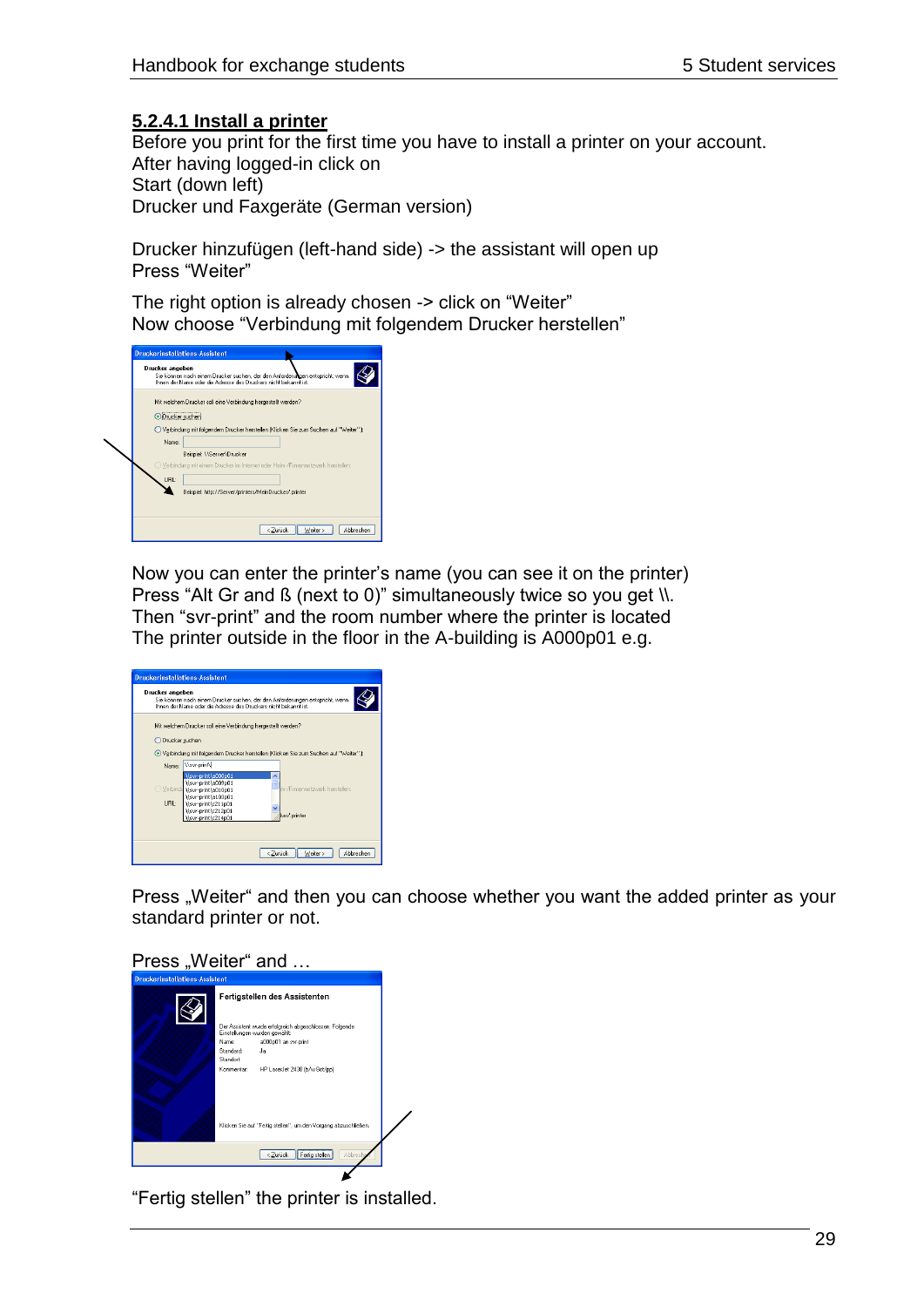#### **5.3.4.2 e-Mail account**

As a student of the FH Deggendorf you will get an e-Mail account where you will receive all the important e-mails about parties, lectures, events, ect. So check it regularly.

When you are at one of the computers in the FH just type "webmail" in the address bar and press Enter. When you are outside the FH it is "webmail.fh-deggendorf.de" without www.

This window will open:

pas patent part per position  $A = 0 - C$  $27.21$  $\frac{1}{2}$  is set areal/hispanishin (1)

Now type in your first name dot your last name e.g. Luis.Fernandez and your e-Mail password.

Every e-Mail address consists of the first name dot the last name @stud.fhdeggendorf.de for students and @fh-deggendorf.de for professors or staff. So you can easily write an e-Mail by just knowing the complete name and right spelling. You can also look up e-Mail addresses.

But first we suggest to alter the language. Go to "Optionen" in the very first row upwards and then "Voreinstellungen für Anzeige"

In the third row you can choose at "Sprache" your preferred language. Unfortunately not all languages listed are working properly.

Click on "Senden" at the very bottom then on "Seite aktualisieren" and the language should be changed.

You have a storage capacity of 10MB which is not that much. If your account is too full you will get an e-Mail asking you to delete some e-Mails.

#### **Writing emails and finding email-addresses**

When you want to write an e-Mail click on "Compose" in the very first row. If you don't know the complete name of your addressee or you are not sure about the spelling you can look up the e-Mail address.

Go to "Addresses" in the middle of the page, not in the first row.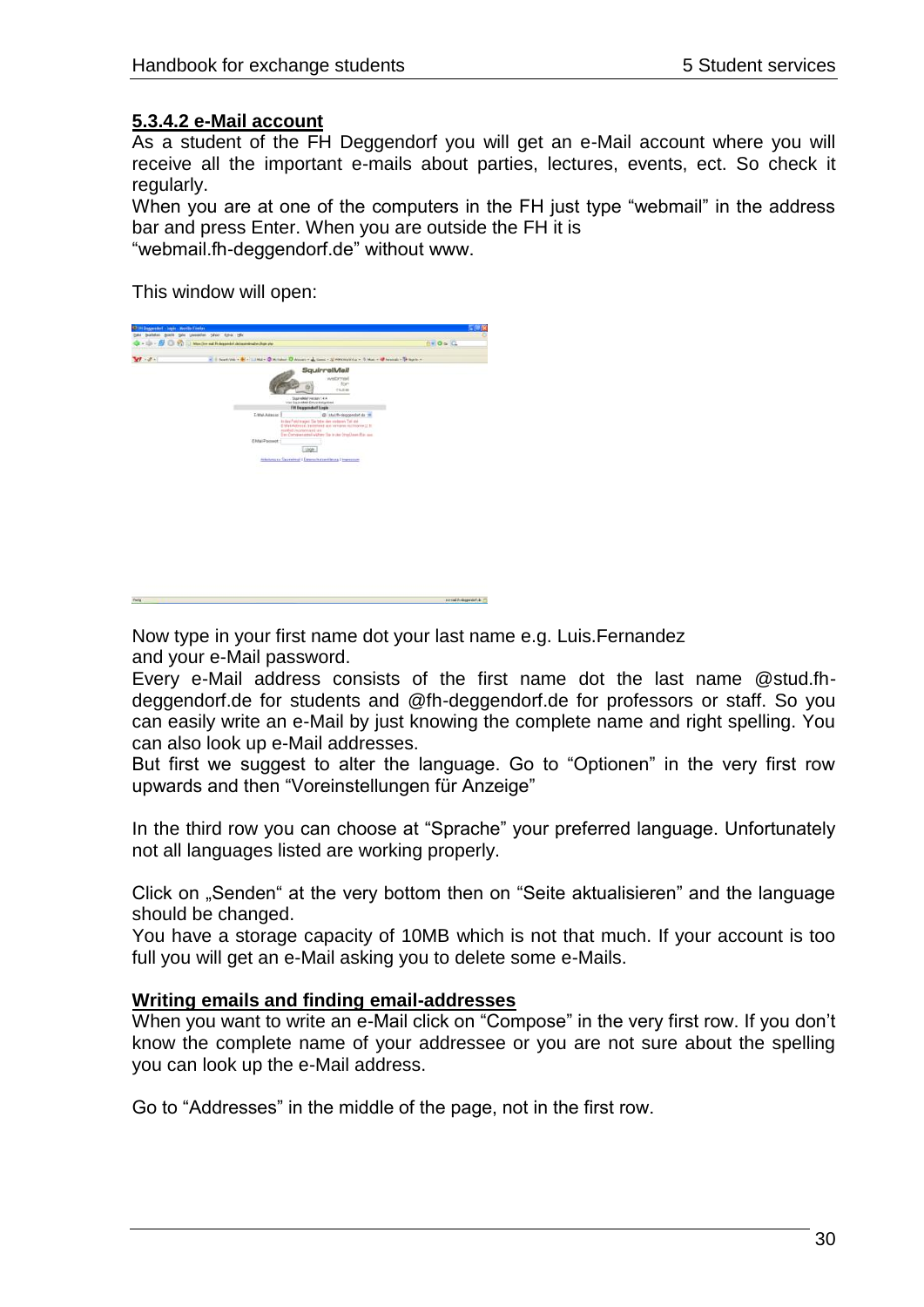

#### A separate window will pop up

Now you can either enter the first or last name or the complete name and all results will be shown. If you enter just the first name all persons with that name will be listed, the same with last name. Besides the names and e-Mail addresses the department they are studying in or working for will also be shown so you can easier pick the right person.

| bittps://svr-mail.fh-deggendorf.de - SquirrelMail: Address Book - Mozilla Firefox<br>$\sim$ |                                  |                                                                          |                           |                           |
|---------------------------------------------------------------------------------------------|----------------------------------|--------------------------------------------------------------------------|---------------------------|---------------------------|
| Search for kathrin                                                                          |                                  | All address books All address books<br>in.                               | v                         |                           |
|                                                                                             | Search<br>List all               | Close                                                                    |                           |                           |
|                                                                                             | <b>Name</b>                      | E-mail                                                                   | Info                      | <b>Source</b><br>∧        |
|                                                                                             | To   Cc   Bcc Kathrin Berghofer  | kathrin.berghofer@stud.fh-deggendorf.de                                  | Betriebswirtschaft        | LDAP: 194.95              |
|                                                                                             | To   Cc   Bcc Kathrin Bogdany    | kathrin.bogdany@stud.fh-deggendorf.de                                    | Betriebswirtschaft        | LDAP: 194.95              |
|                                                                                             | To   Cc   Bcc Kathrin Fischer    | kathrin.fischer@stud.fh-deggendorf.de                                    | Maschinenbau              | LDAP: 194.95              |
|                                                                                             | To I Col Box Kathrin Geiger      | kathrin.geiger@stud.fh-deggendorf.de                                     | Betriebswirtschaft        | LDAP: 194.95              |
|                                                                                             | To I Ccl Bcc Kathrin Hertel      | kathrin.hertel@stud.fh-deggendorf.de                                     | Betriebswirtschaft        | LDAP: 194.95              |
| $I$ o J                                                                                     | Col Boo Kathrin Krinninger       | kathrin.krinninger@stud.fh-deggendorf.de                                 | Betriebswirtschaft        | LDAP: 194.95              |
|                                                                                             | 10   Cc   Bcc Kathrin Königseder | kathrin.koenigseder@stud.fh-deggendorf.de Bauingenieurwesen LDAP: 194.95 |                           |                           |
|                                                                                             | To I Cc I Bcc Kathrin Madl       | kathrin.madl@stud.fh-deggendorf.de                                       | <b>Betriebswirtschaft</b> | LDAP: 194.95              |
|                                                                                             | To   Cc   Bcc Kathrin Mayerhofer | kathrin.mayerhofer@stud.fh-deggendorf.de                                 | Elektrotechnik            | LDAP: 194.95              |
|                                                                                             | To I Coll Boo Kathrin Paintmayer | kathrin.paintmayer@stud.fh-deggendorf.de                                 | Betriebswirtschaft        | LDAP: 194.95 $\vee$       |
| $\vert$ < $\vert$                                                                           |                                  | <b>IIII</b>                                                              |                           |                           |
| Done                                                                                        |                                  |                                                                          |                           | svr-mail.fh-deggendorf.de |

Click on "To" or "Cc" or "Bcc" and the address will be automatically inserted in the e-Mail.

With your account you can establish a personal address book with the addresses you need mostly and you can also establish some folders where you can store e-Mails. Just click on "Folders" in the first row and name the folder. It will then be listed on the left-hand side. There are lot of options with this e-Mail account so just explore them!

# <span id="page-30-0"></span>**3.2.5 Language Centre**

The Language Centre is the first step towards international communication for all the students. The Language Centre of the Deggendorf University of Applied Sciences offers a wide variety of foreign languages as well as German as a foreign language. The language courses are tied into the accompanying UNIcert-Certificate programs, which students can complete along with their studies.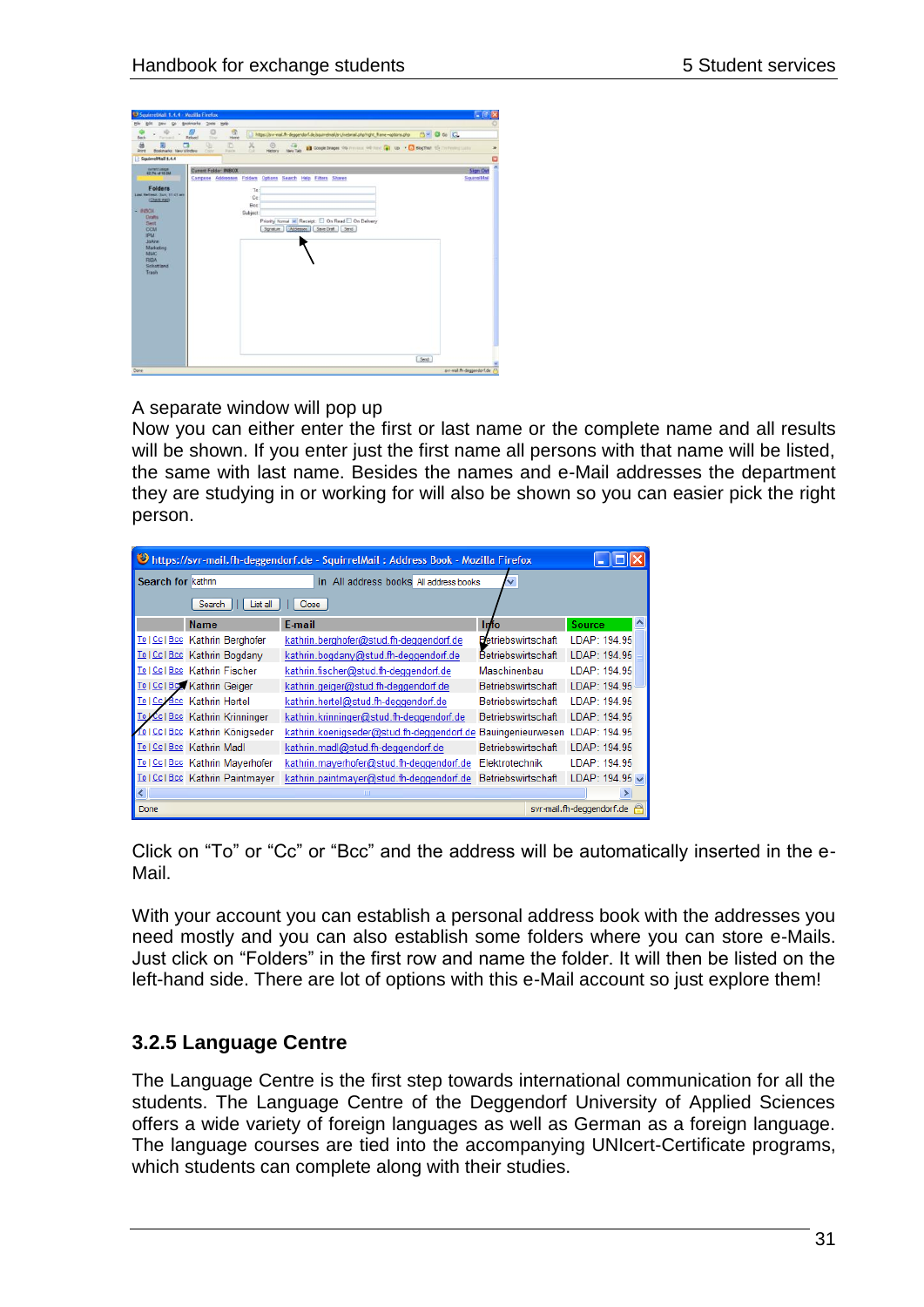The main focus of the Language Center is teaching oral ability and listening comprehension skills. Written expression, text comprehension and the various forms of a language (i.e. grammar) will also be practiced, but communication skills are of primary importance. Absolute correctness is not the goal. For that purpose small groups, as well as group and partner work, are considered as essential components of the university"s language program.

The university offers several levels of **German** as a foreign language. During the semester the courses (4 hours a week) are **mandatory**. The beginner levels are taught in English, the advanced levels are held in German. There are also intensive courses one week before the semester starts, including the orientation week organized by the university (fee: about 80 Euro).

The DUAS Language Centre offers TestDaF, the alternative to DSH, about twice a year.

| <b>LANGUAGE</b>   | <b>LEVEL</b>                     | <b>HOURS</b>   |
|-------------------|----------------------------------|----------------|
| <b>CHINESE</b>    | beginner level (A1)              | 2 hours a week |
| <b>CZECH</b>      | beginner level (A1)              | 2 hours a week |
| <b>ENGLISH</b>    | several levels $(A2 - C1)$       | 2 hours a week |
|                   | (from beginner to intermediate), |                |
|                   | possibility to do the TOEIC test |                |
| <b>FRENCH</b>     | 3 levels $(A1 - A2)$             | 2 hours a week |
| <b>ITALIAN</b>    | 4 levels $(A1 - A2)$             | 2 hours a week |
| <b>PORTUGUESE</b> | beginner level (A1)              | 2 hours a week |
| <b>RUSSIAN</b>    | beginner level (A1)              | 2 hours a week |
| <b>SPANISH</b>    | 6 levels $(A1 - B1)$             | 2 hours a week |
| <b>SWEDISH</b>    | beginner level (A1)              | 2 hours a week |
| <b>GERMAN</b>     | Several levels (A1 - C1)         | 4 hours a week |
|                   | (from beginner to intermediate), |                |
|                   | possibility to do the TesDaF     |                |

The Deggendorf University of Applied Sciences also offers other language courses:

# **It is mandatory for all exchange students to do a German course!**

**Please note that several language courses are installed on the computers in the library and can be used by every student.**

# <span id="page-31-0"></span>**3.2.6 Career Services**

The Career Center helps you to find your place in the job market. The Career Service is a mediator between job market and university and therefore collaborates with various companies, the university, graduates and students.

The Career Service can help you to improve your competitiveness on the job market via seminars and a set of lectures and presentations from various companies.

Another important task of the Career Service is finding

- internships
- companies where students can write their diploma thesis
- jobs for graduates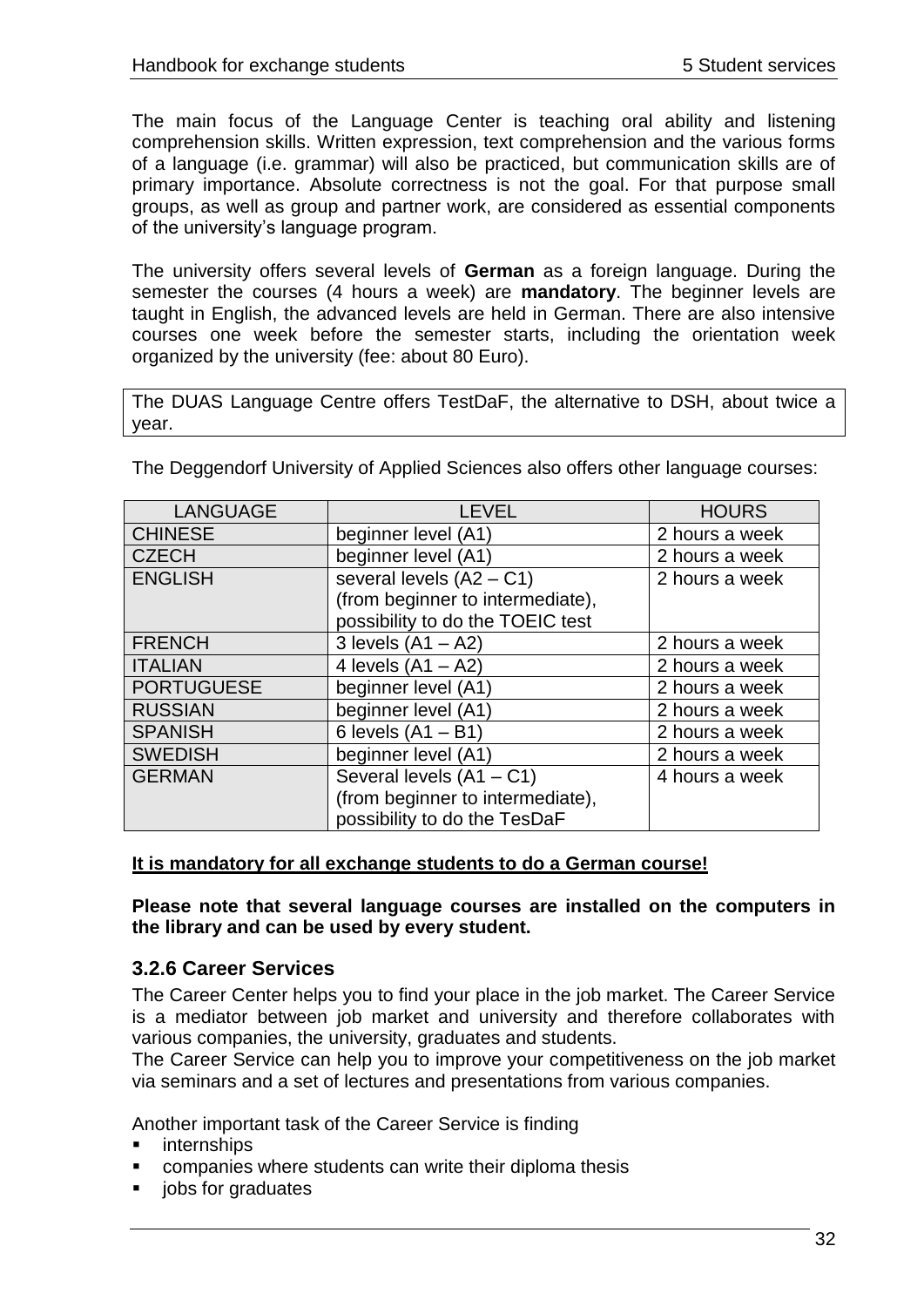This data is collected in a database which is regularly updated and made accessible for students ("*Online-Karrierebörse*").

#### Working regulations

Students coming from an EU member state do not need to apply for a work permit. Students not coming from an EU country have to apply for work permission if they want to start a job, which takes **longer than 90 days per calendar year** (or 180 half days with up to 4 hours work).

If you need further information, please contact the Labour Office ("*Arbeitsagentur*") in Deggendorf. The telephone number is +49 (0)991 3101-0.

#### How to get a job

If you are looking for a job, the Labour Office might help. Sometimes you can also find job announcements on the bulletin board in the university. In general, part-time jobs for students are scarce and not easy to find.

# <span id="page-32-0"></span>**3.2.7 Copy Shop**

For copying lecture materials, books and study materials there is the copy center. The Copy Centre is open Monday thru Friday, 9 a.m. to 4 p.m.

#### **Location:**

At the end of building C you will find the copy shop.

Students can buy a rechargeable copy card that can also be used for other copy machines on campus.

#### **Get a copy card:**

To copy something in the FH you have to buy a copy card here. You will have to pay 5 € deposit which you will get back when you return the card.

#### **Charge copy card:**

Then you can charge your copy card with the amount of copies you need, starting from 100 copies which cost 5  $\epsilon$ . Just tell the woman in the copy card how many copies you need. When you used all your copies you can recharge the card in the copy shop.

#### **Copying:**

To copy something insert your card in the little box next to the printer and it will show you how many copies you have left. To get your card back, press the button "E".

#### **Additional info:**

In the copy shop you can also:

- Print something from a CD or USB device.
- Buy office supplies like pens, folder, text marker etc.
- Copy scripts which the professors put there for copying.
- Buy promotional material of the FH like T-shirts, jacket, cups etc.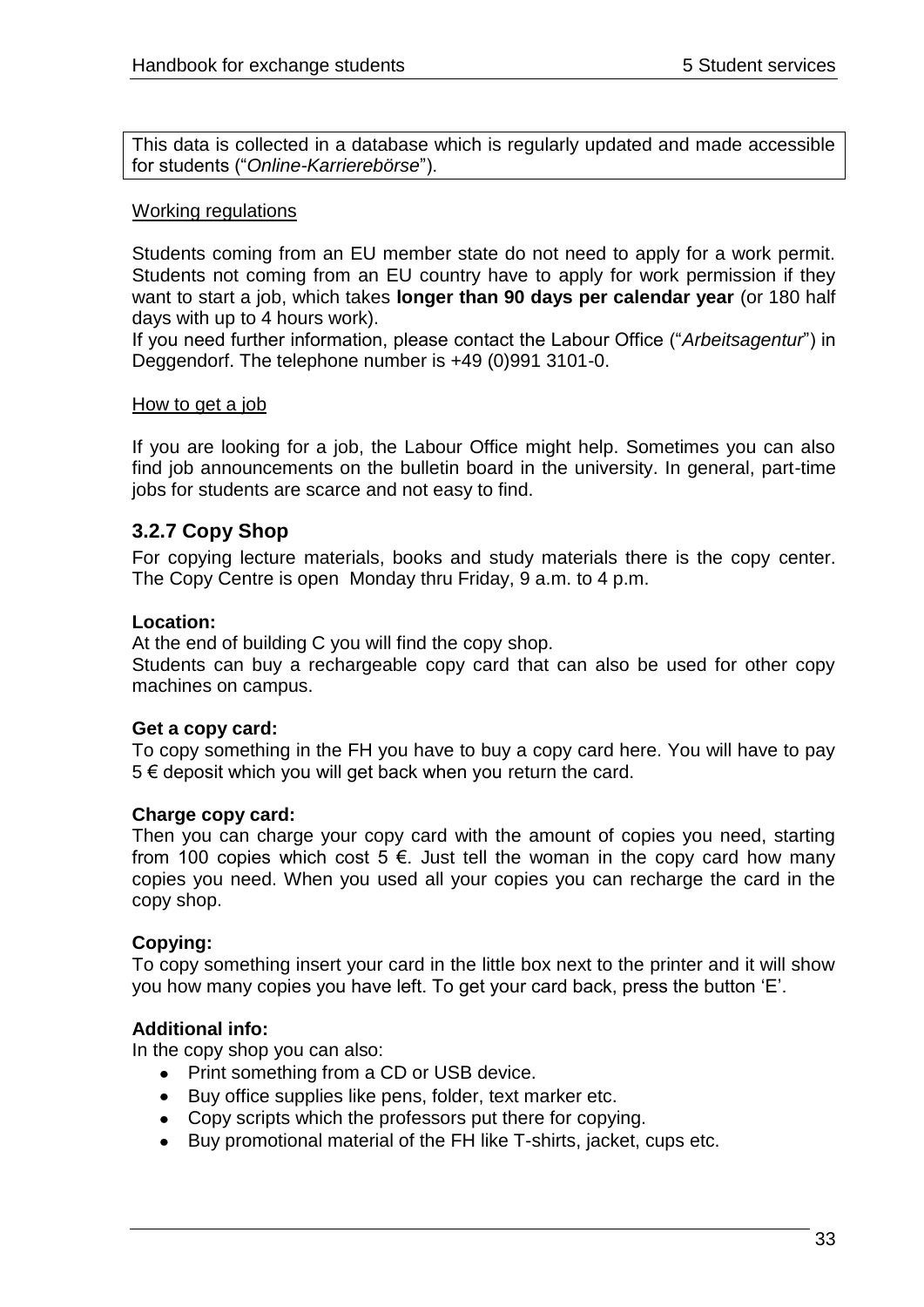#### <span id="page-33-0"></span>**5.3 Facilities for special needs students**

For students who need a wheelchair or crutches, there are elevators in each building of the Deggendorf University of Applied Sciences. Ramps and broad doors secure easy entrance to all buildings. Also a rest room accessible for handicapped people is available. Getting around on campus is fairly easy as all of the buildings of the Deggendorf university are constructed around a central atrium. Next to building E there is a parking lot for handicapped people.

If mothers need to bring their children with them to the campus, they can use the diaper changing table provided by the university in building E.

# **7 Extra-mural and leisure activities**

#### <span id="page-33-2"></span><span id="page-33-1"></span>**7.1. Entertainment**

#### AKI – Club International e.V.

This student group organizes parties, sightseeing tours and trips, e.g. to the "*Oktoberfest*" in Munich, Vienna, Berlin, to the Christmas Fairs in Nürnberg and Salzburg etc. Just check out the events on [www.aki.deg.net](http://www.aki.deg.net/)

What to see and do in Deggendorf

| <b>CINEMA</b>  | Movie industry is well organized in Deggendorf. The newest<br>Hollywood pictures are available for viewing at both of the<br>cinemas located in town. If you want to spent time together, take<br>the opportunity to go to the cinema.<br>http://www.lichtspielhaus.com/<br>Addresses:<br>1) Westlicher Stadtgraben<br>2) Pfleggasse (Schwali) |
|----------------|------------------------------------------------------------------------------------------------------------------------------------------------------------------------------------------------------------------------------------------------------------------------------------------------------------------------------------------------|
| <b>SHIPS</b>   | If you want to spend time together in nature, just feeling wind and<br>water, go to the Danube coast - it's possible to make a trip on a<br>ship there!                                                                                                                                                                                        |
| <b>MUSEUMS</b> | You can always go to museums to find out about the history of<br>Deggendorf.                                                                                                                                                                                                                                                                   |

#### **Nightlife**

You should be aware that Deggendorf is not a big city like Munich! Still there are a lot of possibilities to have fun in Deggendorf. For nightlife lovers, Deggendorf and the surrounding areas offer a few modern clubs. Next to a few student bars and pubs in the city centre there are several comfy cafes and cocktail bars which offer affordable and good food. You can reach them all within 5 minutes on foot, if you live around the city center or in the student dormitory. Most bars have special student nights during the week.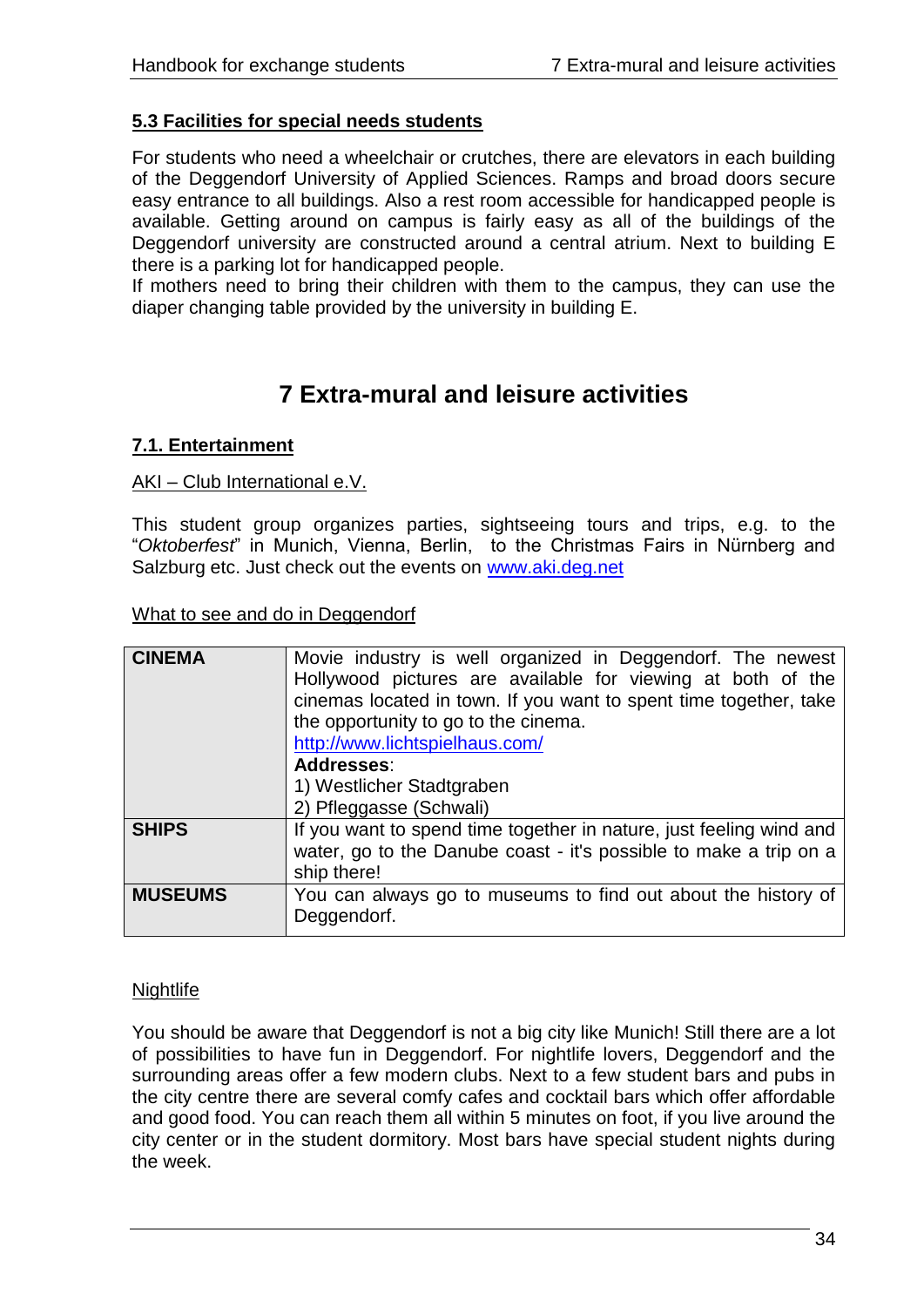| <b>TAYA</b>             | For those who love dancing, Saturday would be the best day for<br>doing that! In TAYA, there are all world radio hits! Just enjoy<br>yourself!<br><b>Michael Fischer Platz 3</b> |  |  |
|-------------------------|----------------------------------------------------------------------------------------------------------------------------------------------------------------------------------|--|--|
|                         | <b>Opening hours:</b><br>Thursday: 10:00 p.m. - 4:00 a.m.                                                                                                                        |  |  |
|                         | Friday: 10:00 p.m. - 4:00 a.m.                                                                                                                                                   |  |  |
|                         | Saturday: 10:00 p.m. - 5:00 a.m.                                                                                                                                                 |  |  |
| <b>Musikbar</b>         | <b>Michael Fischer Platz</b>                                                                                                                                                     |  |  |
| <b>Freudenhaus</b>      | First floor of the City Center                                                                                                                                                   |  |  |
|                         | http://www.musikbar-freudenhaus.de/                                                                                                                                              |  |  |
|                         | Opening hours: Thursday and Saturday: 20:00 - 5:00                                                                                                                               |  |  |
|                         | <b>Free Entrance</b>                                                                                                                                                             |  |  |
| <b>First Floor</b>      | Veilchengasse 16                                                                                                                                                                 |  |  |
|                         | www.firstfloor.net                                                                                                                                                               |  |  |
|                         | Possibilities: Bistro, Billiard, Dart                                                                                                                                            |  |  |
|                         | Special events like Karaoke, International Party etc                                                                                                                             |  |  |
| <b>Alcedo</b>           | Michael Fischer Platz 4                                                                                                                                                          |  |  |
|                         | www.alcedo-lounge.de                                                                                                                                                             |  |  |
|                         |                                                                                                                                                                                  |  |  |
| <b>Seven Drunken</b>    | Pfleggasse 9                                                                                                                                                                     |  |  |
| <b>Nights Irish Pub</b> | Monday – Sunday: 8:00 p.m. – 12:00 p.m.                                                                                                                                          |  |  |

# <span id="page-34-0"></span>**7.2. Trips**

Here you will find some tips for your private trips within Bavaria or to near-by cities.

#### Traveling by Train:

Under [www.bahn.de](http://www.bahn.de/) > Int. guests you can find all necessary information for your trip through Bavaria, Germany or to a foreign destination in English, French and Italian. Furthermore at<http://reiseauskunft.bahn.de/bin/query.exe/en> and www.db.de you will be shown the timetable and the costs of your trip.

#### **A special offer by the Deutsche Bahn is the Happy-Weekend-Ticket or the Bavaria-Ticket:**

#### Bayern-Ticket (Bavaria-Ticket)

Package price EUR 27 if you buy your ticket online or at the ticket machine. EUR 29 if you purchase your ticket at the ReiseZentrum. This ticket is valid from Monday to Sunday for one day of your choice from 9 a.m. until 3 a.m. of the following day (on bank holidays for the whole day) on Saturday and Sunday and bank holidays from 0 a.m. until 3 a.m. of the following day. It can be used on all local trains (Interregio-Express (IR), Regional-Express (RE), Regionalbahn (RB), S-Bahn) and the entire transport system in Bavaria as well as the Münchner Verkehrsbund (MVV) and Verkehrsverbund Nürnberg (VGN), Augsburger Verkehrs- und Tarifverbundes (AVV) and many more. The ticket is also valid to Salzburg, Austria.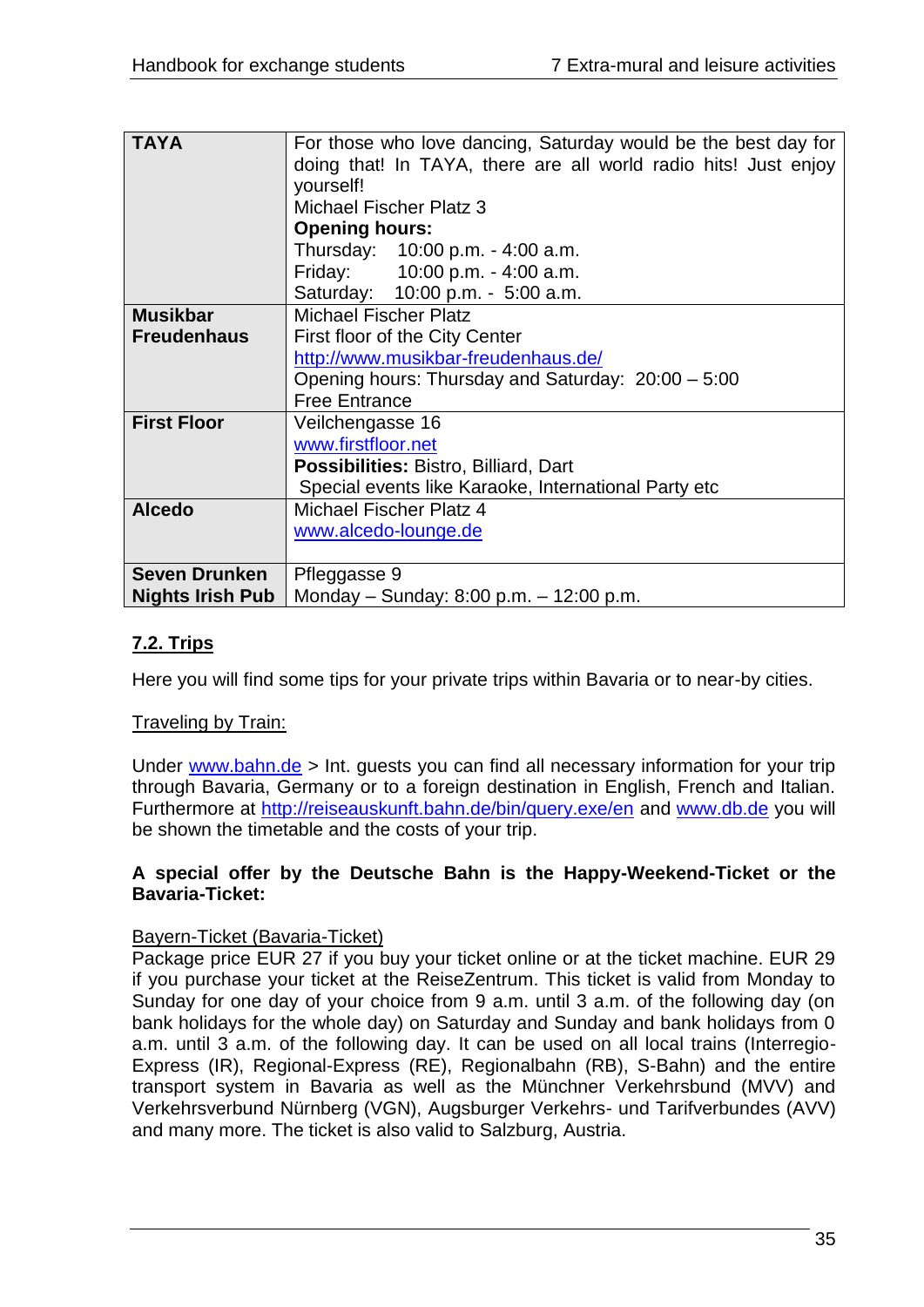#### Bayern-Ticket Single (Bavaria-Ticket Single)

It costs 19 EUR if you buy your ticket online or at the ticket machine. EUR 21 if you purchase your ticket at the Reisezentrum. This offer is only for one person with the same conditions as the Bavaria-Ticket.

#### Bayern-Ticket Nacht (Bavaria-Night-Ticket )

Valid from Monday thru Sunday from 7 p.m. until 6 a.m. the next day, if you book online for only 19 EUR.

#### Happy-Weekend-Ticket (Schönes-Wochenend-Ticket)

Valid for up to 5 persons traveling together on Saturdays or Sundays between 12 p.m. until 3 a.m. of the following day for only EUR 33 if you buy your ticket online. You can also purchase the Happy-Weekend-Ticket on all DB-ticket automats or for 2 EUR more in all DB travel centers or DB agencies. Valid on all local trains, 2nd class only.

#### **Make sure you are not traveling with an IC, EC or ICE; there you will have to pay extra fees and a fine if you do not have the correct ticket!**

Interested? For more info check out [http://www.bahn.de/-](http://www.bahn.de/-S:PtVORd:eVIZZNNNU,aGK9NNNUhM/p/view/international/englisch/travelservice/price_tourist.shtml) [S:PtVORd:eVIZZNNNU,aGK9NNNUhM/p/view/international/englisch/travelservice/pri](http://www.bahn.de/-S:PtVORd:eVIZZNNNU,aGK9NNNUhM/p/view/international/englisch/travelservice/price_tourist.shtml) [ce\\_tourist.shtml](http://www.bahn.de/-S:PtVORd:eVIZZNNNU,aGK9NNNUhM/p/view/international/englisch/travelservice/price_tourist.shtml)

#### Traveling by Car

If you want to take a trip by car then you might want to consider the option of renting one in Deggendorf. Here some contacts: Autovermietung Haban Schwarzacher Str. 20 94469 Deggendorf Phone: 09901-903300 Fax: 09901-903301 [http://autovermietung-haban.de](http://autovermietung-haban.de/)

Sixt GmbH & Co. Autovermietung KG Hauptstr. 31 94469 Deggendorf Phone: 0991-340933 Fax: 0180 5 22 29 30 00 59 [http://www.sixt.de](http://www.sixt.de/)

Europcar Autovermietung GmbH Donaustr. 2 94469 Deggendorf Phone: 0991-4034 [http://www.europcar.de](http://www.europcar.de/)

In order to rent a car you have to have a driver license for at least one year (for some type of cars even longer) and be at least 19. About special requirements please inform yourself on the above mentioned websites.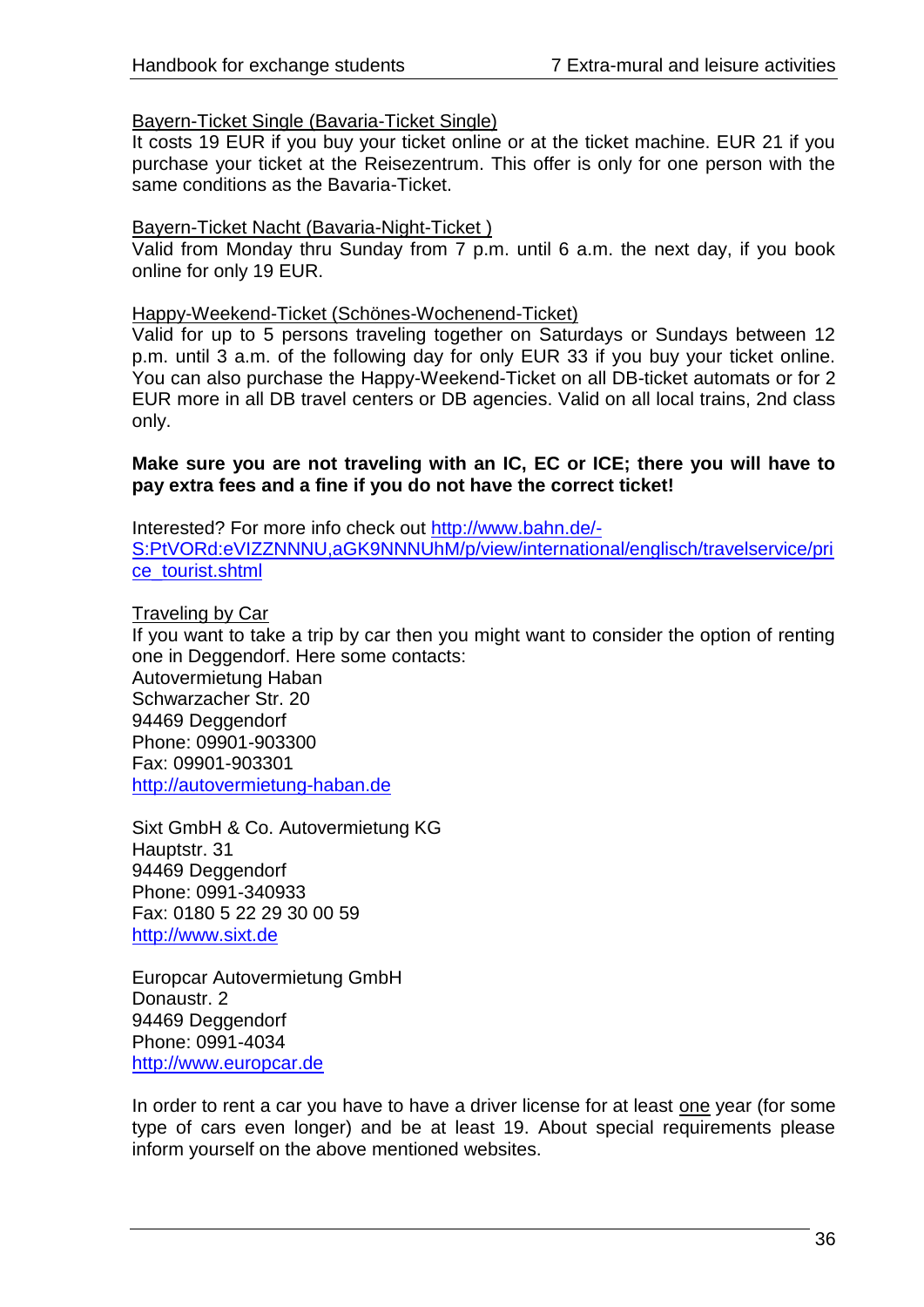Drinking and driving is not allowed in Germany like elsewhere. The legal blood alcohol limit is 0.5 ‰ but the police might even take your driver license with less blood alcohol.

#### **Be on the safe side and don't drink and drive!**

#### **Cities that you could (should) visit during your stay in Deggendorf**

#### München – Munich – Monaco di Baviera

The capital of Bavaria, the city with the Franz-Josef-Strauß airport where you might have landed, is only a one hour drive from Deggendorf, with the train one and a half hours. More information about the trains you will find on the homepages on the Deutsche Bahn described above and info about the city under [www.munich.de.](http://www.munich.de/) If you need a cheap place to stay, try the German youth hostels, which have very good standards, info under [www.djh.de.](http://www.djh.de/)

#### **Berlin**

Our German capital is a must for all foreign people. Take the chance and visit this great city. Train info under [www.bahn.de](http://www.bahn.de/) and [www.berlin.de](http://www.berlin.de/) and [www.djh.de.](http://www.djh.de/)

#### Wien – Vienna --- Österreich – Austria

You could also go to Vienna by train. With the EuroCity train from Plattling you can get there in about 3.5 hours. If you book it online early enough, it will cost you only about 50  $\epsilon$  there and back, or ask for cheaper group tickets at Deggendorf's train station.

Info about Vienna under<http://www.vienna.at/> and hostels under <http://www.hihostels.com/>

#### Praha – Prague – Prag --- Česká republika – Czech Republic – Tschechien

The easiest and cheapest way to the golden city in the heart of Bohemia is to take the train from Deggendorf to Bayerisch Eisenstein. At the train station you walk over the border and take the Czech train to Plzeň/Praha. At the border you will need your passport or even a visa if you are not EU-citizen. Please check with the Czech embassy in your home country. The Train will continue to Plzeň, where you have to change and goes then directly to Praha hl.n. (hlavní nádraži/main station).

In Czech Republic you still pay with CZK!!! (30 Czech Koruna = 1 Euro)

The train takes 5.30 hours and to the border it cost 10€ or with the Bayern-Ticket 5€ for 5 persons. You can get a really cheap group ticket from the Czech border for about 6€ per person to Prague. Just ask at the ticket booth at the border train station. Do not buy the whole ticket in Germany, it will be more expensive (28€ per person instead of 11€).

A cheap and central place to stay at in Praha is the Traveler"s hostel [\(www.travellers.cz](http://www.travellers.cz/) take the Dlouhá pension and hotel) It is located near the Old town square, next to the much known disco "Roxy". Alternatively [http://www.hihostels.com](http://www.hihostels.com/)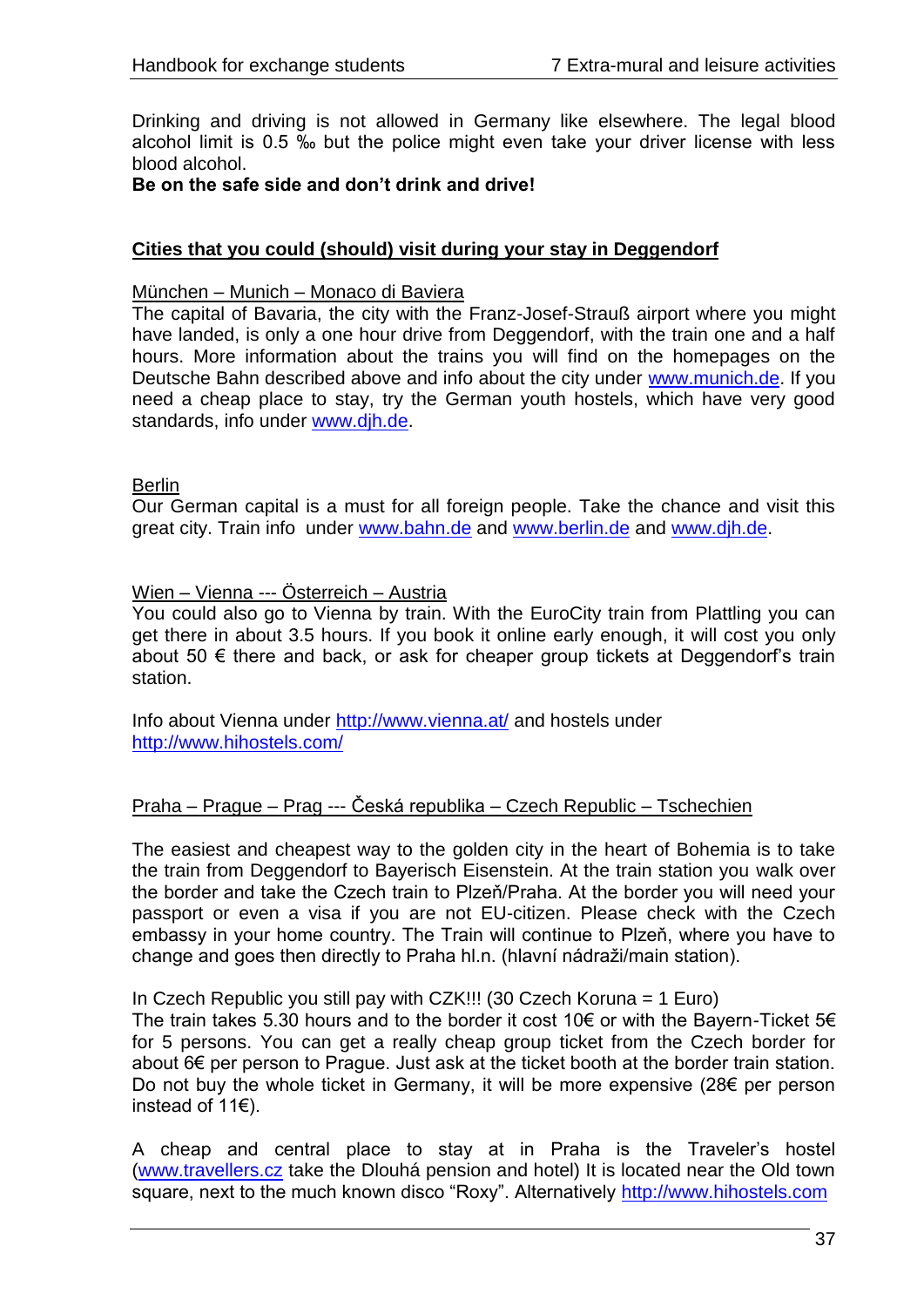Further information you will find under [http://www.pis.cz](http://www.pis.cz/) in many languages.

#### Budapest --- Hungary – Ungarn

The EuroCity train from Plattling takes you to Budapest in 6.5 hours. Hungary, like the Czech Republic, is not yet a member of the Schengen agreement. Some of you therefore might need a visa! Please check with the Hungarian embassy in your home country. The currency is HUF - Hungarian Forint (1 Euro – 270 Forint).

Tip: in Budapest you will find a great variety of festivals in summer!

Info: [http://english.budapest.hu](http://english.budapest.hu/) and for hostels<http://www.hihostels.com/>

# <span id="page-37-0"></span>**7.2. Sports facilities**

## <span id="page-37-1"></span>**7.2.1 Sports facilities provided by the university**

The University of Applied Sciences Deggendorf offers a broad variety of sports to all students (e.g. aerobics, badminton, baseball, basketball, soccer, jazz dance, karate, rowing, skiing weekends, climbing (indoor), squash, icestock sport, diving, tennis and volleyball). The Sports Program ("*Hochschulsportprogramm*") is expanding continuously and the final goal is to offer every kind of sports which is of any interest to the students. Due to the fact that there are some kinds of sports which are normally not practised in summer/winter the programme is different every semester. For some information about the sports program look on the homepage: http://www.fh-deggendorf.de/service/hochschulsport/index.html

If you have any questions concerning sports, please do not hesitate to contact Mr. Kaiser (e-mail: [peter.kaiser@fh-deggendorf.de\)](mailto:peter.kaiser@fh-deggendorf.de).

# <span id="page-37-2"></span>**7.2.2 Sports facilities outside the university**

| <b>BOWLING</b> | This is the game you can play with great interest despite your age<br>or experience. Therefore you can go all together, no matter, how<br>old you are. Bowling is the game to play and to enjoy! It is sport<br>and action, it is entertainment and rest, it's music and mood! You<br>should go and try it!<br>Address: |
|----------------|-------------------------------------------------------------------------------------------------------------------------------------------------------------------------------------------------------------------------------------------------------------------------------------------------------------------------|
|                | TSD-Sportanlagen GmbH - Eginger Straße 35                                                                                                                                                                                                                                                                               |
|                |                                                                                                                                                                                                                                                                                                                         |
| <b>SQUASH</b>  | One of the most fascinating and physically intensive sport games.<br>Energy spending playing squash is 2-3 higher than in classic<br>tennis. Squash trains stamina, movements' coordination; it has a<br>positive effect on cardio-respiratory organism's functions.                                                    |
|                | Address:                                                                                                                                                                                                                                                                                                                |
|                | TSD-Sportanlagen GmbH - Eginger Straße 35                                                                                                                                                                                                                                                                               |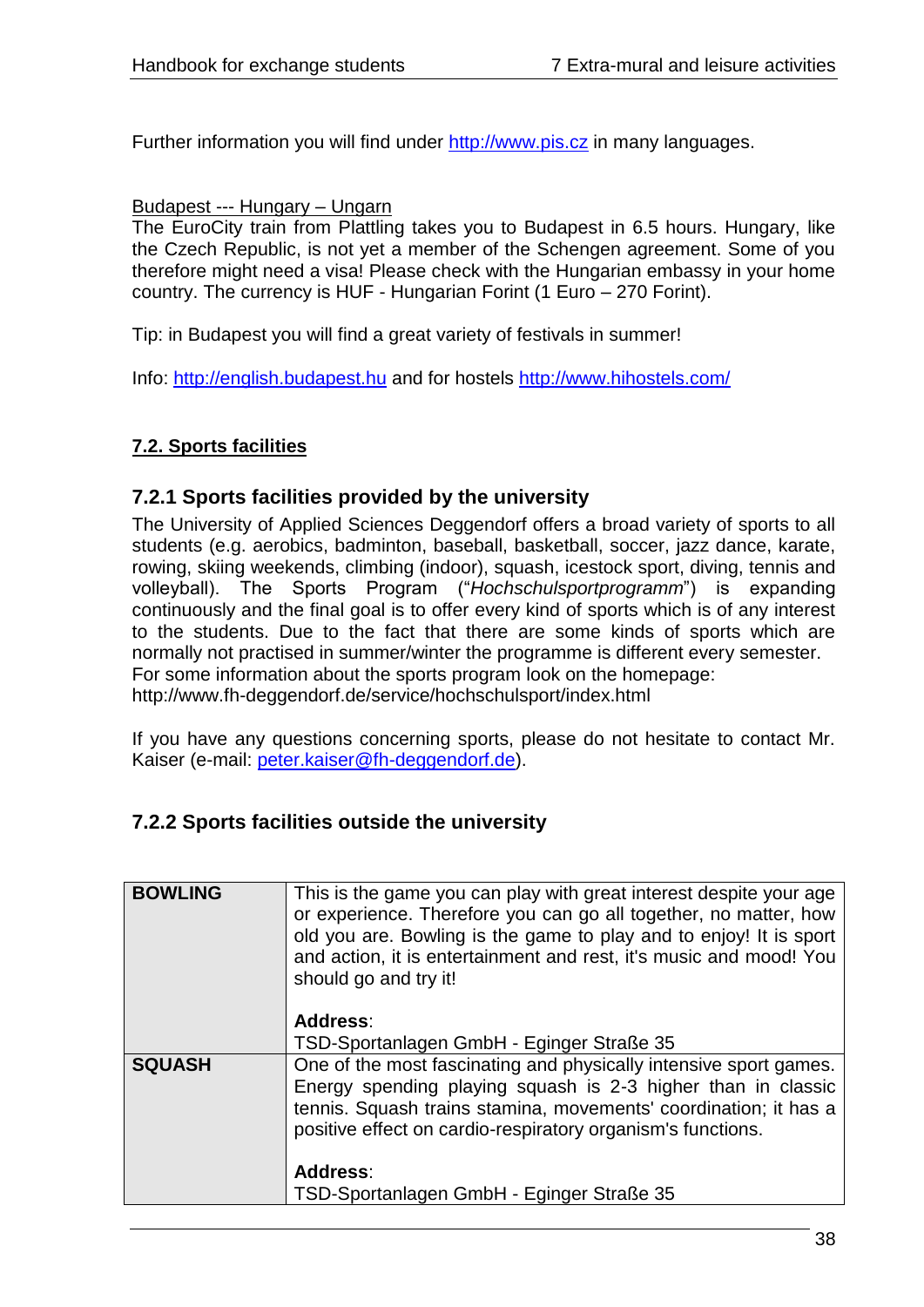| <b>TENNIS</b>                     | Fine indoor court, good lighting, well ventilated. You can play as<br>you want or train under the guidance of a professional instructor.<br>Besides, you always have an option to rest in the sauna after a<br>tough game.<br>Address:<br>1) Eginger Straße - from university parking lot 50 m to the Danube<br>2) Graflinger Straße                                                    |
|-----------------------------------|-----------------------------------------------------------------------------------------------------------------------------------------------------------------------------------------------------------------------------------------------------------------------------------------------------------------------------------------------------------------------------------------|
|                                   | 3) Grund- und Teilhauptschule                                                                                                                                                                                                                                                                                                                                                           |
| <b>TABLE</b><br><b>TENNIS</b>     | Probably it is one of the most widespread, affordable,<br>comprehensive and popular sport table games in the world. It<br>reveals speed, accuracy, techniques as well as simple luck. In<br>contrast to classic tennis, one can learn the basics of the game<br>very quickly, but it takes a long time to become a master of the<br>game. So if you want to relax together, try it out! |
|                                   | Address:<br>In the park of Deggendorf University of Applied Sciences, near<br>the street.                                                                                                                                                                                                                                                                                               |
| <b>BILLIARDS</b>                  | If you want to spend time just somewhere inside, to enjoy the<br>time together and experience the game, you should play billiards.<br>The bar is near and its attentive waiters will follow, you will be<br>able to order the drinks easily without interrupting the game.                                                                                                              |
|                                   | Address:<br>In the pub The 1 <sup>st</sup> Floor - Veilchengasse 16                                                                                                                                                                                                                                                                                                                     |
| <b>SWIMMING</b><br><b>POOL</b>    | Elypso's water relaxation centre is the first complex of this type<br>built in Deggendorf. The swimming pool offers water massages<br>and you can also enjoy powerful streams of water and geyser<br>fountains. Dive into the summer!                                                                                                                                                   |
|                                   | For more information please see:<br>http://www.elypso.de                                                                                                                                                                                                                                                                                                                                |
| <b>SAUNA</b>                      | There are different medicinal herb aromas in baths, which treat<br>your organism emotionally and physically. Aromatic substances<br>stimulate immunity, and improve the memory. Aromatherapy is<br>an effective method of increasing work efficiency.                                                                                                                                   |
|                                   | Address:<br>1) TSD Sportanlagen GmbH - Eginger Straße 35<br>2) In some Fitness clubs                                                                                                                                                                                                                                                                                                    |
| <b>HORSEBACK</b><br><b>RIDING</b> | The horse is a beautiful, elegant and noble being. In spite of<br>changing conditions and turning of time periods, one building of<br>stables has remained from the beginning of the last century. You<br>should experience this!                                                                                                                                                       |
|                                   | Address:<br>Donaustraße at the Danube coast, other side of the university                                                                                                                                                                                                                                                                                                               |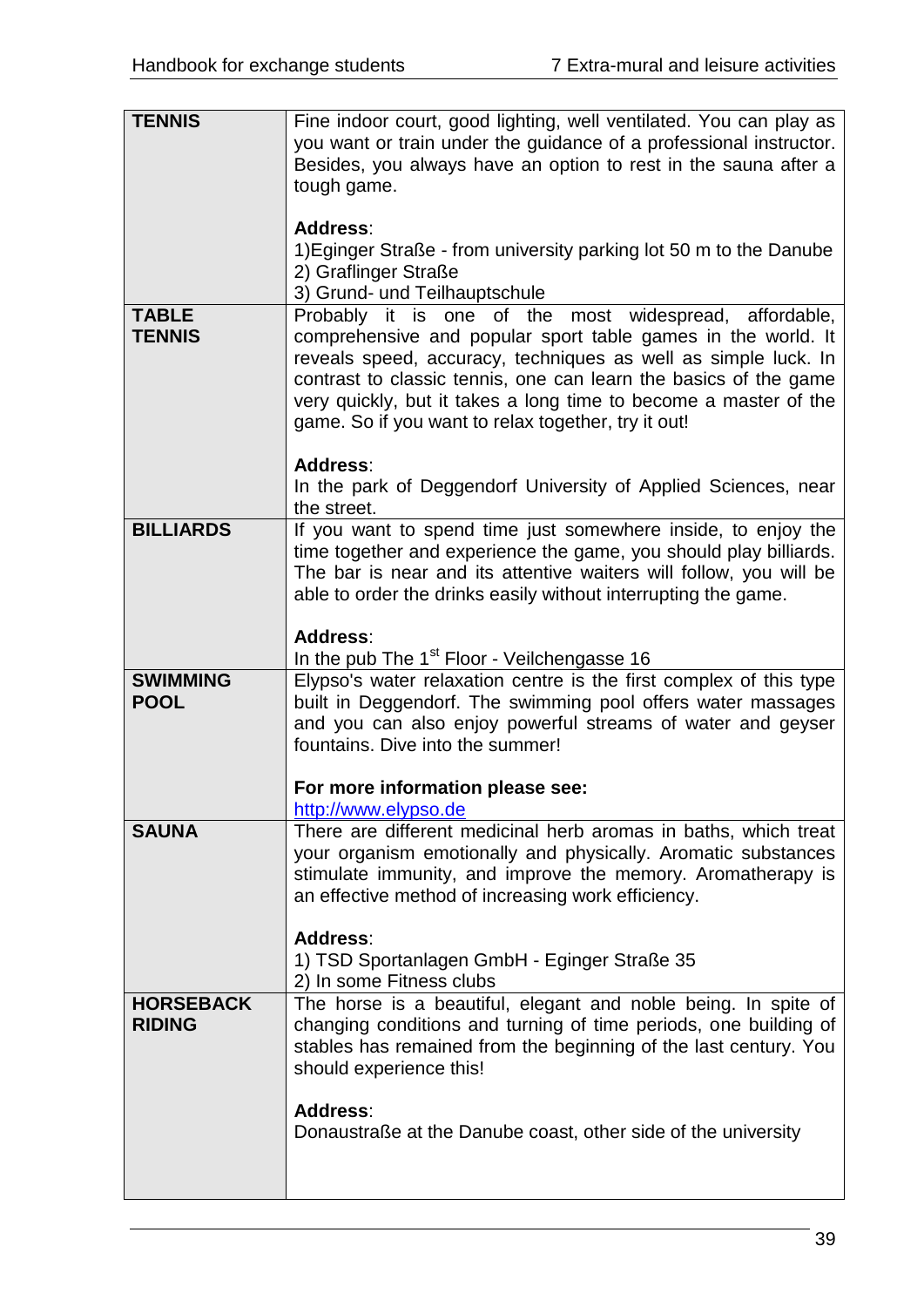| <b>SUMMER</b>      | Sit down in a toboggan with small rubber wheels and drive along                                           |  |  |
|--------------------|-----------------------------------------------------------------------------------------------------------|--|--|
| <b>RODELING</b>    | the track. If you are going too fast, brake a little, if not, then smile!                                 |  |  |
| <b>TRACK</b>       | You have to visit summer-rodels because it's wholehearted                                                 |  |  |
|                    | leisure!                                                                                                  |  |  |
|                    | For more information please see:                                                                          |  |  |
|                    | http://www.sommerrodeln.de                                                                                |  |  |
| <b>BIKES</b>       | In summer, everybody in Deggendorf is on bikes. Lots of people                                            |  |  |
|                    | ride around the city, to the Bavarian Forest and relax. It would be                                       |  |  |
|                    | great to spend time together on bikes! Again wholehearted                                                 |  |  |
|                    | leisure!                                                                                                  |  |  |
|                    |                                                                                                           |  |  |
|                    | <b>Address:</b>                                                                                           |  |  |
|                    | Look for a map of routes in the city's Information Center                                                 |  |  |
|                    | To rent a bike ask in the bike shops in the Center                                                        |  |  |
| <b>ICE-HOCKEY,</b> | If you want to do sports actively in winter, you should play ice-                                         |  |  |
| <b>ICE-SKATING</b> | hockey or go ice-skating. It is possible! Just take some                                                  |  |  |
|                    | comfortable clothes, and go to one of Deggendorf's ice-halls. You<br>should get to know what ice is like! |  |  |
|                    |                                                                                                           |  |  |
|                    | <b>Address:</b>                                                                                           |  |  |
|                    | 1) Konrad - Adenauer Straße - Eis Stadion                                                                 |  |  |
|                    | 2) Neusiedler Straße                                                                                      |  |  |
|                    | 3) Eginger Straße                                                                                         |  |  |
| SNOW-              | Freedom! This word characterizes the snowboard park best. It                                              |  |  |
| <b>BOARDING</b>    | doesn't matter if you are a professional or for the first time on the                                     |  |  |
|                    | hill. No one is the best here - except best friends! This place is                                        |  |  |
|                    | meant for you to be inspired, to meet new friends, to laugh and                                           |  |  |
|                    | enjoy your own or others' achievements, and if necessary, to help                                         |  |  |
|                    | each other. The snowboard park is a unique meeting place.                                                 |  |  |
|                    | Address:                                                                                                  |  |  |
|                    | Look for a map of routes in the city's Information Centre                                                 |  |  |
| <b>SKIING</b>      | When it snows outside, everybody should feel the snow under                                               |  |  |
|                    | their legs, you are not an exception! Arrange a meeting in the                                            |  |  |
|                    | forest or just somewhere around the city to enjoy downhill skiing                                         |  |  |
|                    | or cross-country skiing!                                                                                  |  |  |
|                    |                                                                                                           |  |  |
|                    | Address:                                                                                                  |  |  |
|                    | Look for a map of routes in the city's Information Centre                                                 |  |  |
| <b>SLEDGE</b>      | If you have never tried skiing or snowboarding, you can go on                                             |  |  |
|                    | with riding sledges. Try it on every possible hill!                                                       |  |  |
| <b>FITNESS</b>     | If you want to do something for your appearance, relax or just feel                                       |  |  |
| <b>CENTERS</b>     | the hands of professionals, you will definitely find a place for that                                     |  |  |
|                    | in Deggendorf. There are 3 fitness clubs, situated in the centre of                                       |  |  |
|                    | the city or in the commercial area.                                                                       |  |  |
|                    | <b>Address:</b>                                                                                           |  |  |
|                    | 1) Amedos, close to McDonald's                                                                            |  |  |
|                    | 2) Fitness Family (right in the center of Deggendorf)                                                     |  |  |
|                    | http://www.fitnessfamily.de                                                                               |  |  |
|                    | 3) Tycoon - http://www.tycoon-fitness.de/                                                                 |  |  |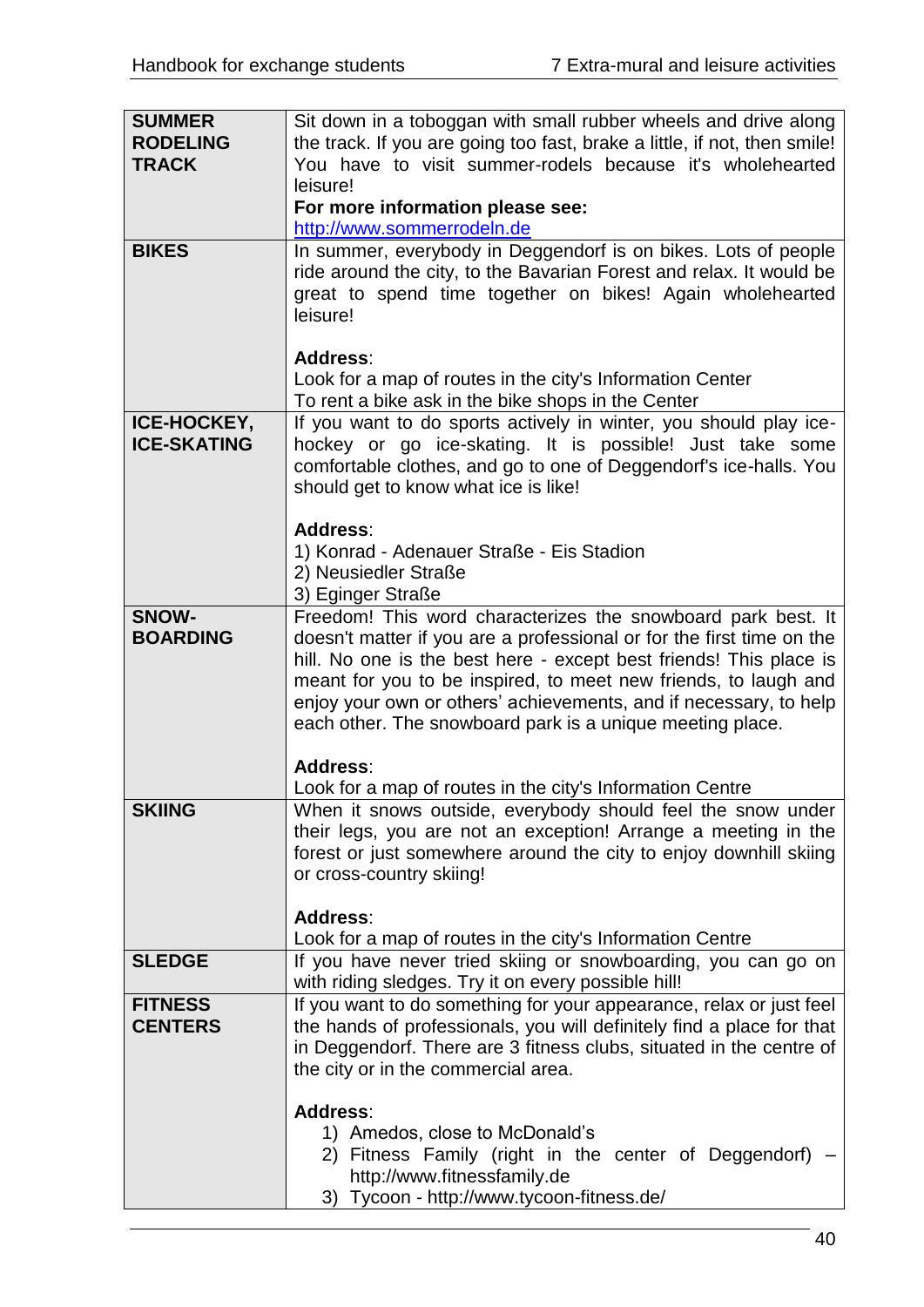# **8 Important**

# <span id="page-40-1"></span><span id="page-40-0"></span>**8.1. Medical facilities**

# <span id="page-40-2"></span>**8.1.1 Pharmacies**

| Antonius-Apotheke      | Apotheke im Arcohaus        |  |
|------------------------|-----------------------------|--|
| Oberer Stadtplatz 19   | Bahnhofstr. 7               |  |
| 94469 Deggendorf       | 94469 Deggendorf            |  |
| Phone: (0991) 99891-0  | Phone: (0991) 7061          |  |
| Apotheke St. Martin    | Bahnhof-Apotheke            |  |
| Veilchengasse 9        | Bahnhofstr, 13°             |  |
| 94469 Deggendorf       | 94469 Deggendorf            |  |
| Telephone: (0991) 4124 | Phone: (0991) 6676          |  |
|                        |                             |  |
| Engel-Apotheke         | Ludwigs-Apotheke            |  |
| Luitpoldplatz 6        | Pfleggasse 31               |  |
| 94469 Deggendorf       | 94469 Deggendorf            |  |
| Phone: (0991) 4860     | Phone: (0991) 5115          |  |
|                        |                             |  |
| Marien-Apotheke        | Rosen-Apotheke              |  |
| Pfleggasse 2           | <b>Oberer Stadtplatz 28</b> |  |
| 94469 Deggendorf       | 94469 Deggendorf            |  |
| Phone: (0991) 5816     | Phone: (0991) 8992          |  |
| Salvator               | Sonnen-Apotheke             |  |
| Graflinger Str. 15     | Walchstr, 4                 |  |
| 94469 Deggendorf       | 94469 Deggendorf            |  |
| Phone: (0991) 6201     | Phone: (0991) 3790390       |  |
| <b>Spitaltor</b>       | Stadtpark-Apotheke          |  |
| Pferdemarkt 5          | Egger Str. 2                |  |
| 94469 Deggendorf       | 94469 Deggendorf            |  |
| Phone: (0991) 6144     | Phone: (0991) 22154         |  |

They are open Monday – Friday from 8:30 a.m. until 6:00 p.m.; some of them are even open till 7:00p.m.

On Saturday most of the ones in the city center are open at least until noon, some longer. Sunday they are usually closed; however, during holidays and evenings there is a so called "Notfall-Apotheke" which changes daily.

# <span id="page-40-3"></span>**8.1.2 Doctors**

| Doctors ('Allgemeinmediziner') | Dentist ('Zahnarzt')       |  |  |
|--------------------------------|----------------------------|--|--|
| Dr. Petra Ziegler              | Dr. Franz Heigl            |  |  |
| Pferdemarkt 5                  | Veilchengasse 7            |  |  |
| 94469Deggendorf                | 94469Deggendorf            |  |  |
| Telephone +49 (0)991 383 1557  | Telephone +49 (0)991 33453 |  |  |
| Dr. Harald Fischer             |                            |  |  |
| <b>Oberer Stadtplatz 19</b>    |                            |  |  |
| 94469 Deggendorf               |                            |  |  |
| Telephone +49 (0)991 7366      |                            |  |  |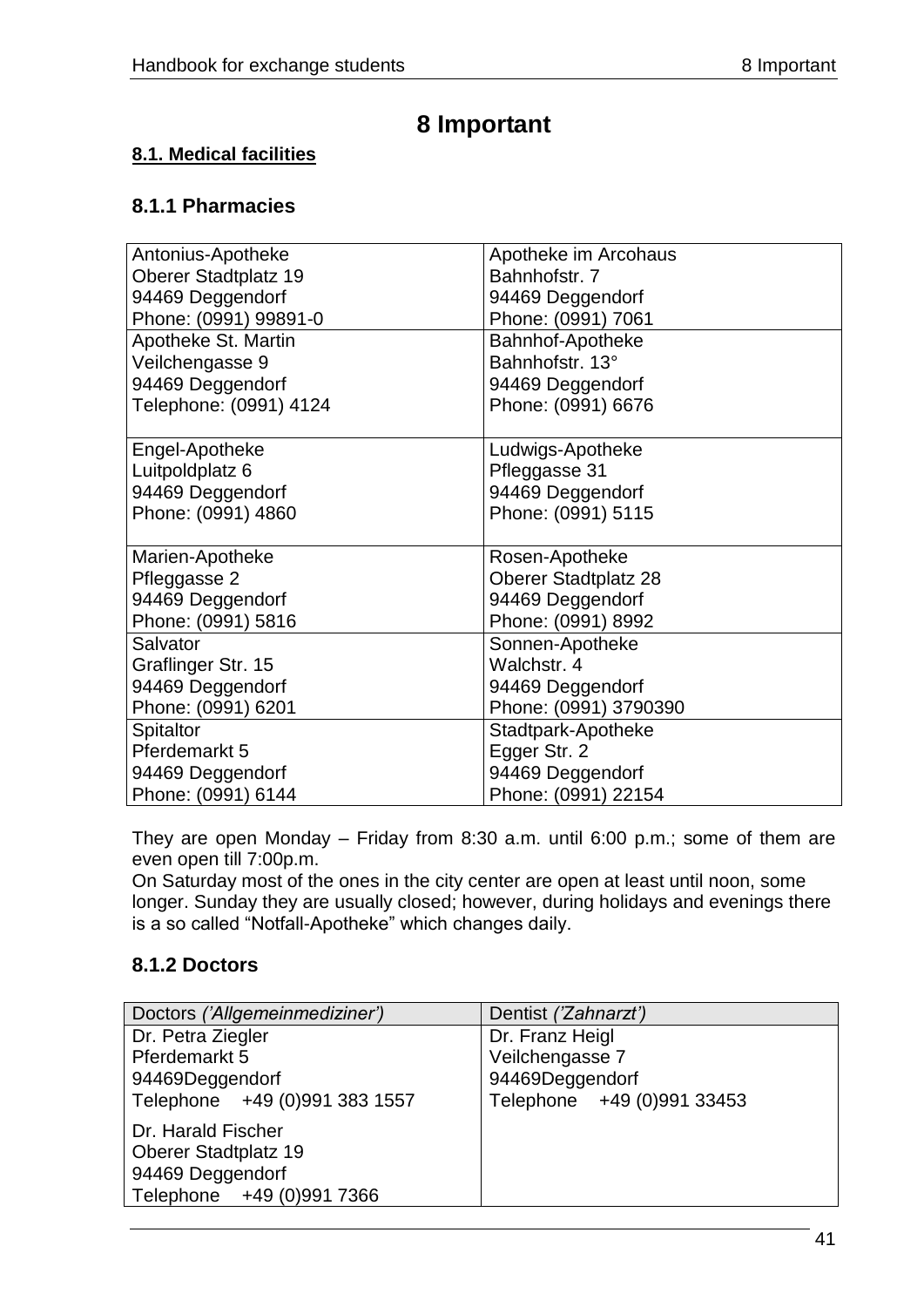| Psychologist ('Psychosoziale Betreuung') |  |
|------------------------------------------|--|
| Dipl.-Psych. Ute neumann                 |  |
| Dipl.-Psych. Stefanie Reiszky            |  |
| Graflingerstr. 30 b                      |  |
| 94469 Deggendorf                         |  |
| Telephone +49 (0)991-3831725             |  |

If you want to see a different doctor, please look up telephone numbers and addresses in the local telephone book or in the internet under [www.telefonbuch.de.](http://www.telefonbuch.de/)

#### Search for

| Allergology                   | "Allergologie"                         |  |  |
|-------------------------------|----------------------------------------|--|--|
| general practitioner          | "Allgemeinmedizin u. Praktische Ärzte" |  |  |
| Ophthalmology                 | "Augenheilkunde"                       |  |  |
| Chiropractor                  | "Chirotherapie"                        |  |  |
| Surgery                       | "Chirurgie"                            |  |  |
| Gynaecologist                 | "Frauenheilkunde u. Geburtshilfe"      |  |  |
| Throat, nose and ear medicine | "Hals-Nasen-Ohrenheilkunde"            |  |  |
| Skin and genital diseases     | "Haut- u. Geschlechtskrankheiten"      |  |  |
| Homeopathy                    | "Homöopathie"                          |  |  |
| Internal medicine             | "Innere Medizin"                       |  |  |
| Cardiology                    | "Kardiologie"                          |  |  |
| <b>Respiratory problems</b>   | "Lungen- u. Bronchialheilkunde"        |  |  |
| Naturopathic treatment        | "Naturheilverfahren"                   |  |  |
| Neurology                     | "Nervenheilkunde"                      |  |  |
| Orthopaedy                    | "Orthopädie"                           |  |  |
| Sports medicine               | "Sportmedizin"                         |  |  |
| <b>Tropical medicine</b>      | "Tropenmedizin"                        |  |  |
| <b>Accident surgery</b>       | "Unfallchirurgie"                      |  |  |
| Urology                       | "Urologie"                             |  |  |
| Dentists and orthodontics     | "Zahnärzte für Kieferorthopädie"       |  |  |

# <span id="page-41-0"></span>**8.2. Emergency calls**

| <b>Hospital</b>  | <b>Rescue Service</b> | <b>Police</b>     | <b>Fire Brigade</b> |
|------------------|-----------------------|-------------------|---------------------|
| ("Klinikum       | ("Rettungsdienst")    | ("Polizei")       | ("Feuerwehr")       |
| Deggendorf')     |                       |                   |                     |
|                  | Emergency             | Emergency         | Emergency           |
| +49 (0)991-380-0 | 112                   | 110               | 112                 |
|                  |                       |                   |                     |
|                  | <b>Red Cross</b>      | Police station    |                     |
|                  | 19222                 | Deggendorf        |                     |
|                  |                       | +49 (0)991-3896-0 |                     |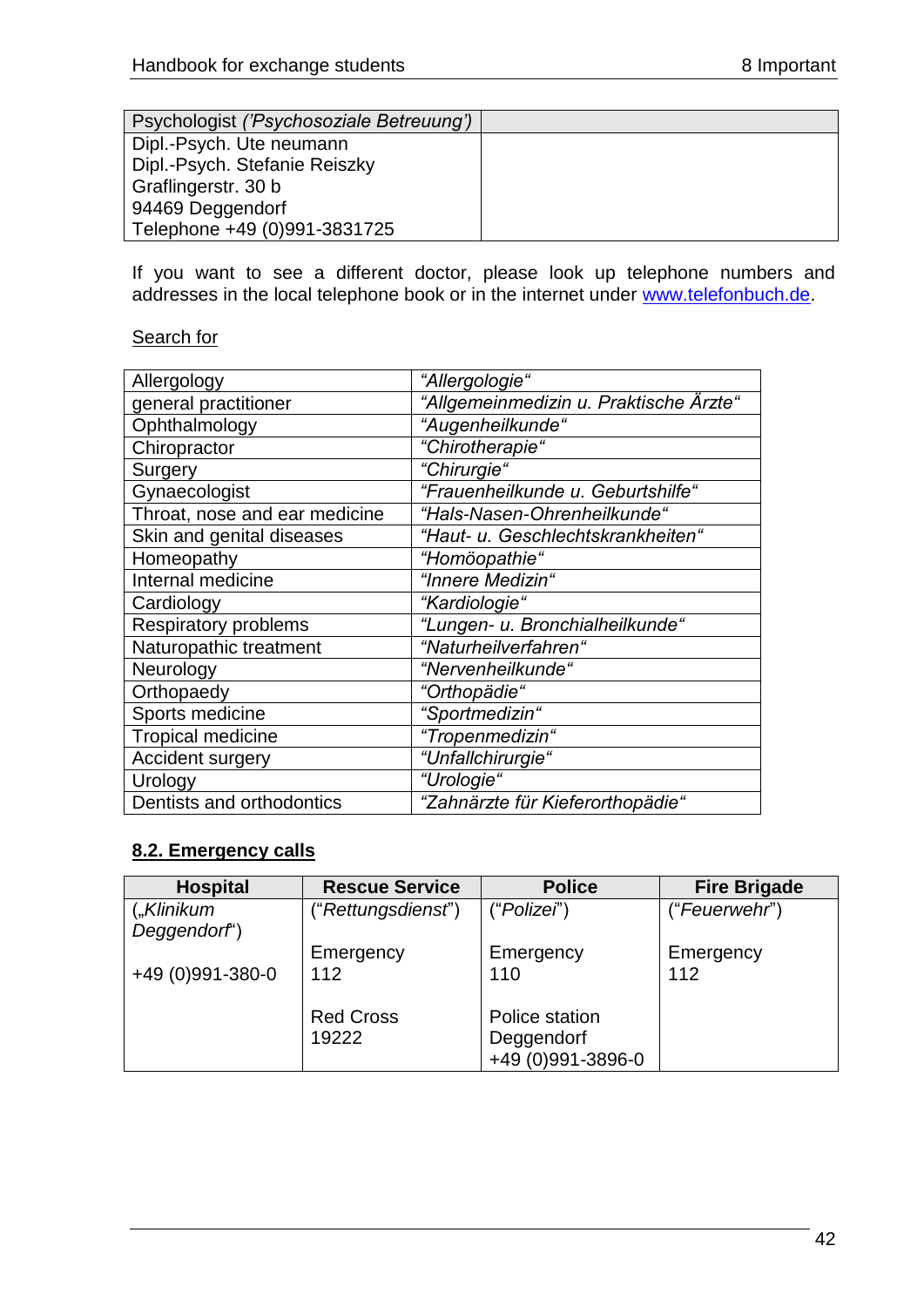# **9 Additional information**

# <span id="page-42-1"></span><span id="page-42-0"></span>**9.1 Payment**

You can pay with either cash, EC-card or credit card. Foreign EC-cards are accepted

if they have the **the sign on them.** Sometimes you just have to sign the bill or you have to type in your PIN. EC-cards are widely accepted except in bakeries, butcheries, some supermarkets and in cafes.

#### Credit cards

Visa and MasterCard are the most accepted credit cards whereas most shops like supermarkets and smaller stores do not accept credit cards.

Usually you can see which kind of payment the store accepts at the doors or at the cash desk.

## <span id="page-42-2"></span>**9.2. Telephones/Prepaid Cards**

The international telephone code for Germany is **0049**. The area code for Deggendorf is **0991**.

For calls within Germany the first 0 of the area code has to be included Example: 0991-xxxxxx

To call from abroad to Germany the first 0 of the area code is left out Example: 0049-991-xxxxxx

In case you want to use your cellular phone in connection with a German prepaid card you have the choice between the following four operators:

T-Mobile (Xtra) More information (in German): [http://www.t-mobile.de](http://www.t-mobile.de/)

Vodafone (CallYa) More information (in German): [http://www.vodafone.de](http://www.vodafone.de/)

E-Plus (Free & Easy) More information (in German): [http://www.eplus.de](http://www.eplus.de/)

O2 Germany (Loop) More information (in German): [http://www.o2online.de](http://www.o2online.de/)

You can buy the cards online (with additional specials) or in most electronic stores in Deggendorf (for example MediaMarkt in Degg's or the phone store across the Tequila bar). If you want you can also get a phone with the card at extra charge.

Tip: Many (the majority of) German students have their accounts at O2 and E-Plus because especially for students they have great conditions. It will be cheaper for you to call your friends and colleagues when using the same net. Talk to your people!

# <span id="page-42-3"></span>**9.3. Opening hours**

Supermarkets like "Netto" (near the train station), Aldi (near the FH) and Lidl (in the commercial zone) are open till 08:00 p.m. even on Saturdays.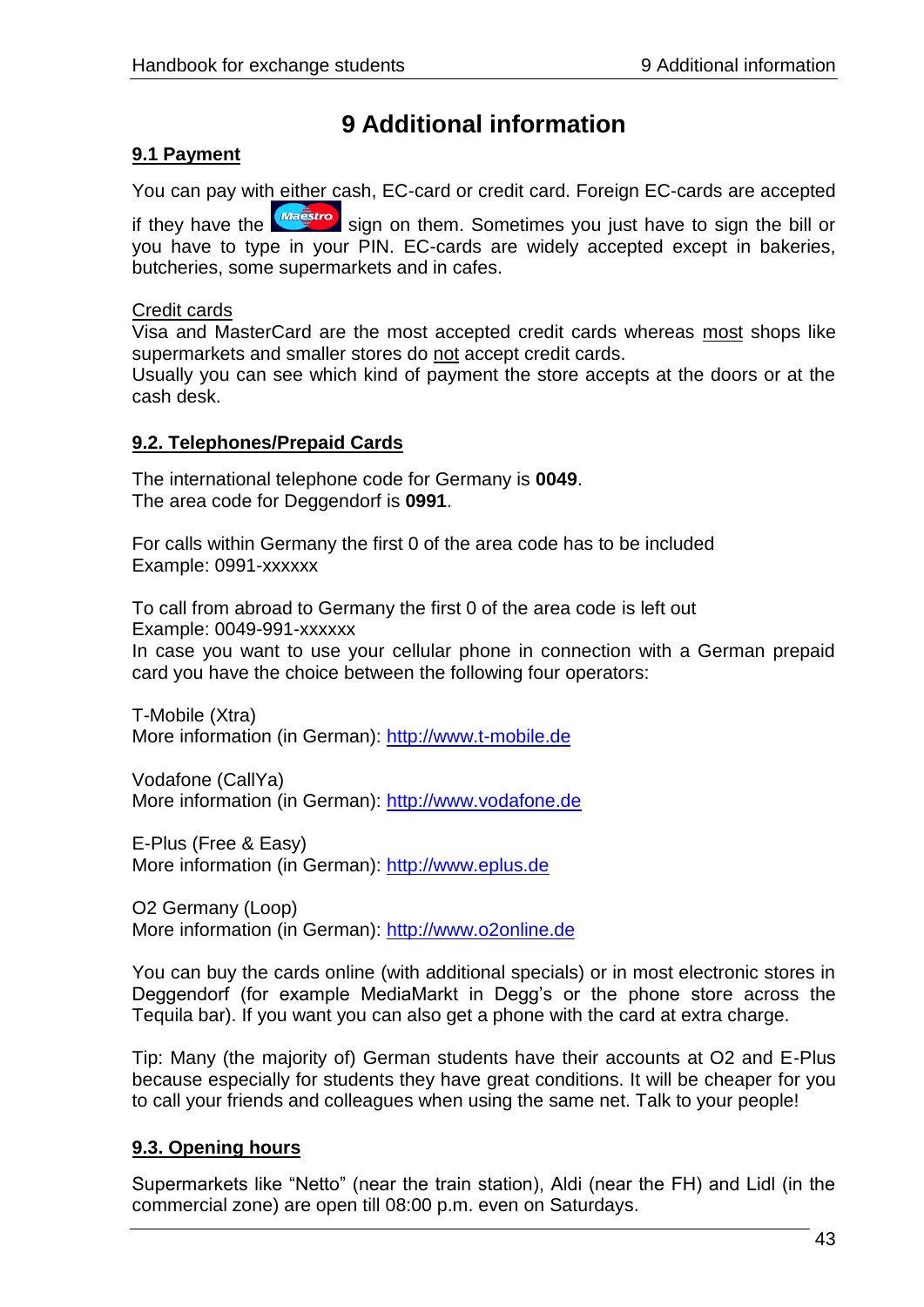Gas stations close between 9:00 and 11:00 p.m., only Shell on Graflinger Strasse 49 is open 24 hrs. They are also open on Sun- and Holidays.

#### **Shops are closed on Sundays**!

The shops in bigger cities like Munich are open from Monday through Saturday till 08:00 p.m.

# **9.4. Way to the mosque in Fischerdorf/Deggendorf**



There is a Mosque *"Selimiye Cami*" in **Fischerdorf**, which the muslim students can visit. It´s in the **"Rosenstraße 12".**



Starting Point is in the "Edlmairstraße" , where the FH Deggendorf is.



The destination is the "Rosenstraße 12".

- 1. If you are in the "Edlmairstraße" you have to go straight ahead Until to the crossway
- **2.** Then you have to turn right until to the crossway where the **"Donau Bridge" (Hauptstraße)** is on your right side.
- 3. On the **"Donau Bridge"** you have to go straight until you are in "Fischerdorf".
- 4. Take the first road on the left side of the **"Hauptstraße"** to the "Rosenstraße".
- 5. Go straight ahead in that road and turn right in the first crossway.
- 6. Go straight ahead and the mosquee is on your right.

Hairntctraße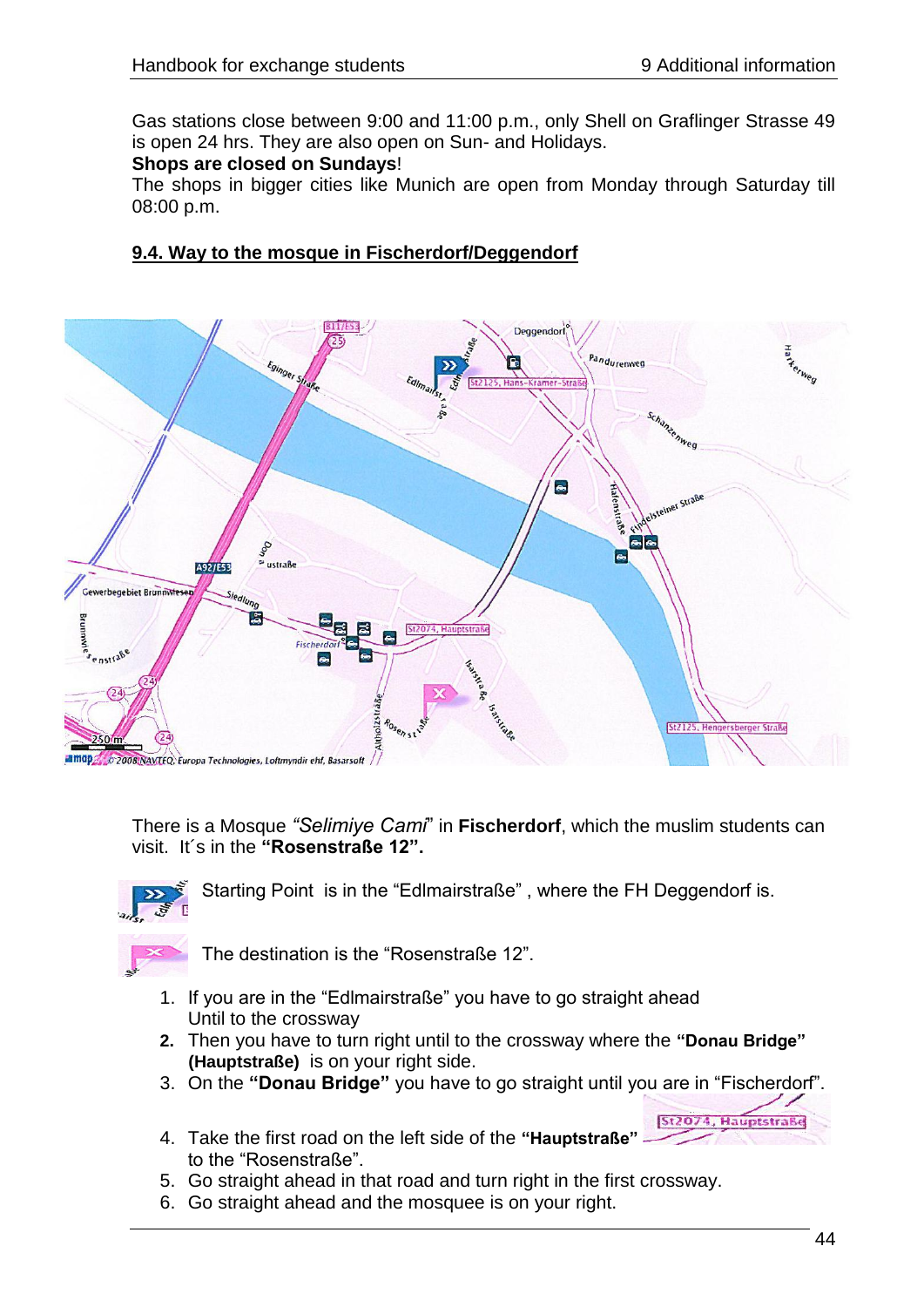**Selimiye Moschee Rosenstraße 12 Fischerdorf/ Deggendorf Tel: 0991/33763 Contact Person: Metin Ballikaya**

# **10. Cultural Differences/Bavarian habits**

#### Contracts, forms

You may have to sign a contract when you are renting an apartment, renting a car or contracting insurance. At least you may have to fill in some forms. Some of you might find it perfectly normal; to some of you it might appear strange and might cause a feeling like "Don"t they trust me?" It is not that the landlord or landlady wants you to sign a contract because he or she does not trust you or is afraid that you might destroy something. That is how we Germans do it and that is also our need for safety.

So do not wonder if the first thing you do when you arrive in Germany is to sign a bunch of contracts and fill out many forms.

#### Recycling

In Germany recycling is done to reduce garbage. Therefore you should separate your trash meaning paper belongs in a different garbage can (blue) than the rest of the garbage (black). It is also not usual to litter on the street. Please use the trash cans on the streets.

#### Food/drinks

Some might find it very strange and odd that you can get a beer at the university anytime but not a glass of milk. To us Bavarians beer is part of our culture and we consider beer as a thirst satisfying drink rather than something to get drunk on (which does not mean that we do not get drunk on beer). We have several different kinds of beers and you will certainly have the chance to taste at least some of them.

The traditional Bavarian kitchen is rather hefty with a lot of meat and sausages but in daily life we also eat a lot of foreign food like pasta, pizza, Chinese food, Greek food or Döner Kebab (Turkish) thanks to the influence of our fellow foreign citizens. So if you do not like hefty food you have plenty of other options!

#### German vs. Bavarian

Yes, Bavaria is a part of Germany. But that does not necessarily mean that we consider ourselves as Germans. Yes, we are Germans but first of all we are Bavarians. Bavarians are very proud of their culture, habits and traditions and want to stress that they are different from the rest of Germany. In Bavaria there are several different dialects still present and we are proud of our language which might cause some understanding problems for you but we will certainly use standard German if we see you don"t understand us.

#### Daily life issues which might be different to your home country

If you are in a supermarket or drugstore and you are at the cash desk you might observe that paying and packing your stuff can be stressful. People are usually keen on being fast at the cash desk, not because the people in the queue would complain or the cashier would rush you, it"s rather a natural behavior. So don"t wonder when you are going to the supermarket!